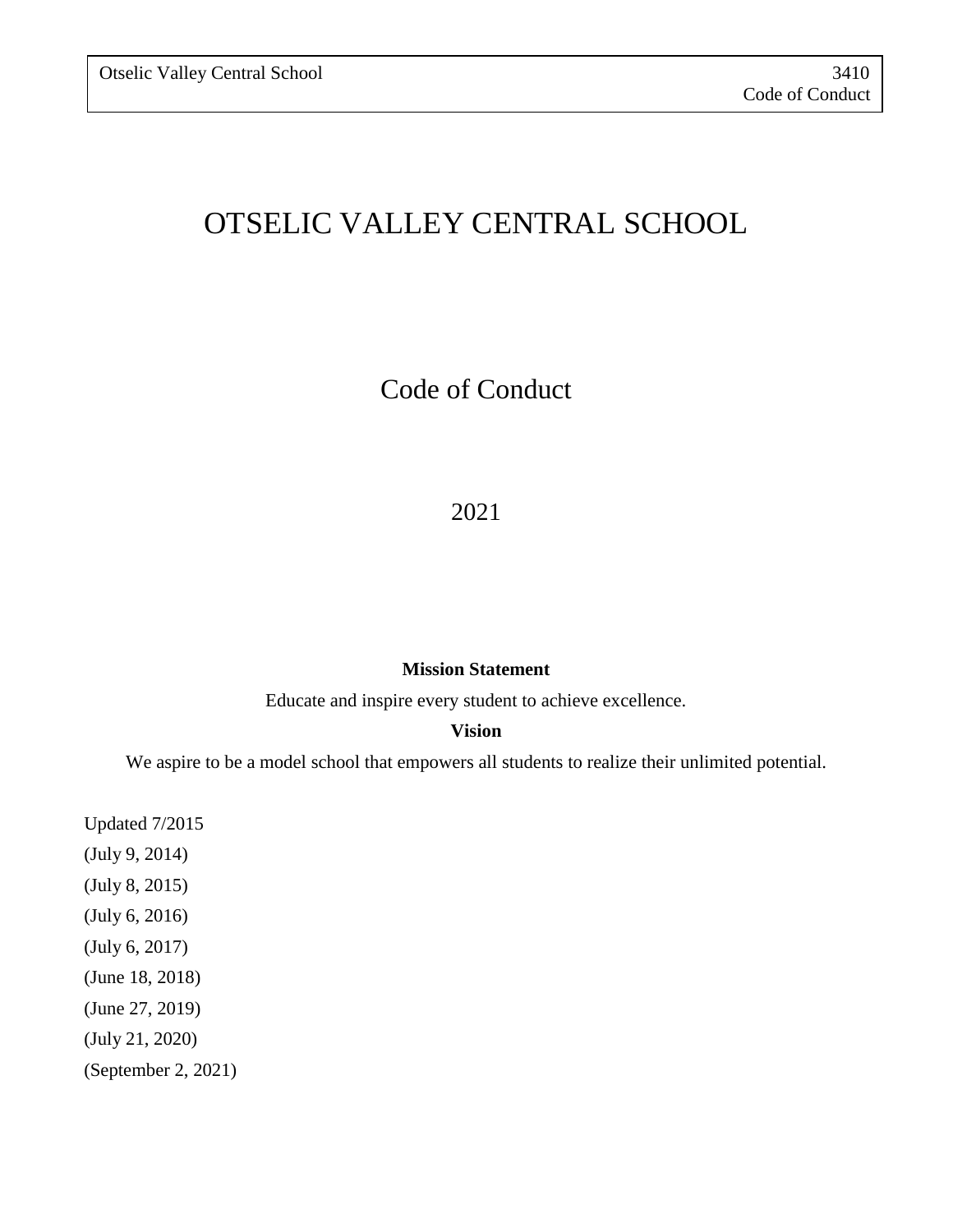# Table of Contents

| I.    | Introduction                                     |
|-------|--------------------------------------------------|
| Π.    | Definitions                                      |
| III.  | <b>Dignity Act Coordinators</b>                  |
| IV.   | Dignity for All Training                         |
| V.    | <b>Student Rights and Responsibilities</b>       |
| VI.   | <b>Essential Partners</b>                        |
| VII.  | <b>Compulsory Education</b>                      |
| VIII. | Attendance                                       |
| IX.   | <b>Student Dress Code</b>                        |
| Х.    | <b>Prohibited Student Conduct</b>                |
| XI.   | <b>Reporting Violations</b>                      |
| XII.  | Disciplinary Penalties, Procedures and Referrals |
| XIII. | <b>Alternative Instruction</b>                   |
| XIV.  | Discipline of Students with Disabilities         |
| XV.   | <b>Student Searches and Interrogations</b>       |
| XVI.  | Visitors to the Schools                          |
|       | XVII. Public Conduct on School Property          |
|       | XVIII. Dissemination and Review                  |
|       |                                                  |

Subject: Code of Conduct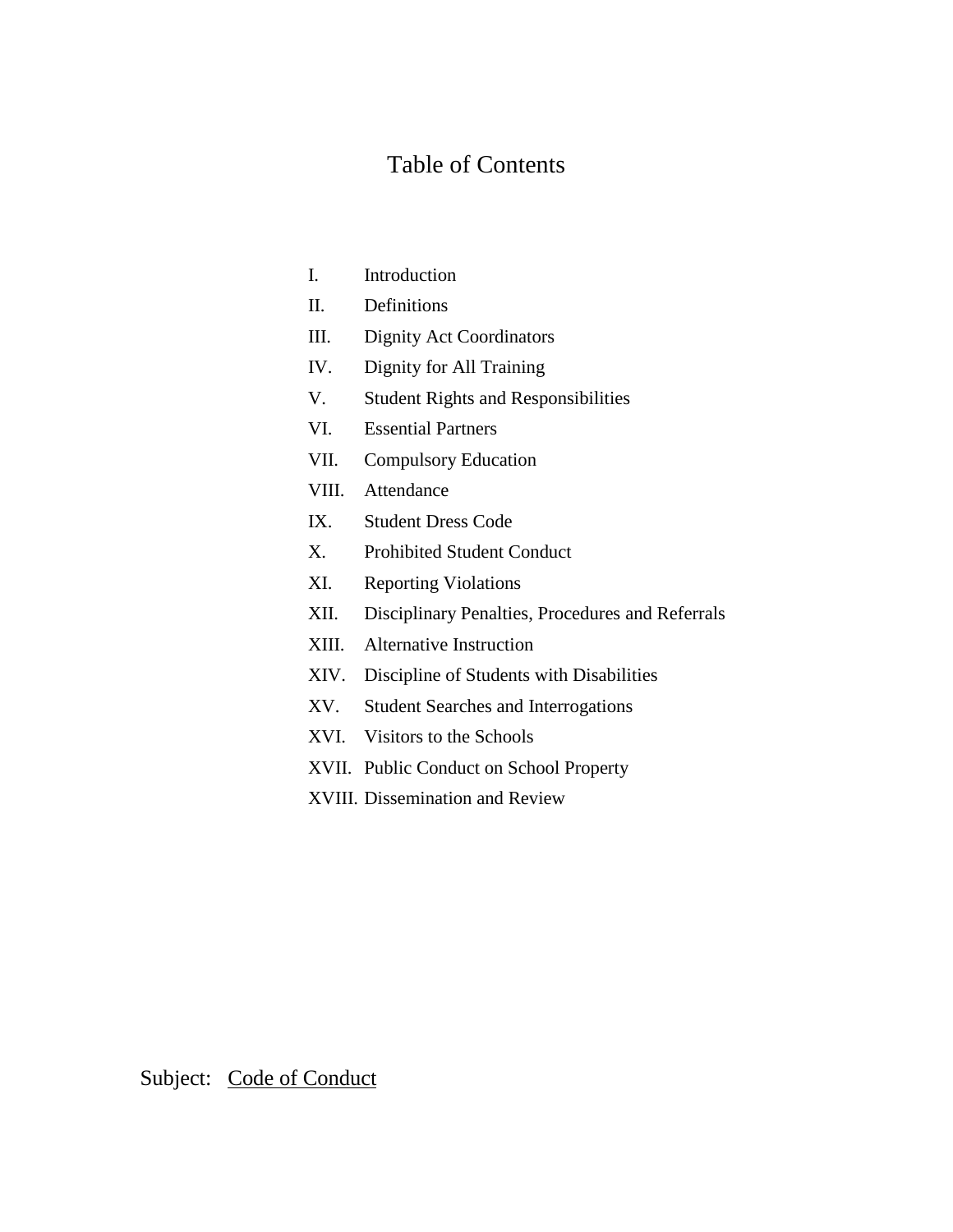### **I. Introduction**

The Otselic Valley Central School District's Board of Education ("board") is committed to providing a safe and orderly school environment where students may receive and district personnel may deliver quality educational services without disruption or interference. Responsible behavior by students, teachers, other district personnel, parents and other visitors is essential to achieving this goal.

The district has a long-standing set of expectations for conduct on school property and at school functions. These expectations are based on the principles of civility, mutual respect, citizenship, character, tolerance, honesty and integrity.

The board recognizes the need to clearly define these expectations for acceptable conduct on school property, to identify the possible consequences of unacceptable conduct, and to ensure that discipline when necessary is administered promptly and fairly. To this end, the board adopts this code of conduct ("code").

Unless otherwise indicated, this code applies to all students, school personnel, parents and other visitors when on school property or attending a school function.

### **II. Definitions**

For purposes of this code, the following definitions apply.

"Disruptive student" means an elementary or secondary student under the age of 21 who is substantially disruptive of the educational process or substantially interferes with the teacher's authority over the classroom or interferes with a bus driver's ability to safely operate a school bus.

"Parent" means parent, guardian or person in parental relation to a student.

"Employee" means any person receiving compensation from a school district or employee of a contracted service provider or worker placed within the school under a public assistance employment program, pursuant to title nine-B of article five of the Social Services Law, and consistent with the provisions of such title for the provision of services to such district, its students or employees, directly or through contract, whereby such services performed by such persons involve direct student contact (Education Law §§11[4] and 1125[3]).

"School property" means in or within any building, structure, athletic playing field, playground, parking lot or land contained within the real property boundary line of a public elementary or secondary school, or in or on a school bus (Education Law § 11[1]).

"School Bus" means every motor vehicle owned by a public or governmental agency or private school and operated for the transportation of pupils, children of pupils, teachers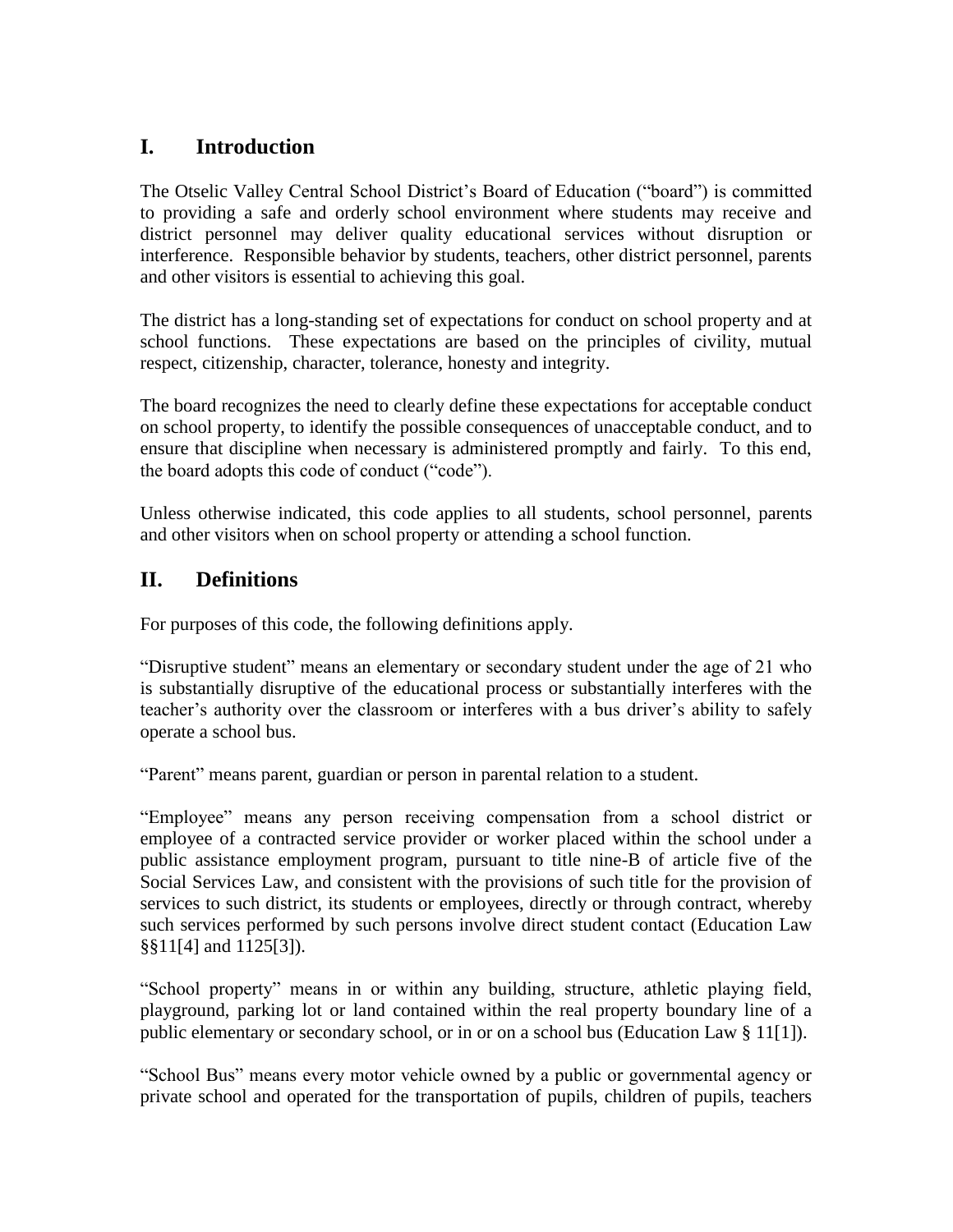and other persons acting in a supervisory capacity, to or from school or school activities, or, privately owned and operated for compensation for the transportation of pupils, children of pupils, teachers and other persons acting in a supervisory capacity to or from school or school activities (Education Law §11[1] and Vehicle and Traffic Law §142).

"School function" means any school-sponsored extra-curricular event or activity (Education §11[2]).

"Violent student" means a student under the age of 21 who:

- 1. Commits an act of violence upon a school employee, or attempts to do so.
- 2. Commits, while on school property or at a school function, an act of violence upon another student or any other person lawfully on school property or at the school function, or attempts to do so.
- 3. Possesses, while on school property or at a school function, a weapon.
- 4. Displays, while on school property or at a school function, what appears to be a weapon.
- 5. Threatens, while on school property or at a school function, to use a weapon.
- 6. Knowingly and intentionally damages or destroys the personal property of any school employee or any person lawfully on school property or at a school function.
- 7. Knowingly and intentionally damages or destroys school district property.

"Weapon" means a firearm as defined in 18 USC Section 921 for purposes of the Gun-Free Schools Act. It also means any other gun, BB gun, pistol, revolver, shotgun, rifle, machine gun, disguised gun, dagger, dirk, razor, stiletto, pocketknife, switchblade knife, gravity knife, brass knuckles, sling shot, metal knuckle knife, box cutter, cane sword, electronic dart gun, Kung Fu star, electronic stun gun, pepper spray, or other noxious spray, explosive or incendiary bomb, or other device, instrument, material or substance that can cause physical injury or death when used to cause physical injury or death.

"Disability" means (a) a physical, mental or medical impairment resulting from anatomical, physiological, genetic or neurological conditions which prevents the exercise of a normal bodily function or is demonstrable by medically accepted clinical or laboratory diagnostic techniques or (b) a record of such an impairment or (c) a condition regarded by others as such an impairment, provided, however, that in all provisions of this article dealing with employment, the term must be limited to disabilities which, upon the provision of reasonable accommodations, do not prevent the complainant from performing in a reasonable manner the activities involved in the job or occupation sough or held (Education Law §11[4] and Executive Law §292[21]).

"Harassment" means the creation of a hostile environment by conduct, with or by verbal threats, intimidation or abuse that has or would have the effect of unreasonably and substantially interfering with a student's educational performance, opportunities or benefits, or mental, emotional or physical well-being; or conduct, verbal threats, intimidation or abuse that reasonably causes or would reasonably be expected to cause a student to fear for his or her physical safety; the harassing behavior may be based on a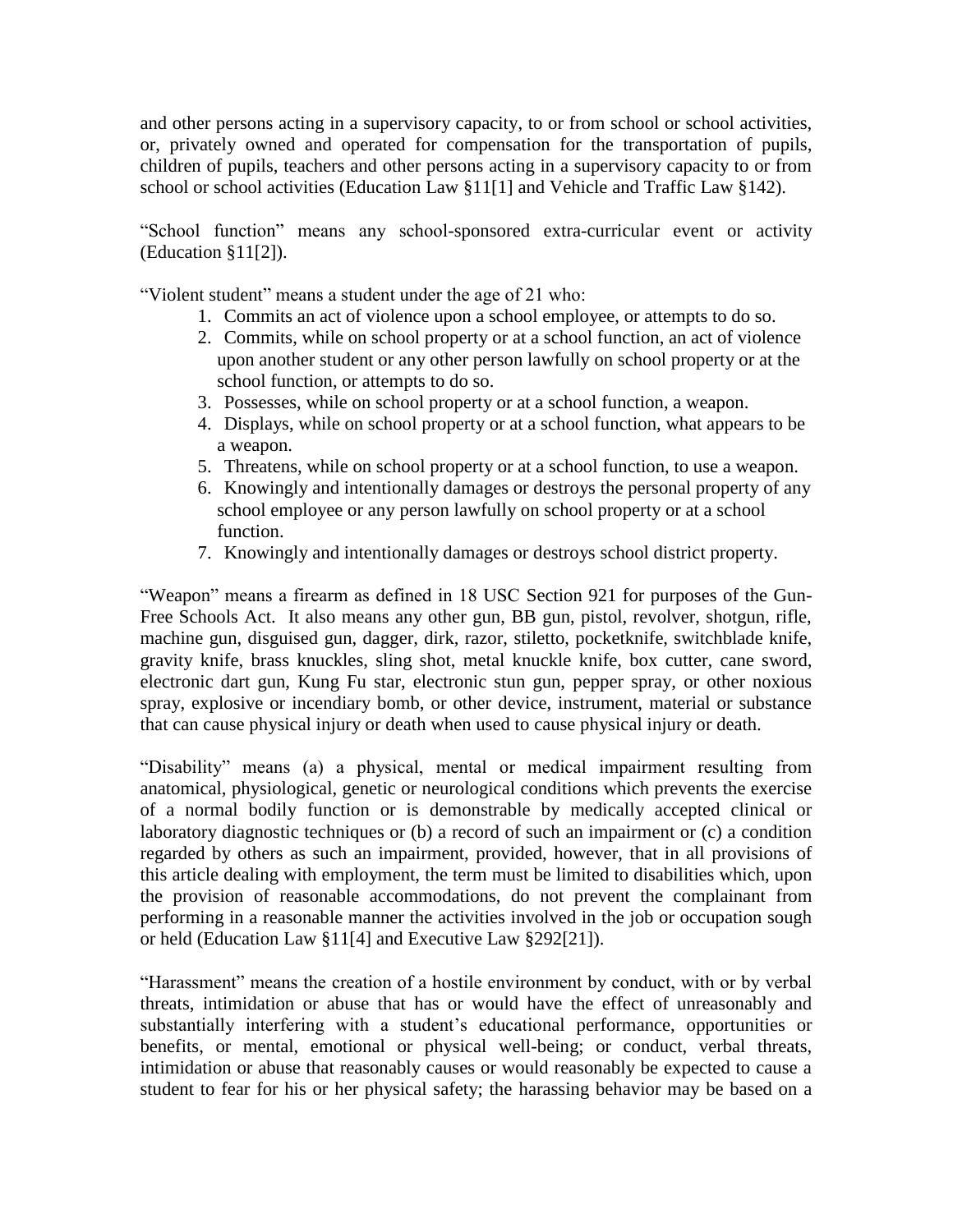person's actual or perceived race, color, weight, national origin, ethnic group, religion, religious practice, disability, sex, sexual orientation or gender (identity or expression) (Education Law §11[7]).

"Sexual orientation" means actual or perceived heterosexuality, homosexuality or bisexuality (Education Law §11[5]).

"Gender" means actual or perceived sex and shall include a person's gender identity or expression (Education Law §11[6].

"Hazing" is a form of harassment which involves committing an act against a student or coercing a student into committing an act that creates a risk of or causes emotional, physical, psychological harm to a person, in order for the student to be initiated or affiliated with a student or other organization, or for any other purpose. Consent or acquiescence is no defense to hazing: i.e., the implied or expressed consent of a person or persons to hazing shall not be a defense to discipline under this policy.

"Bullying" is a form of harassment that consists of inappropriate and often persistent behavior including threats or intimidation of others, treating others cruelly, terrorizing, coercing, or habitual put-downs and or badgering of others.

Bullying occurs when someone purposely says or does mean or hurtful things to another person who has a hard time defending oneself or is in an otherwise vulnerable position.

"Cyber-bullying" refers to any harassment/bullying, on or off school property, which occurs via the internet, cell phones or other electronic devices.

"Sexting" refers to an act of sending sexually explicit photos, images, text messages, or e-mails by using a cell phone or other electronic device.

### **III. Dignity Act Coordinators**

At least one employee in every school shall be designated as a Dignity Act Coordinator and instructed in the provisions of this subdivision and thoroughly trained in methods to respond to human relations in the areas of race, color, weight, national origin, ethnic group, religion, religious practice, disability, sexual orientation, gender and sex.

1. The designation of each Dignity Act Coordinator shall be approved by the

Otselic Valley Central School District Board of Education.

Mrs. Shelly Richards, Principal P-12

Mrs. Lacey Eaves, Executive Principal 125 County Rte. 13 A PO Box 161 South Otselic, NY 13155 (315) 653-7218

[Srichard@ovcs.org](mailto:Srichard@ovcs.org) [Leaves@ovcs.org](mailto:Leaves@ovcs.org)

2. The name(s) and contact information for the Dignity Act Coordinator(s) shall be shared with all school personnel, students, and persons in parental relation,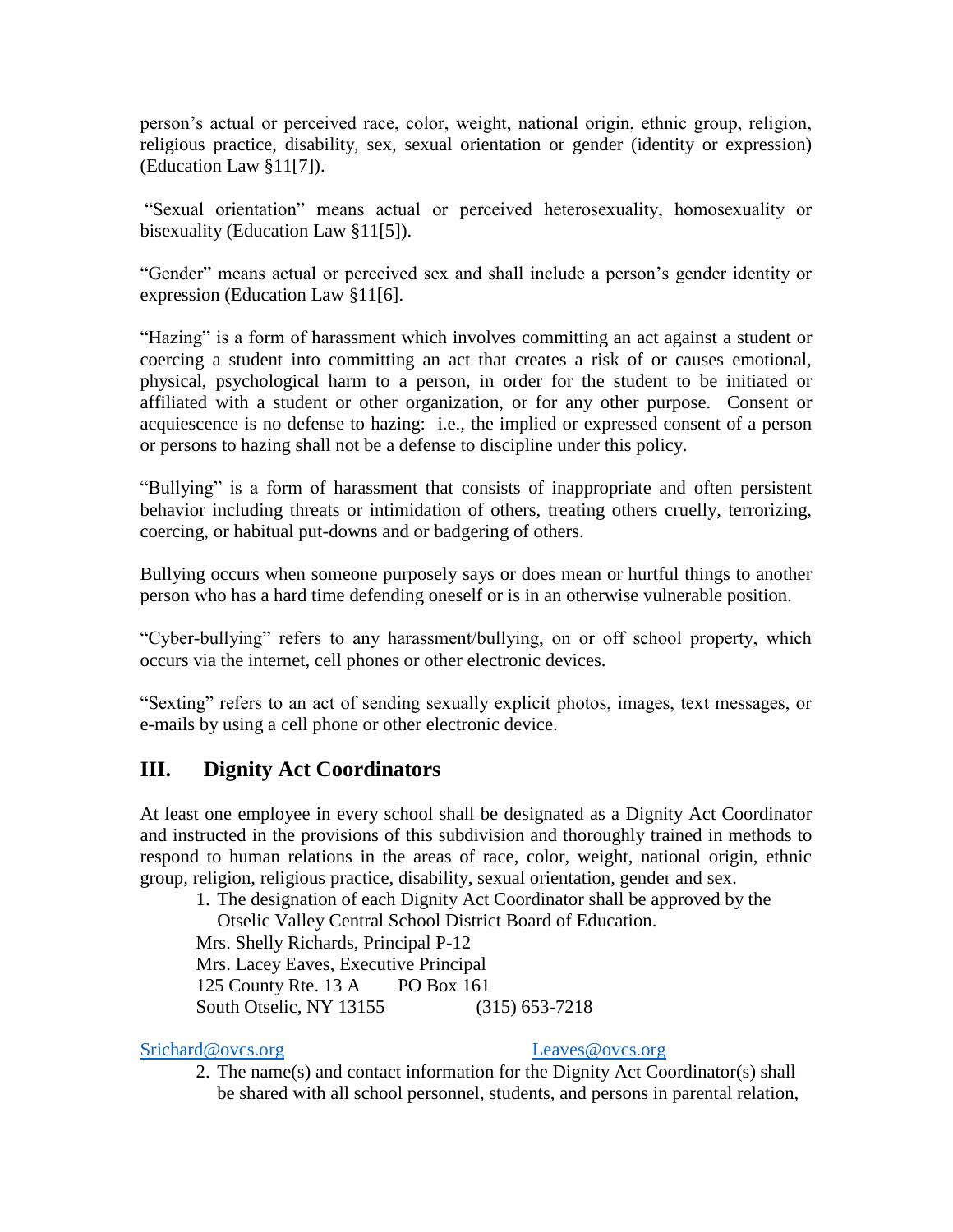which shall include, but is not limited to, providing the name, designated school and contact information of each Dignity Act Coordinator by:

- a. Listing such information in the code of conduct and updates posted on the Internet web site of the Otselic Valley Central School District.
- b. Including such information in the plain language summary of the code of conduct provided to all persons in parental relation to students before the beginning of each school year, pursuant to  $8$  NYCRR  $100.2(I)(2)(iii)(b)(3);$
- c. Include such information in at least one district or school mailing per school year to parents and persons of parental relation and, if such information changes, in at least one subsequent district or school mailing as soon as practicable thereafter;
- d. Posting such information in highly-visible areas of school buildings; and
- e. Making such information available at the district and school-level administrative offices.
- 3. In the event a Dignity Act Coordinator vacates his or her position, another school employee shall be immediately designated for an interim appointment as Coordinator, pending approval of a successor Coordinator by the applicable governing body as set forth in subparagraph (i) of this paragraph within 30 days of the date the position was vacated. In the event a Coordinator is unable to perform the duties of his or her position for an extended period of time, another school employee shall be immediately designated for an interim appointment as Coordinator, pending return of the previous Coordinator to his or her duties as Coordinator.

### **IV. Dignity for All Training**

Commencing in the 2012-13 school year and continuing in each school year thereafter, the following Dignity for All school employee training program regulations are to be implement in effort to promote a positive school environment that is free from discrimination and harassment and to discourage and respond to incidents of discrimination and/or harassment on school property or at a school function.

- 1. Training is to be conducted for all instructional and non-instructional employees of the Otselic Valley Central School District
- 2. Training is to raise awareness and sensitivity to potential acts of discrimination or harassment directed at students by students or school employees on school property or at school functions; including by not limited to, discrimination or harassment based on a person's actual or perceived race, color, weight, national origin, ethnic group, religion, religious practices, disability, sexual orientation, gender or sex.
- 3. Training is to raise awareness and sensitivity to potential acts of discrimination and harassment through cyberbullying/texting.
- 4. Training is to enable employees to prevent and respond to incidents of discrimination and harassment
- 5. Training is to include guidelines relating to the development of nondiscriminatory instructional and counseling methods.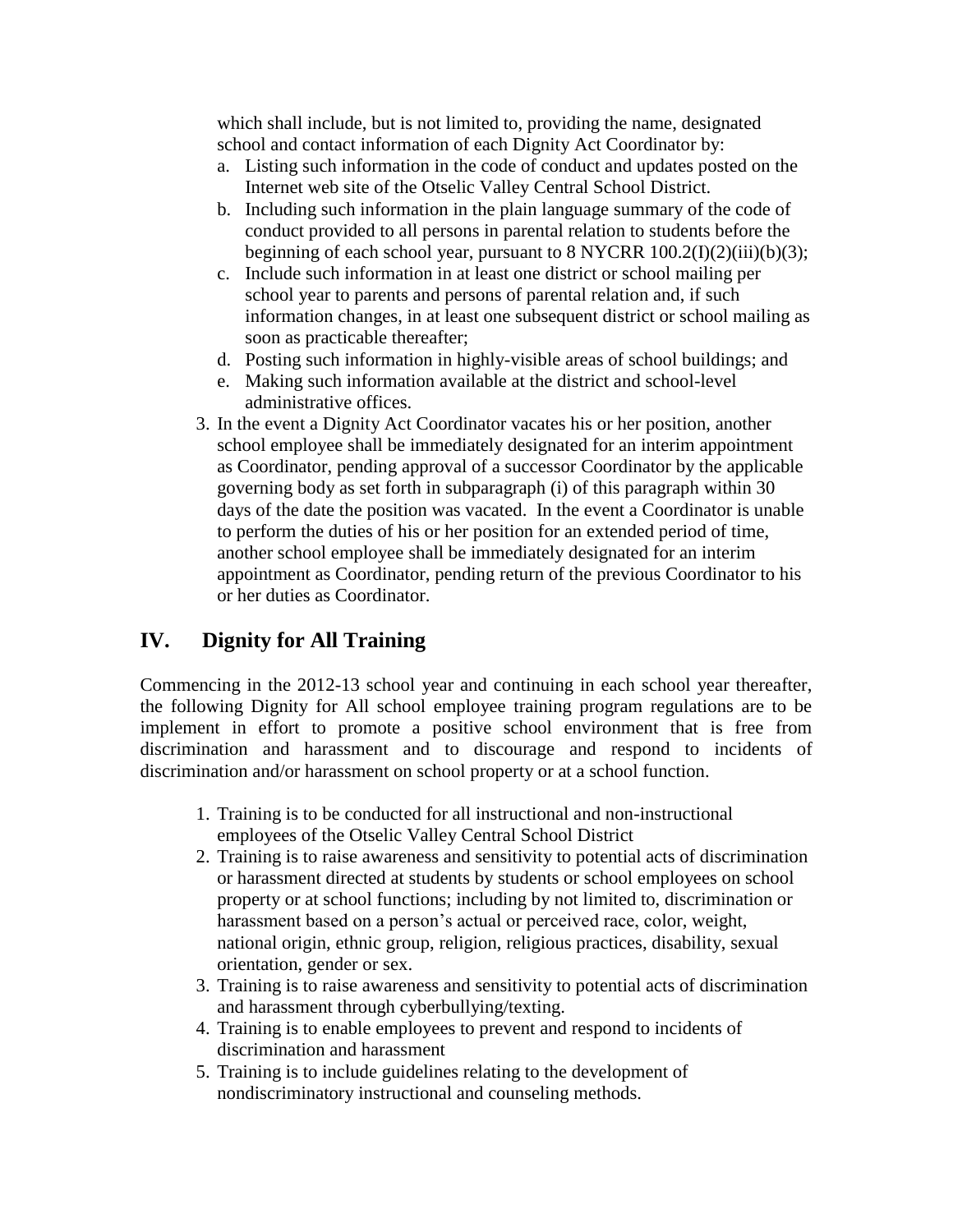6. Training is to be conducted as needed and may be implemented and conducted in conjunction with existing professional development.

### **V. Students Rights and Responsibilities**

#### **A. Student Bill of Rights**

The district is committed to safeguarding the rights given to all students under state and federal law and to provide students with a safe school climate focused on positive behavior. In addition, to promote a safe, healthy, orderly and civil school environment, all district students have the right to:

- 1. Take part in all district activities on an equal basis regardless of race, color, weight, national origin, ethnic group, religion, religious practice, disability, sexual orientation, gender and sex.
- 2. Present their version of the relevant events to school personnel authorized to impose a disciplinary penalty in connection with the imposition of the penalty.
- 3. Access school rules and receive an explanation of those rules in an age appropriate manner on at least an annual basis from school personnel.

#### **B. Student Responsibilities**

All district students have the responsibility to:

- 1. Contribute to maintaining a safe and orderly school environment that is conducive to learning and to show respect to other persons and property.
- 2. Be familiar with and abide by all district policies, rules and regulations dealing with student conduct.
- 3. Attend school every day unless they are legally excused and be in class, on time, and prepared to learn.
- 4. Work to the best of their ability in all academic and extracurricular pursuits and strive toward their highest level of achievement possible.
- 5. React to direction given by teachers, administrators and other school personnel in a respectful, positive manner.
- 6. Work to develop mechanisms to control their anger.
- 7. Ask questions when they do not understand.
- 8. Seek help in solving problems that might lead to discipline.
- 9. Dress according to the Code of Conduct for school and school functions.
- 10. Accept responsibility for their actions.
- 11. Report infractions of the Code of Conduct, including but not limited to instances of discrimination or harassment.
- 12. Conduct themselves as representatives of the district when participating in or attending school-sponsored extracurricular events and to hold themselves to the highest standards of conduct, demeanor and sportsmanship.

### **VI. Essential Partners**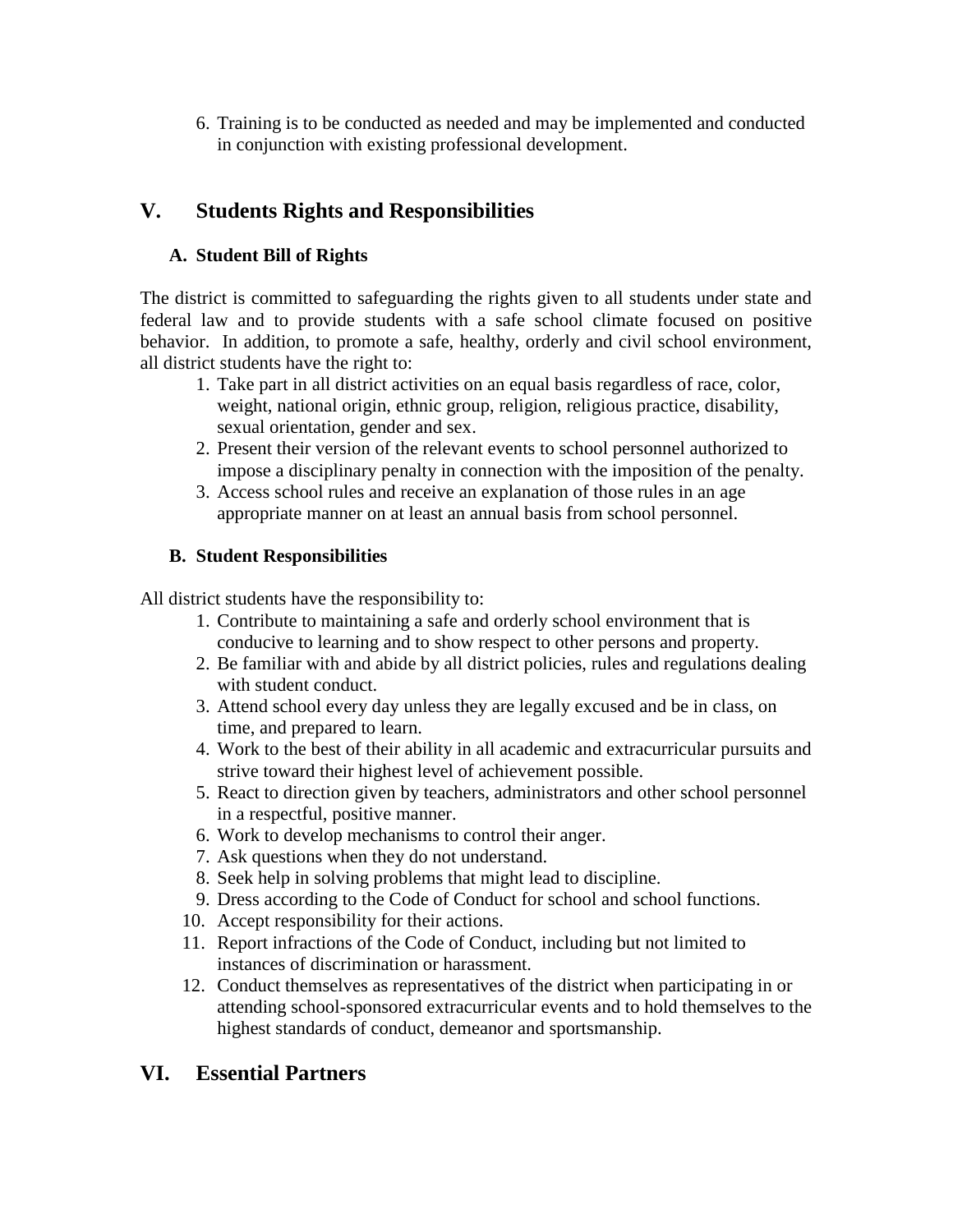#### **A. Parents**

All parents are expected to:

- 1. Recognize that the education of their children is a joint responsibility of the parents and the school community.
- 2. Send their children to school ready to participate and learn.
- 3. Ensure their children attend school regularly and on time.
- 4. Ensure absences are excused.
- 5. Insist their children be dressed and groomed in a manner consistent with the student dress code.
- 6. Help their children understand that in a democratic society appropriate rules are required to maintain a safe, orderly environment.
- 7. Know school rules and help their children understand them.
- 8. Convey to their children a supportive attitude toward education and the district.
- 9. Build good relationships with all school personnel, other parents and their children's friends.
- 10. Help their children deal effectively with peer pressure.
- 11. Report infractions of the Code of Conduct, including but not limited to instances of discrimination or harassment.
- 12. Inform school officials of changes in the home situation that may affect student conduct or performance.
- 13. Provide a place for study and ensure homework assignments are completed.

### **B. Cafeteria Staff**

- 1. Maintain a climate of mutual respect and dignity for all students regardless of actual or perceived race, color, weight, national origin, ethnic group, religion, religious practice, disability, sexual orientation, gender or sex, which will strengthen students' confidence and promote learning.
- 2. Create and maintain a kitchen/dining area that is clean and safe.
- 3. Provide a selection of food that will encourage the students to eat a healthy and nutritious meal.
- 4. Encourage students to conduct themselves in such a manner that will produce an atmosphere that is appropriate for dining.
- 5. Confront issues of discrimination and harassment committed against students by employees or students or any situation that threatens the emotional or physical health or safety of any student, school employee or any person who is lawfully on school property or at a school function.
- 6. Address personal biases that may prevent equal treatment of all students in the school or classroom setting.
- 7. Report infractions of the Code of Conduct, including but not limited to instances of discrimination or harassment.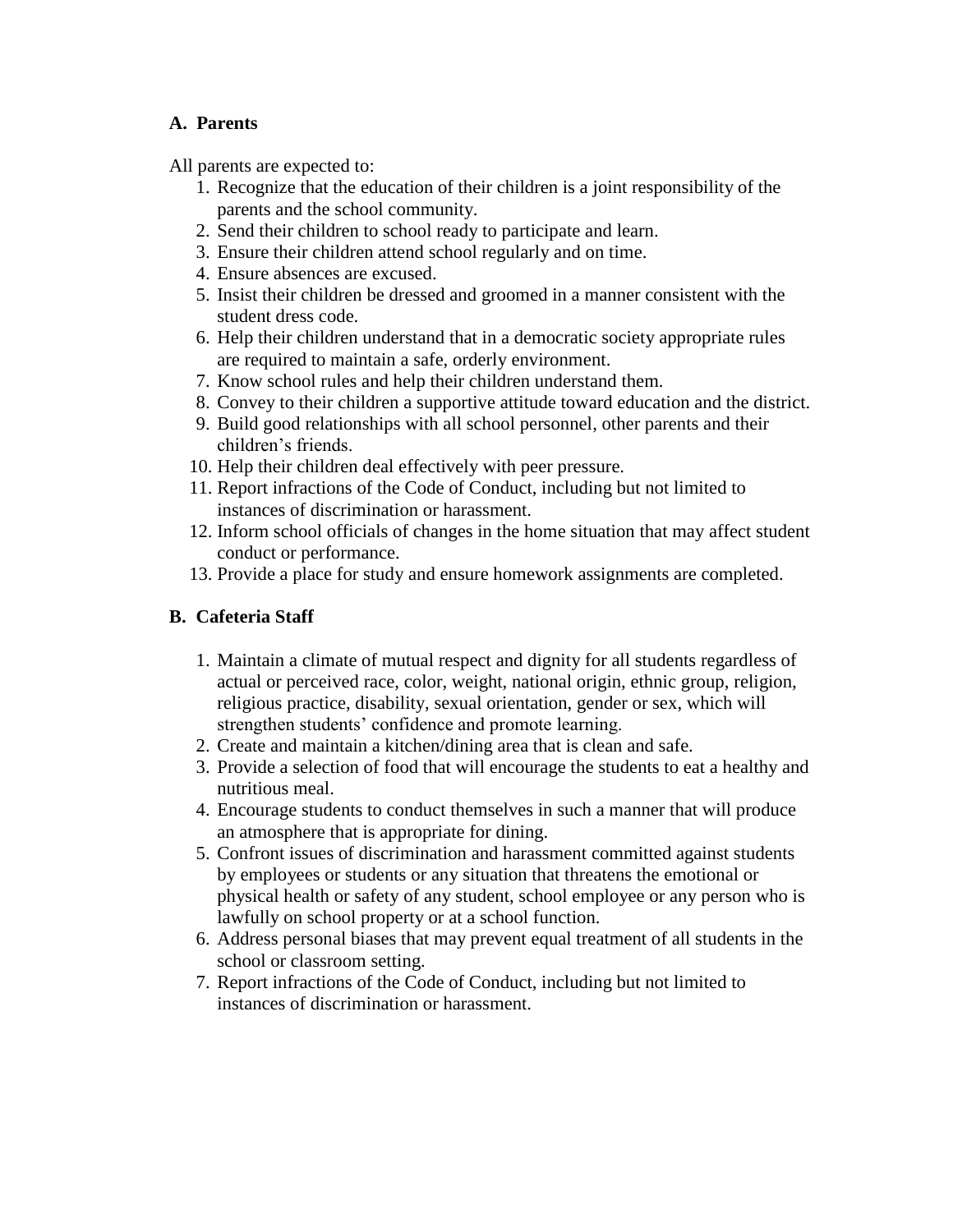#### **C. Transportation/Custodial Staff**

- 1. Maintain a climate of mutual respect and dignity for all students regardless of actual or perceived race, color, weight, national origin, ethnic group, religion, religious practice, disability, sexual orientation, gender or sex, which will strengthen students' confidence and promote learning.
- 2. Provide a clean and healthy environment for the entire school community in all buildings, buses and on school property.
- 3. Maintain and promote safety in all areas of their jurisdiction.
- 4. Inform supervisors and/or administrators of any area of concern that might jeopardize the health and safety of any student or staff member.
- 5. Confront issues of discrimination and harassment committed against students by employees or students or any situation that threatens the emotional or physical health or safety of any student, school employee or any person who is lawfully on school property or at a school function.
- 6. Address personal biases that may prevent equal treatment of all students in the school or classroom setting.
- 7. Report infractions of the Code of Conduct, including but not limited to instances of discrimination or harassment.

#### **D. Support Staff**

- 1. Maintain a climate of mutual respect and dignity for all students regardless of actual or perceived race, color, weight, national origin, ethnic group, religion, religious practice, disability, sexual orientation, gender or sex, which will strengthen students' confidence and promote learning.
- 2. Assist in maintaining a climate that is conducive to teaching and learning.
- 3. Provide support and assistance to the staff that will enable them to do their job more efficiently and effectively.
- 4. Provide support and assistance to the students that will enable them to obtain the maximum benefits from their educational program.
- 5. Confront issues of discrimination and harassment committed against students by employees or students or any situation that threatens the emotional or physical health or safety of any student, school employee or any person who is lawfully on school property or at a school function.
- 6. Address personal biases that may prevent equal treatment of all students in the school or classroom setting.
- 7. Report infractions of the Code of Conduct, including but not limited to instances of discrimination or harassment.

#### **E. Teachers**

All district teachers are expected to:

1. Maintain a climate of mutual respect and dignity for all students regardless of actual or perceived race, color, weight, national origin, ethnic group, religion,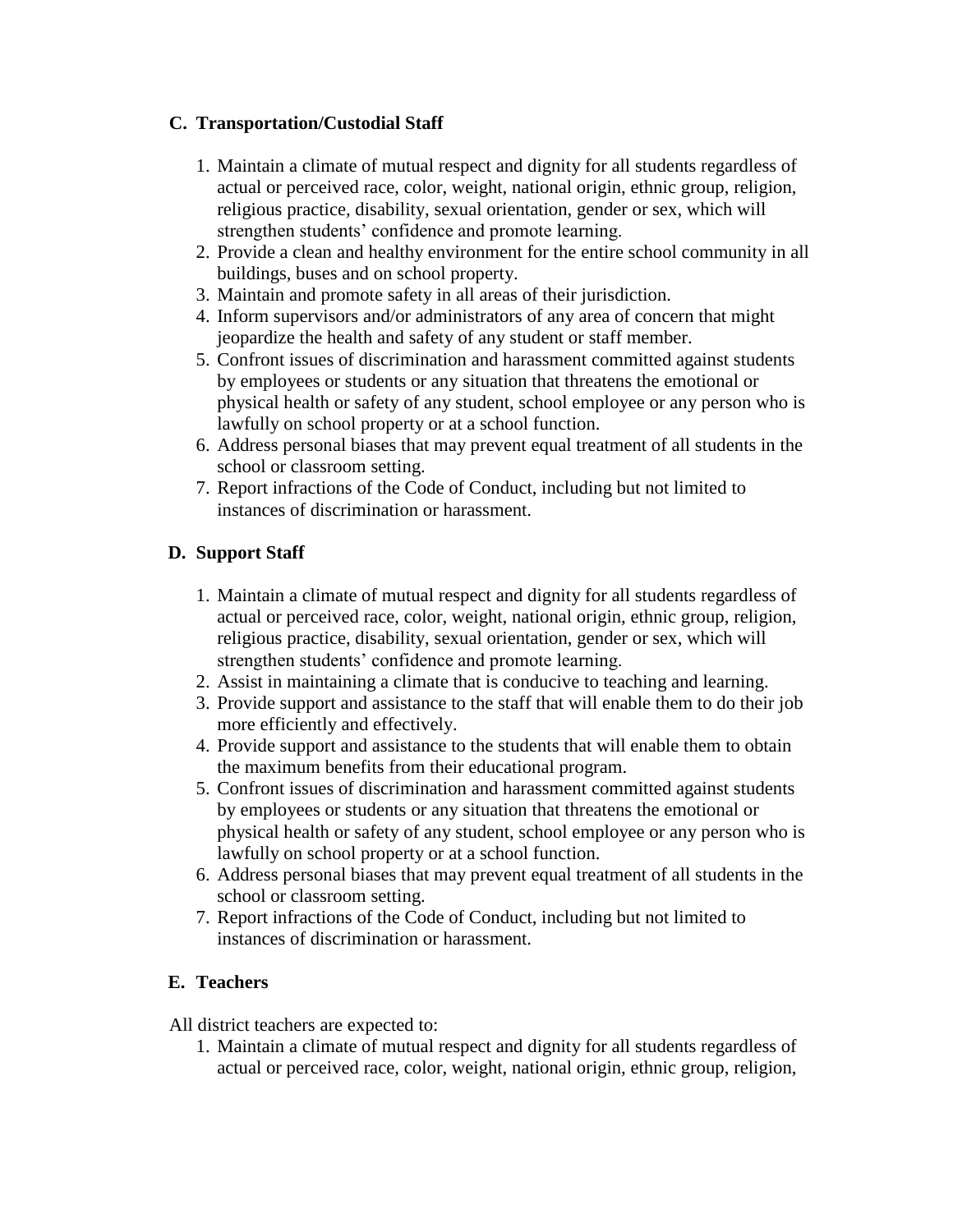religious practice, disability, sexual orientation, gender or sex, which will strengthen students' confidence and promote learning.

- 2. Be prepared to teach.
- 3. Demonstrate interest in teaching and concern for student achievement.
- 4. Know school policies and rules, and enforce them in a fair and consistent manner.
- 5. Communicate to students and parents:
	- a. Course objectives and requirements
	- b. Marking/grading procedures
	- c. Assignment deadlines
	- d. Expectations for students
	- e. Classroom discipline plan
- 6. Communicate regularly with students, parents and other teachers concerning growth and achievement.
- 7. Confront issues of discrimination and harassment committed against students by employees or students or any situation that threatens the emotional or physical health or safety of any student, school employee or any person who is lawfully on school property or at a school function.
- 8. Address personal biases that may prevent equal treatment of all students in the school or classroom setting.
- 9. Report infractions of the Code of Conduct, including but not limited to instances of discrimination or harassment.

#### **F. School Counselors/Social Workers/Psychologists**

- 1. Maintain a climate of mutual respect and dignity for all students regardless of actual or perceived race, color, weight, national origin, ethnic group, religion, religious practice, disability, sexual orientation, gender or sex, which will strengthen students' confidence and promote learning.
- 2. Assist students in coping with peer pressure and emerging personal, social and emotional problems.
- 3. Initiate teacher/student/counselor conferences and parent/teacher/student/counselor conferences, as necessary, as a way to resolve problems.
- 4. Regularly review with students their educational progress and career plans.
- 5. Provide information to assist students with career planning.
- 6. Encourage students to benefit from the curriculum and extracurricular programs.
- 7. Confront issues of discrimination and harassment committed against students by employees or students or any situation that threatens the emotional or physical health or safety of any student, school employee or any person who is lawfully on school property or at a school function.
- 8. Address personal biases that may prevent equal treatment of all students in the school or classroom setting.
- 9. Report infractions of the Code of Conduct, including but not limited to instances of discrimination or harassment.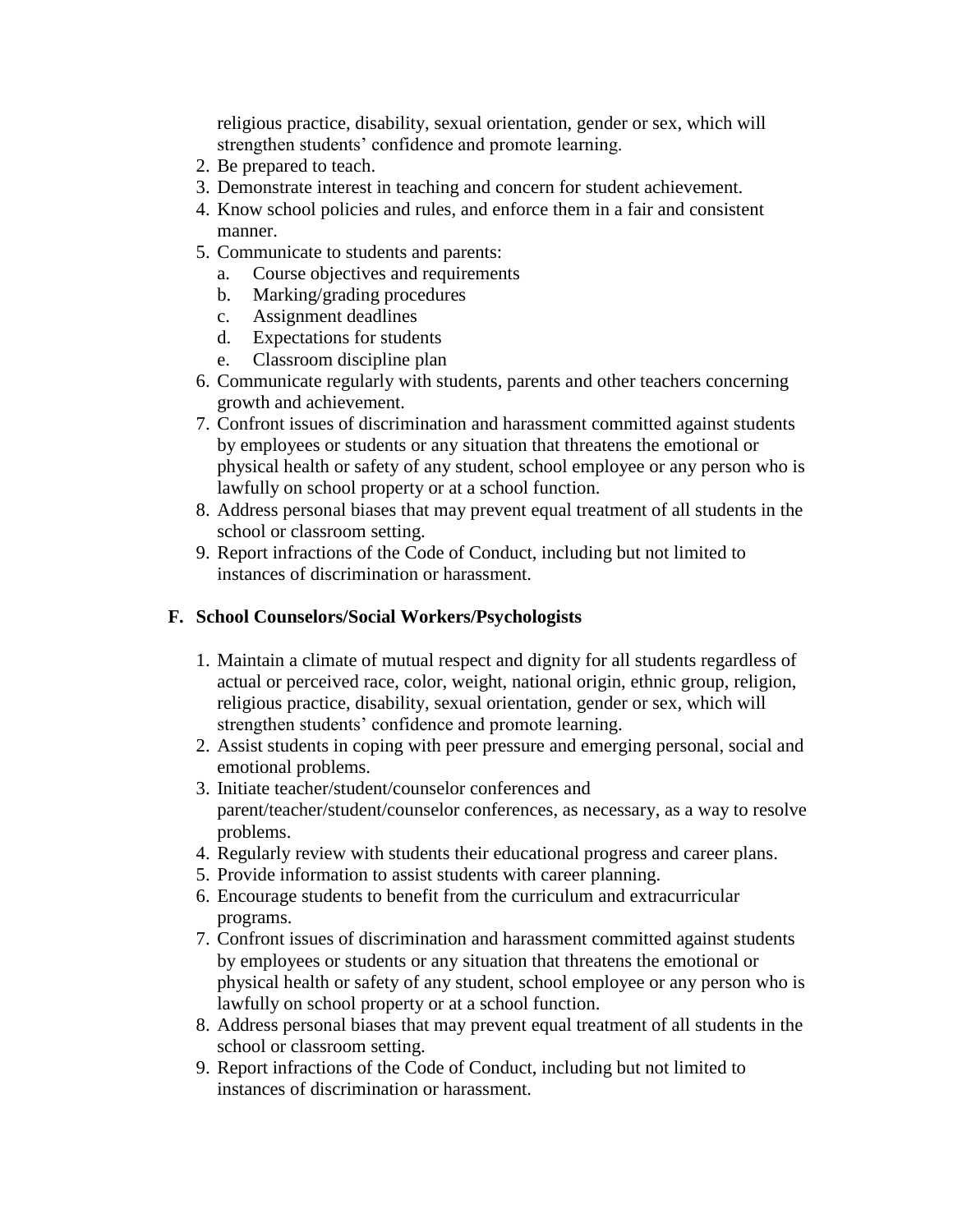#### **G. Building Level Administrators**

- 1. Maintain a climate of mutual respect and dignity for all students regardless of actual or perceived race, color, weight, national origin, ethnic group, religion, religious practice, disability, sexual orientation, gender or sex, which will strengthen students' confidence and promote learning.
- 2. Promote a safe, orderly and stimulating school environment, supporting active teaching and learning.
- 3. Ensure that students and staff have the opportunity to communicate regularly with the principal and approach the principal for redress of grievances.
- 4. Evaluate on a regular basis all instructional programs.
- 5. Support the development of and student participation in appropriate extracurricular activities.
- 6. Confront issues of discrimination and harassment committed against students by employees or students or any situation that threatens the emotional or physical health or safety of any student, school employee or any person who is lawfully on school property or at a school function.
- 7. Address personal biases that may prevent equal treatment of all students in the school or classroom setting.
- 8. Be responsible for enforcing the code of conduct and ensuring that all cases are resolved promptly and fairly.

#### **H. District Level Administrators**

- 1. Maintain a climate of mutual respect and dignity for all students regardless of actual or perceived race, color, weight, national origin, ethnic group, religion, religious practice, disability, sexual orientation, gender or sex, which will strengthen students' confidence and promote learning.
- 2. Promote a safe, orderly and stimulating school environment, supporting active teaching and learning.
- 3. Review with other administrators the policies of the Board of Education and state and federal laws relating to school operations and management.
- 4. Inform the board about educational trends relating to student discipline.
- 5. Work to create instructional programs that minimize problems of misconduct and are sensitive to student and teacher needs.
- 6. Confront issues of discrimination and harassment committed against students by employees or students or any situation that threatens the emotional or physical health or safety of any student, school employee or any person who is lawfully on school property or at a school function.
- 7. Address personal biases that may prevent equal treatment of all students in the school or classroom setting.
- 8. Work with other administrators in enforcing the code of conduct and ensuring that all cases are resolved promptly and fairly.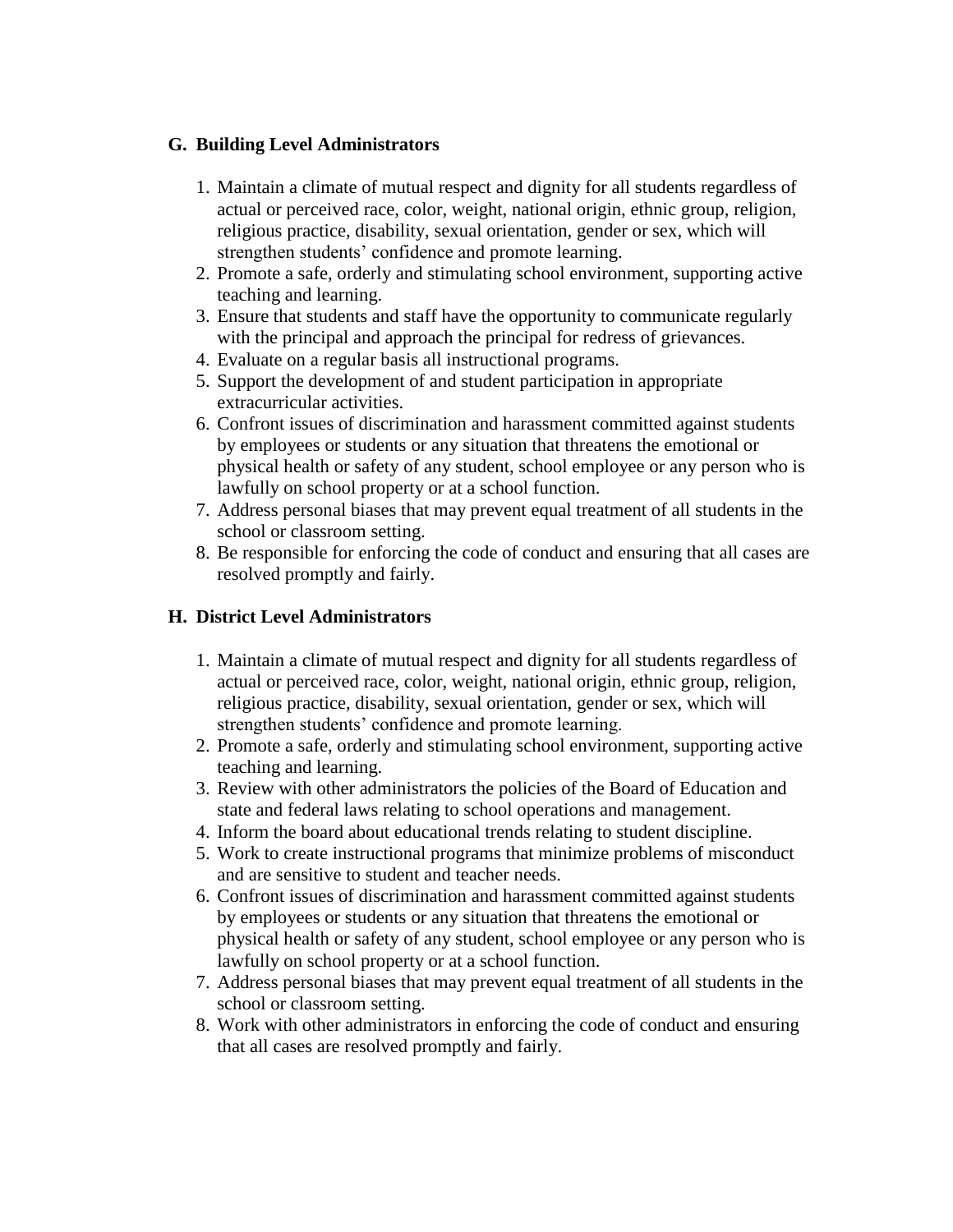#### **I. Board of Education**

- 1. Collaborate with student, teacher, administrator, and parent organizations, school safety personnel and other school personnel to develop a code of conduct that clearly defines expectations for the conduct of students, district personnel and visitors on school property and at school functions.
- 2. Adopt and review at least annually the district's code of conduct to evaluate the code's effectiveness and the fairness and consistency of its implementation.
- 3. Lead by example by conducting board meetings in a professional, respectful, courteous manner.

### **VII. Compulsory Education**

A student over five and under twenty-one years of age is entitled to attend public school pursuant to section 3202 of the New York Education Law. A student over the compulsory attendance age (16 years old) can only be dropped from enrollment pursuant to the procedures set forward in section 3202(l)(a) of the New York Education Law.

Section 3202 (1-a) provides that the principal or Superintendent shall schedule and notify in writing and at the last known address, both the student and person in parental relation to the student of an informal conference. At the conference, both the reasons for the pupil's absence and whether reasonable changes in the pupil's educational program would encourage and facilitate the pupil's re-entry or continuation of study must be discussed. Following the conference the pupil and person in parental relation shall be informed orally and in writing of the pupil's right to re-enter at any time.

Note that the dropping of a student from an enrollment of a school is not considered to be a disciplinary action inasmuch as a student has a statutory right to attend school between the ages of 5 and 21. The entitlement to attend school may only be terminated by graduation or permanent suspension from attendance at school after a hearing.

A student six to sixteen years of age (compulsory attendance age) must attend public school pursuant to section 3205 of the New York Education Law.

The right to an education cannot be abridged without due Process.

### **VIII. Attendance**

The Education Law requires that the students enrolled in the schools of this District attend school on every school day unless legally excused. The educational program offered by this District is predicated upon the presence of the student and requires continuity of instruction and classroom participation. The regular contact of students with one another in the classroom and their participation in a well-planned instructional activity under the tutelage of a competent teacher are vital to this purpose. Unwarranted absences (those which are not congruent with state regulations for acceptable absences) which especially occur at or near vacation periods have a highly adverse effect on the student as well as the entire educational program. 'Therefore, the Board of Education urges all parents to make every effort for their children to be in attendance.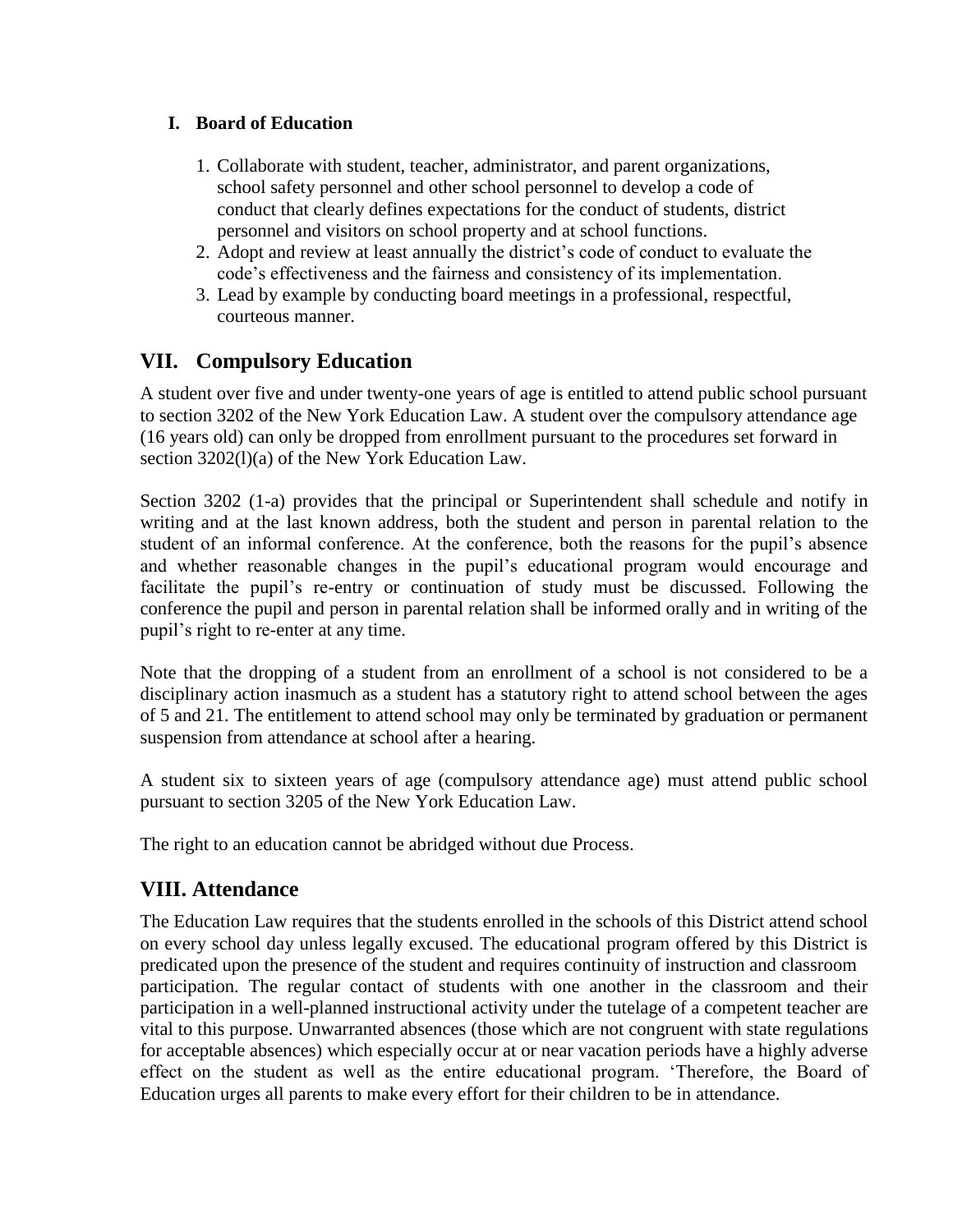The board recognizes the importance of consistent attendance of a pupil for maximum benefit from classroom instruction. Its members also understand that a student's critical thinking skills are enhanced by interaction with other students and adults in an appropriate classroom setting. They further acknowledge the value of fostering habits of good attendance and accountability in our students for them to carry into the workplace upon graduation.

The board recognizes that regular school attendance is a major component of academic success. Through implementation of this policy, the board expects to reduce the current level of unexcused absences, tardiness, and early departures (referred to in this policy as "ATED" encourage full attendance by all students, maintain an adequate attendance record keeping system, identify patterns of student ATED's and develop effective intervention strategies to improve school attendance.

#### **Notice**

To be successful in this endeavor, it is imperative that all members of the school community are aware of this policy, its purpose, procedures and the consequences of non-compliance. To ensure that students, parents, teachers, and administrators are notified of and understand this policy, the following policy shall be implemented.

The attendance policy will be included in student handbooks and will be reviewed with students at the start of the school year.

Parents will receive a plain language summary of this policy included in the calendar mailed to each district resident at the start of the school year.

A copy of the attendance policy will be included in faculty and staff handbooks. Copies of this policy will also be made available to any district resident upon request.

#### **Excused and Unexcused Absences**

Excused absences, tardiness, and early departures form class or school are defined as those due to personal illness, family crisis, department of motor vehicle licensing tests, illness or death in the family, impassable roads or weather making travel unsafe, religious observance, quarantine, required court appearances, attendance at health clinics, college visits, armed service recruiting obligations, job interviews, approved school-sponsored trips, remedial health treatment, or preapproved career educational experience.

All other absences, tardiness, and early departures are considered unexcused absences including family vacations.

All absences, tardiness, and early departures must be accounted for. It is the parent's responsibility to provide a written excuse upon the student's return to school. Parents may relinquish responsibility to students 18 years or older.

#### **Attendance online or with thumb drive is required for course credit if school continues to be virtual.**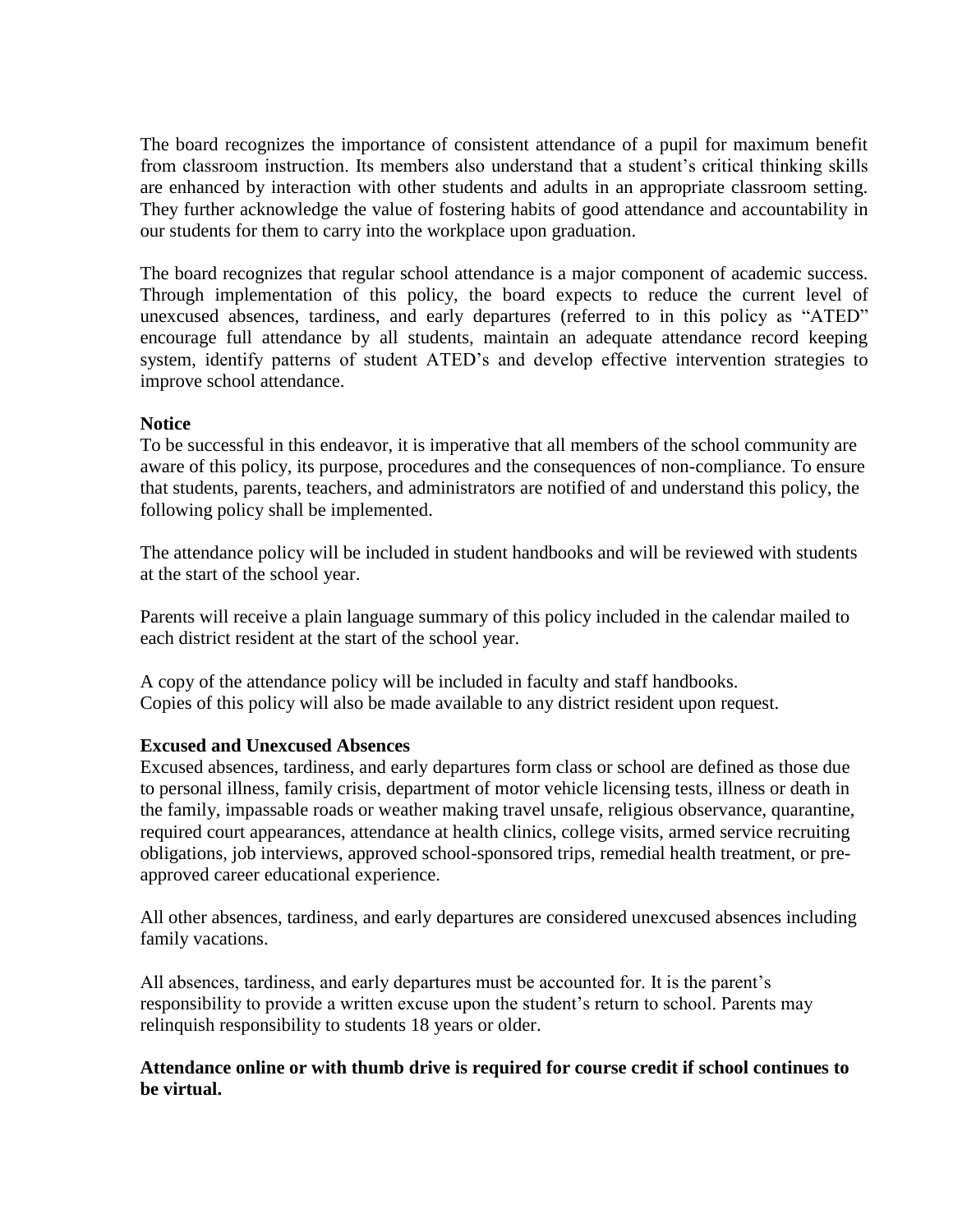#### **General Procedures/Data Collection**

• In the junior-senior high school attendance will be taken during each class period. In the elementary, attendance will be taken at the beginning of the school day.

The nature of an ATED shall be coded on a student's record according to the coding system included in the software system currently in use.

Student attendance data shall be available to and should be reviewed by each building principal in an expeditious manner.

#### **Attendance Incentives**

The district will continue to acknowledge a student's efforts to maintain or improve school attendance with the attendance awards and with special events for those students maintaining good attendance records.

#### **Attendance/Grade**

The Board of Education recognizes an important relationship between class attendance and student performance. Consequently, in the junior—senior high school each marking period a student's final grade may include a classroom participation component in addition to a student's performance on homework, tests, papers, projects. etc. Students are expected to attend all scheduled classes, whether in person or online.

#### **Annual Review**

The Board shall annually review building—level student attendance records and, if such records show a decline in student's attendance, the Board shall devise this comprehensive attendance policy and make any revisions to the plan it deems necessary to improve student attendance.

**Truancy** is the willful violation by a student of compulsory attendance provisions in Article 65 of the Education Law, which requires minors from six to 16 or 17 years of age to attend school fulltime.

• Any school age child who is not legally excused and who is not in school during regular session will be considered truant.

Students who are truant will be subject to disciplinary action.

#### **Tardiness to School**

• Students are expected to be punctual to school and class at all times. Students who arrive at school must sign in at the main office and report immediately to the nurse with a note signed by the parent explaining the reason. The nurse will record the tardy and the reason and issue a pass to class. Students who are tardy till be subject to disciplinary action.

• A student who arrives at school after 11:30A.M. is considered absent for half day, as well as being tardy.

• Students will be allowed four tardies per semester, inclusive of appointments, etc. When unusual circumstances warrant special consideration, parents should notify the administration in writing.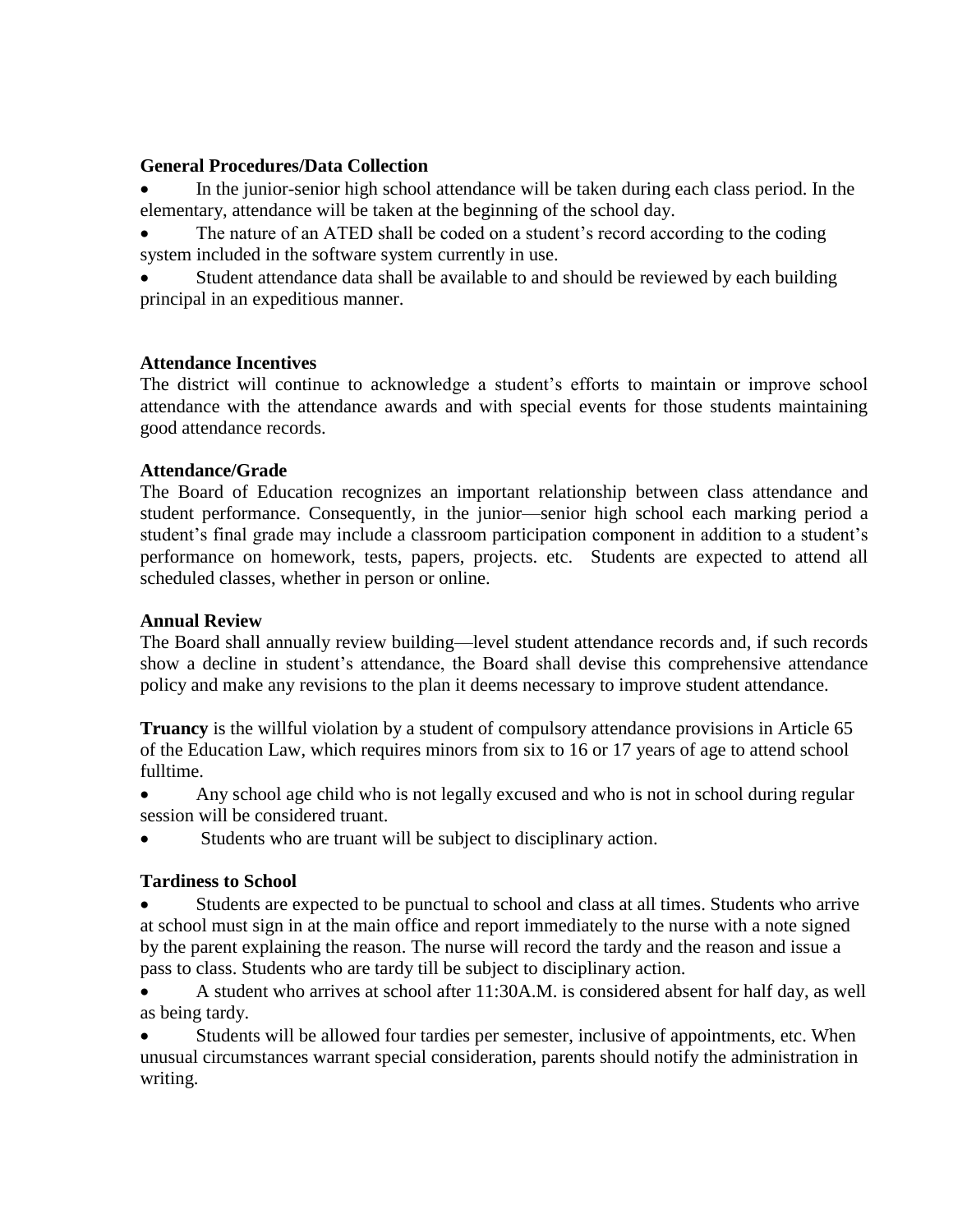When a student is tardy for the fifth time and every time thereafter he/she will be placed on social probation for 5 days. A phone call will be made to his/her parent, a letter sent home and a parent conference will be scheduled with the administrator and counselor to establish intervention strategies.

## **IX. Student Dress Code**

All students are expected to give proper attention to personal cleanliness and to dress appropriately for school and school functions. Students and their parents have the primary responsibility for acceptable student dress and appearance. Teachers and all other district personnel should exemplify and reinforce acceptable student dress and help students develop an understanding of appropriate appearance in the school setting.

A student's dress, grooming and appearance, including hair style/color, jewelry, make-up and nails, shall:

- 1. Be safe, appropriate and not disrupt or interfere with the educational process.
- 2. Clothing which exposes chest, buttocks, or groin areas are not permitted"
- 3. Ensure that under-garments are completely covered with outer clothing.
- 4. Include footwear at all times. Footwear that is a safety hazard will not be allowed.
- 5. Not include "dog" neck and wrist collars, excessive length chains/jewelry and jewelry with spikes prohibited.
- 6. Not include items that are vulgar, obscene, and libelous or denigrate others on account of race, color, weight, national origin, ethnic group, religion, religious practice, disability, sexual orientation, gender and sex.
- 7. Not promote and/or endorse the use of alcohol, tobacco or illegal drugs and/or encourage other illegal or violent activities.

Each building principal or his or her designee shall be responsible for informing all students and their parents of the student dress code at the beginning of the school year and any revisions to the dress code made during the school year.

Students who violate the student dress code shall be required to modify their appearance by covering or removing the offending item and, if necessary or practical, replacing it with an acceptable item. Any student who refuses to do so shall be subject to discipline, up to and including in-school suspension for the day. Any student who repeatedly fails to comply with the dress code shall be subject to further discipline, up to and including out of school suspension.

### **X. Prohibited Student Conduct**

The Board of Education expects all students to conduct themselves in an appropriate and civil manner, with proper regard for the rights and welfare of other students, district personnel and other members of the school community, and for the care of school facilities and equipment.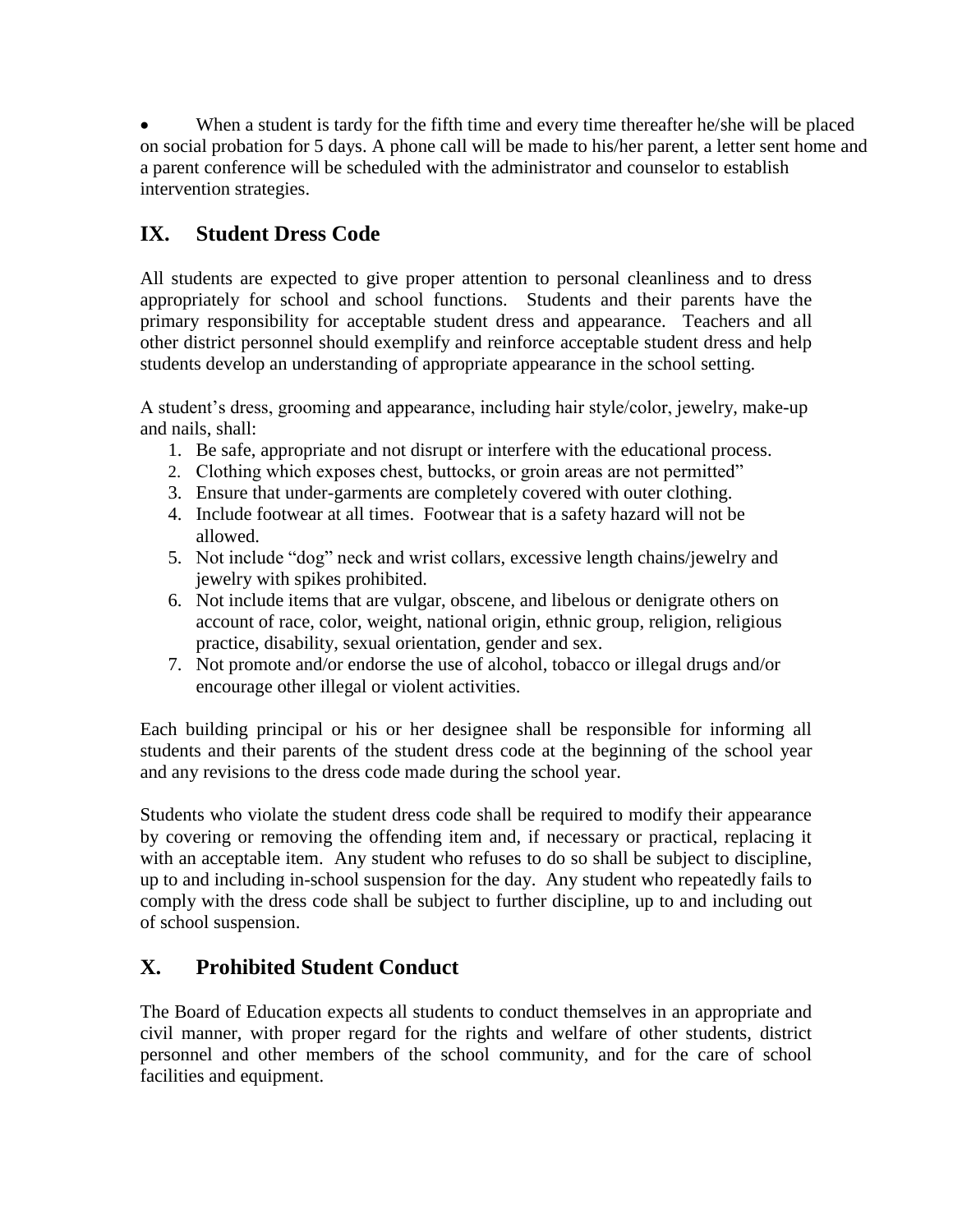The best discipline is self-imposed, and students must learn to assume and accept responsibility for their own behavior, as well as the consequences of their misbehavior. District personnel who interact with students are expected to use disciplinary action only when necessary and to place emphasis on the students' ability to grow in self-discipline.

The board recognizes the need to make its expectations for student conduct while on school property or engaged in a school function specific and clear. The rules of conduct listed below are intended to do that and focus on safety and respect for the rights and property of others. Students who will not accept responsibility for their own behavior and who violate these school rules will be required to accept the penalties for their conduct.

#### **A. Prohibited Conduct**

A student may be subject to disciplinary action when he/she behaves in a manner which is:

- 1. disorderly, that is:
	- a. fighting, assaulting or behaving violently,
	- b. threatening another with bodily harm,
	- c. harassment, bullying, or intimidating students or school personnel (see also Anti-Bullying/Harassment, Hazing and Sexual Harassment policies),
	- d. making unreasonable noise,
	- e. being untruthful with school personnel or making false reports,
	- f. possessing electronic devices such as, but not limited to: video/audio players & recorders, remote controls, electronic games, beepers, pagers, cellular phones,
	- g. obstructing vehicular or pedestrian traffic,
	- h. driving recklessly,
	- i. creating a hazardous or physically offensive condition by an act which serves no legitimate purpose,
	- j. loitering or trespassing
	- k. being present on or entering into any school property, function or vehicle without authorization,
	- l. disrupts or is reasonably likely to disrupt the educational process or school operations; or is
- 2. insubordinate, that is, failing to comply with the lawful directions of teachers, school administrators or other school employees in charge of the student; bus drivers, bus monitors and bus aides, law enforcement officers or
- 3. engages in any of the following forms of academic misconduct:
	- a. tardiness,
	- b. missing or leaving school or class without permission or excuse,
	- c. cheating, plagiarism, copyright/trademark violations or assisting another in such conduct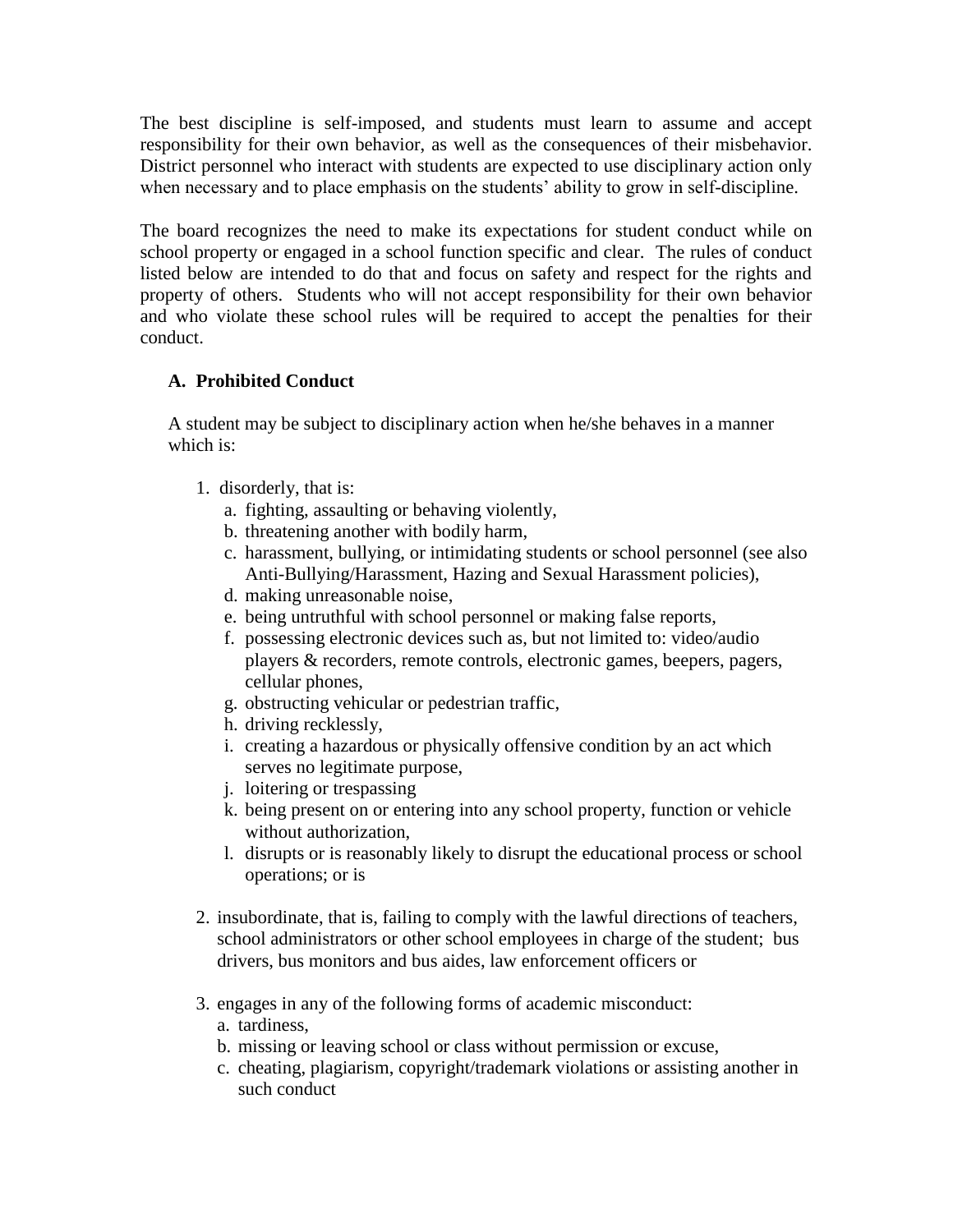- d. violation of the Board of Education policy on Student Publications, #7230, Use of Computer and Information Technology Policy #7151
- e. improperly altering documents or records.
- 4. endangers the safety, health, morals, or welfare of themselves or others by any act, including but not limited to:
	- a. fighting, assaulting or behaving violently, threatening another with bodily harm,
	- b. harassment or illegal discrimination, which includes the use of race, color, weight, creed, national origin, ethnic group, religion, religious practice, sex, gender, sexual orientation or disability as a basis for treating another in a negative manner. (Reference policies on Sexual Harassment, Anti-Bullying, Hazing)
	- c. bullying
	- d. cyber-bullying
	- e. sexting
	- f. making unreasonable noise,
	- g. possession, use, distribution, transfer or sale of tobacco or tobacco products, alcohol, drugs or other controlled substances, drug paraphernalia or synthetic cannabinoid products including but not limited to incense herbal mixture potpourri (see #8096, "Substance Abuse" policy),
	- h. possession, use, or sale of weapons, fireworks, or other dangerous or prohibited objects or contraband. Dangerous objects include, but are not limited to: guns, starter pistols, knives of any kind (including all types of pocket knives), razors, box cutters, clubs, metal knuckles, nun-chucks, Kung Fu stars, explosives, and any instrument, article or substance, which under the circumstances in which it is used, attempted to be used or threatened to be used, is readily capable of causing death or other serious physical injury. Any object that resembles a dangerous object (such as a fake gun) will be considered a prohibited object.,
	- i. using obscene, profane, lewd, vulgar or abusive language or behavior,
	- j. possession, sale, distribution, transfer or use of lewd or obscene materials,
	- k. gambling,
	- l. hazing,
	- m. extortion,
	- n. theft,
	- o. vandalism, willfully defacing, damaging or destroying school property or vehicles used by entities under contract with the district to provide services for the district. Willfully defacing, vandalizing, damaging or destroying the property of others on school premises, at school functions or on school buses under contract to the district, or
	- p. misuse of school information technology (see Use of Computer and Information Technology-7151policy) or other school property.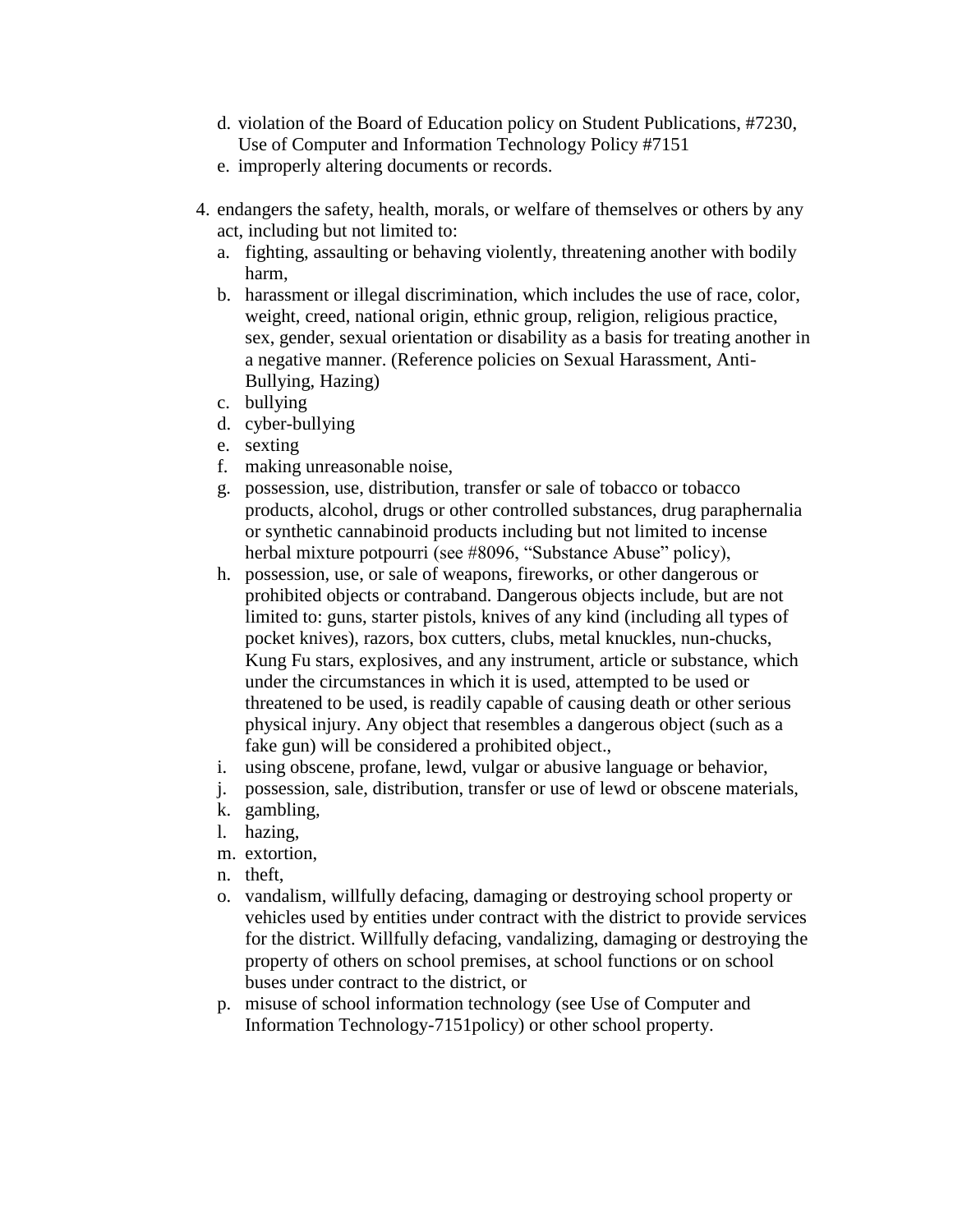5. engages in conduct that violates Board's rules and regulations for the maintenance of public order on school property in Section XV below or Federal, State or local laws.

**Off campus & non-school day misconduct-** Students may be disciplined for violations of school district policies and the Code of Conduct when there is a connection to or impact, effect on school students, personnel, activities, functions or property.

Examples of misconduct include but are not limited to: cyber-bullying, sexting, threatening or harassing students or school personnel through the use of electronic devices.

### **XI. Reporting Violations**

All students are expected to promptly report violations of the code of conduct to a teacher, guidance counselor, bus driver, the building principal or his or her designee. Any student aware of a potentially dangerous activity, including but not limited to, a student possessing a weapon, explosive, alcohol or illegal substance on school property or at a school function shall report this information immediately to a teacher, the building principal, the principal's designee or the superintendent.

All district staff that is authorized to impose disciplinary sanctions is expected to do so in a prompt, fair and lawful manner. District staff that is not authorized to impose disciplinary sanctions is expected to promptly report violations of the code of conduct to their supervisor, who shall in turn impose an appropriate disciplinary sanction, if so authorized, or refer the matter to a staff member who is authorized to impose an appropriate sanction.

Any weapon, alcohol or illegal substance found shall be confiscated immediately, if possible, followed by notification to the parent of the student involved and the appropriate disciplinary sanction if warranted, which may include permanent suspension and referral for prosecution.

All students are expected to promptly report instances of bullying (verbal, physical, cyber-bullying), harassment, discrimination or hazing on school property or at a school function immediately to proper school personnel.

The building principal or his or her designee must notify the appropriate local law enforcement agency of those code violations that may constitute a crime and substantially affect the order or security of a school as soon as practical, but in no event later than the close of business the day the principal or his or her designee learns of the violation. The notification may be made by telephone, followed by a letter mailed on same day as the telephone call is made. The notification must identify the student and explain the conduct that violated the code of conduct and may constitute a crime.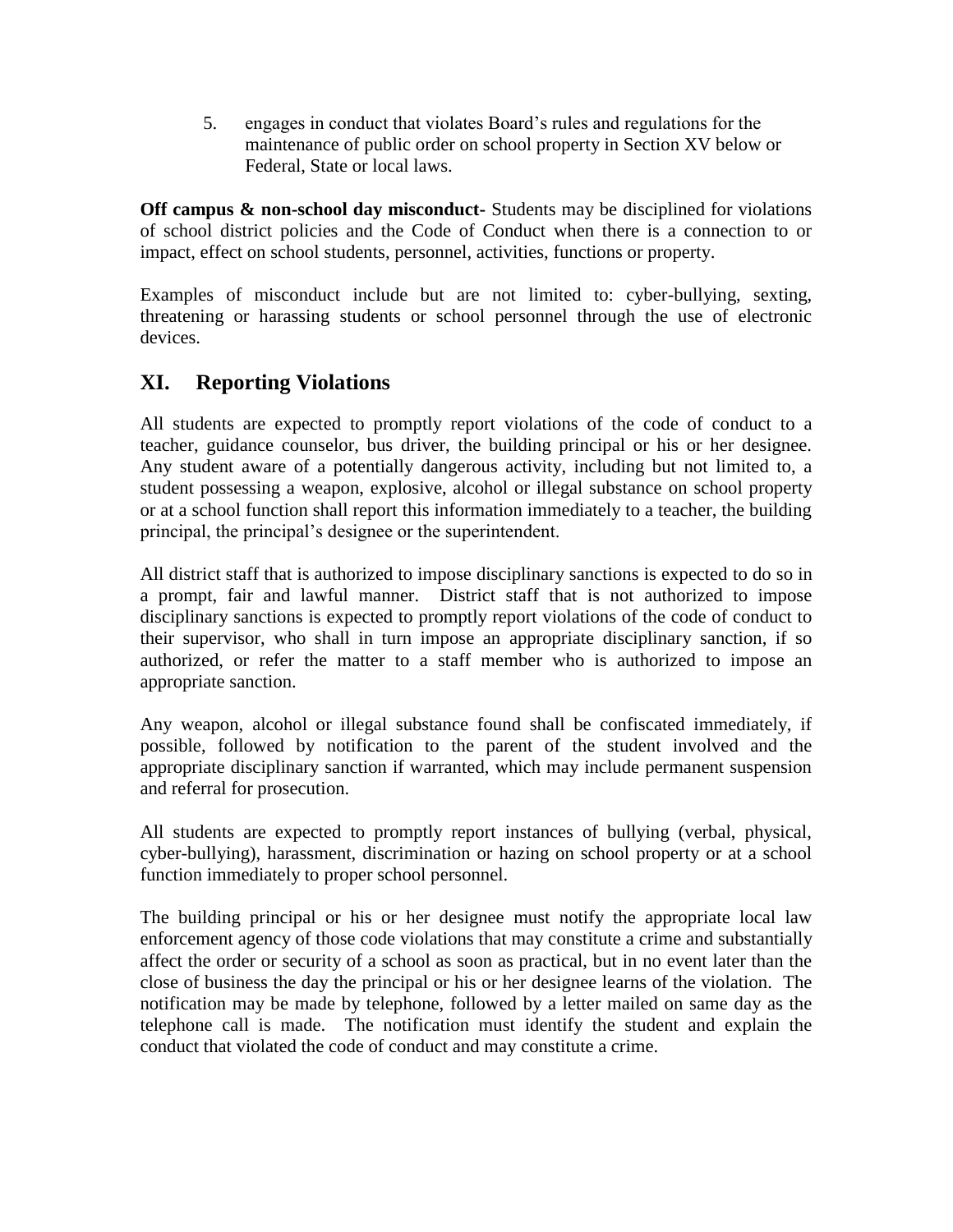### **XII. Disciplinary Penalties, Procedures and Referrals**

Discipline is most effective when it deals with the problem at the time and place it occurs, and in a way that students view as fair and impartial. School personnel who interact with students are expected to use disciplinary action only when necessary and to place emphasis on the students' ability to grow in self-discipline.

Disciplinary action, when necessary, will be firm, fair and consistent so as to be the most effective in changing student behavior. In determining the appropriate disciplinary action, school personnel authorized to impose disciplinary penalties will consider the following:

- 1. The student's age.
- 2. The nature of the offense and the circumstances which led to the offense.
- 3. The student's prior disciplinary record.
- 4. The effectiveness of other forms of discipline.
- 5. Information from parents, teachers and/or others, as appropriate.
- 6. Other extenuating circumstances.

Depending on the nature of the violation, it is the Board's desire that student discipline be progressive, i.e., a student's first violation may merit a lighter penalty than subsequent violations. It is also the Board's desire that staff take into account all other relevant factors in determining an appropriate penalty. The following penalties may be imposed either alone or in combination. Based upon the circumstances, it is at the discretion of school staff to determine the penalty warranted by a particular violation.

If the conduct of a student is related to a disability or suspected disability, the student shall be referred to the Committee on Special Education and discipline, if warranted, shall be administered consistent with the separate requirements of this code of conduct for disciplining students with a disability or presumed to have a disability. A student identified as having a disability shall not be disciplined for behavior caused by or had a direct and substantial relationship to the disability or if the conduct was a direct result of the district's failure to implement the IEP.

#### **A. Penalties**

Students who are found to have violated the district's code of conduct may be subject to the following penalties, either alone or in combination.

- 1. Oral warning
- 2. Written warning
- 3. Oral and written notification to parent
- 4. Detention
- 5. Suspension from transportation
- 6. Suspension from athletic participation
- 7. Suspension from social or extracurricular activities
- 8. Suspension of other privileges
- 9. In-school suspension or exclusion from a particular class
- 10. Removal from classroom by teacher or principal
- 11. Short-term (five days or less) suspension from school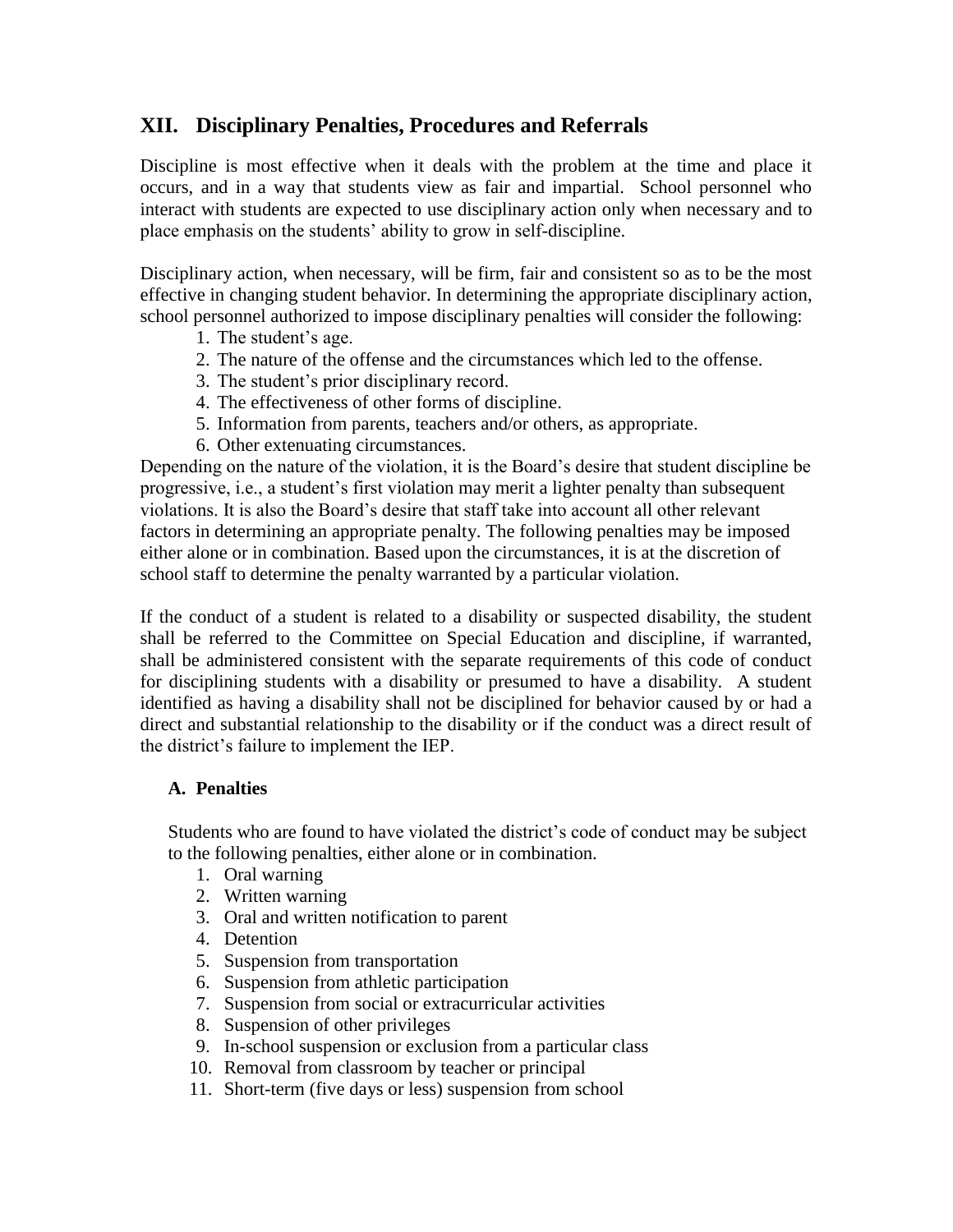- 12. Long-term (more than five days) suspension from school
- 13. Permanent suspension from school

#### **B. Disciplinary and Remedial Consequences**

The district emphasizes the creation and maintenance of a positive learning environment for all students. Measured, balanced, and age-appropriate responses to the discrimination and harassment of students by students and/or employees on school property, including school functions, with remedies and procedures focusing on intervention and education is needed to maintain the desired learning climate. Remedial responses which may be utilized include:

- 1. Peer support groups; corrective instruction or other relevant learning or service experience;
- 2. Supportive intervention;
- 3. Behavioral assessment or evaluation;
- 4. Behavioral management plans, with benchmarks that are closely monitored;
- 5. Student counseling and parent conferences.

Beyond these individual-focused remedial responses, school-wide or environmental remediation can be an important tool to prevent discrimination and harassment. Environmental remediation strategies may include:

- 1. Supervisory systems which empower school staff with prevention and intervention tools to address incidents of bullying and harassment;
- 2. School and community surveys or other strategies for determining the conditions contributing to the relevant behavior;
- 3. Adoption of research-based, systemic harassment prevention programs;
- 4. Modification of schedules;
- 5. Adjustment in hallway traffic and other student routes of travel;
- 6. Targeted use of monitors;
- 7. Staff professional development;
- 8. Parent conferences;
- 9. Involvement of parent-teacher organizations; and
- 10. Peer support groups.

#### **C. Procedures**

The amount of due process a student is entitled to receive before a penalty is imposed depends on the penalty being imposed. In all cases, regardless of the penalty imposed, the school personnel authorized to impose the penalty must inform the student of the alleged misconduct and must investigate, to the extent necessary, the facts surrounding the alleged misconduct. All students will have an opportunity to present their version of the facts to the school personnel imposing the disciplinary penalty in connection with the imposition of the penalty.

# **Disciplinary Options**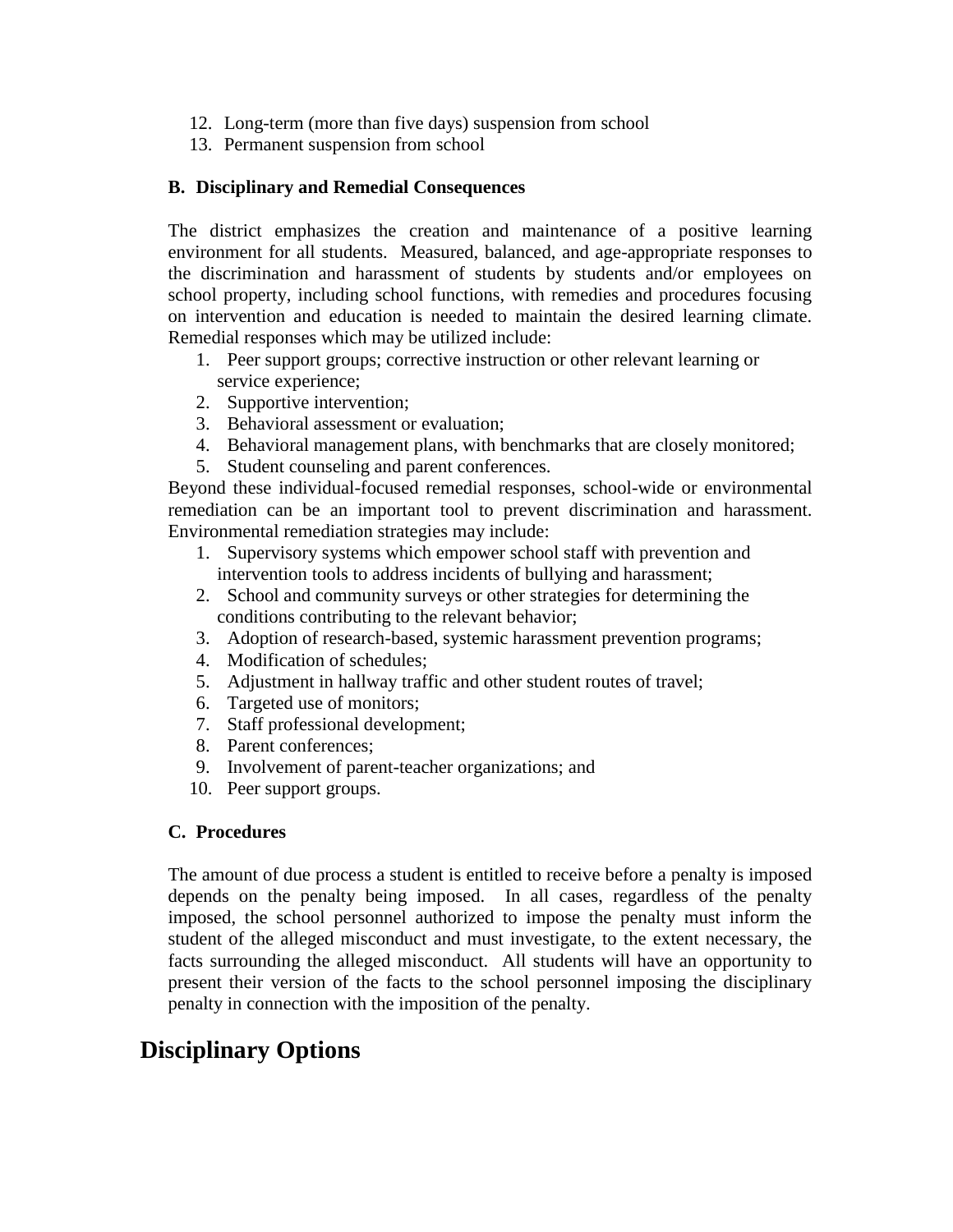**Step 1**- Administrator/Teacher conference with student and disciplinary action

may include verbal warning/written warning

**Step 2-** Detention (lunchtime or other)

**Step 3-** In-School-Suspension

**Step 4-** Out-of-School suspension

**Step 5-** Superintendent's Hearing

| <b>OCCURRENCE</b>                | 1ST                                                   | 2ND            | $\overline{3RD}$ | 4TH            | 5TH             |  |
|----------------------------------|-------------------------------------------------------|----------------|------------------|----------------|-----------------|--|
| <b>INFRACTION</b>                | <b>STEPS</b>                                          | <b>STEPS</b>   | <b>STEPS</b>     | <b>STEPS</b>   | <b>STEPS</b>    |  |
| Assault/violence - Threat of     | $3 - 5$                                               | $4 - 5$        | $4 - 5$          | $4 - 5$        | $4 - 5$         |  |
| Bullying/Cyber Bullying/Cyber    | $1-5$                                                 | $2 - 5$        | $3 - 5$          | $3 - 5$        | $3 - 5$         |  |
| Threat                           |                                                       |                |                  |                |                 |  |
| <b>Cutting Class</b>             | $1 - 2$                                               | $2 - 3$        | $3 - 4$          | $3 - 5$        | $3 - 5$         |  |
| Discrimination                   | $1-5$                                                 | $2 - 5$        | $3-5$            | $3 - 5$        | $3 - 5$         |  |
| Drugs/Alcohol - Use of/Sale of   | $4 - 5$                                               | $4 - 5$        | $4 - 5$          | $4 - 5$        | $4 - 5$         |  |
| Endangerment – Threat of         | $1-5$                                                 | $1-5$          | $1 - 5$          | $1 - 5$        | $1 - 5$         |  |
| Explosives - Threat of           | $4 - 5$                                               | $\overline{5}$ | $\overline{5}$   | $\overline{5}$ | $\overline{5}$  |  |
| Fighting – Threat of             | $3 - 5$                                               | $4 - 5$        | $4 - 5$          | $4 - 5$        | $4 - 5$         |  |
| Gambling                         | $3 - 5$                                               | $3 - 5$        | $3 - 5$          | $3 - 5$        | $3 - 5$         |  |
| Harassment                       | $1 - 5$                                               | $2 - 5$        | $3 - 5$          | $3 - 5$        | $3 - 5$         |  |
| Insubordination                  | $1 - 5$                                               | $2 - 5$        | $3 - 5$          | $3 - 5$        | $3 - 5$         |  |
| Leaving Building                 | $1 - 5$                                               | $3 - 5$        | $4 - 5$          | $4 - 5$        | $4 - 5$         |  |
| Leaving Grounds                  | $3 - 5$                                               | $4 - 5$        | $4 - 5$          | $4 - 5$        | $4 - 5$         |  |
| Misconduct-Disruptive            | $1-5$                                                 | $2 - 5$        | $2 - 5$          | $3 - 5$        | $3 - 5$         |  |
| Profanity (Non-directed)         | $1-3$                                                 | $2 - 3$        | $3 - 4$          | $3-4$          | $4 - 5$         |  |
| Profanity (Directed)             | $3 - 5$                                               | $4 - 5$        | $4 - 5$          | $4 - 5$        | $4 - 5$         |  |
| Tardiness-unexcused              | $\mathbf{1}$                                          | $\overline{2}$ | $\overline{3}$   | $\overline{3}$ | $\overline{4}$  |  |
| Theft                            | $3 - 5$                                               | $3 - 5$        | $3 - 5$          | $3 - 5$        | $3 - 5$         |  |
| Tobacco/Vaping Products-Use      | $3 - 5$                                               | $3 - 5$        | $3 - 5$          | $3 - 5$        | $3 - 5$         |  |
| of/Sale of                       |                                                       |                |                  |                |                 |  |
| Truancy                          | $\overline{3}$                                        | 3              | 3                | 3              | $5\overline{)}$ |  |
| Unauthorized Unsupervised Area   | $1-5$                                                 | $3 - 5$        | $4 - 5$          | $4 - 5$        | $4 - 5$         |  |
| Vandalism – must repay or repair | $1 - 5$                                               | $2 - 5$        | $3 - 5$          | $4 - 5$        | 5               |  |
| Weapon – Possession of/Threat of | $4 - 5$                                               | $4 - 5$        | 5                | 5              | $\overline{5}$  |  |
| Use                              |                                                       |                |                  |                |                 |  |
|                                  |                                                       |                |                  |                |                 |  |
| Academic Misconduct              | Student receives a grade zero for work or examination |                |                  |                |                 |  |

| Academic Misconduct | Student receives a grade zero for work or examination |
|---------------------|-------------------------------------------------------|
| Library Misconduct  | Restricted use of Library                             |
| Pass Abuse          | Pass restriction for a minimum of 10 school days      |

Please note: Any suspension from attendance may be imposed only in accordance with Education Law, which allows the questioning of an accuser. The building administrator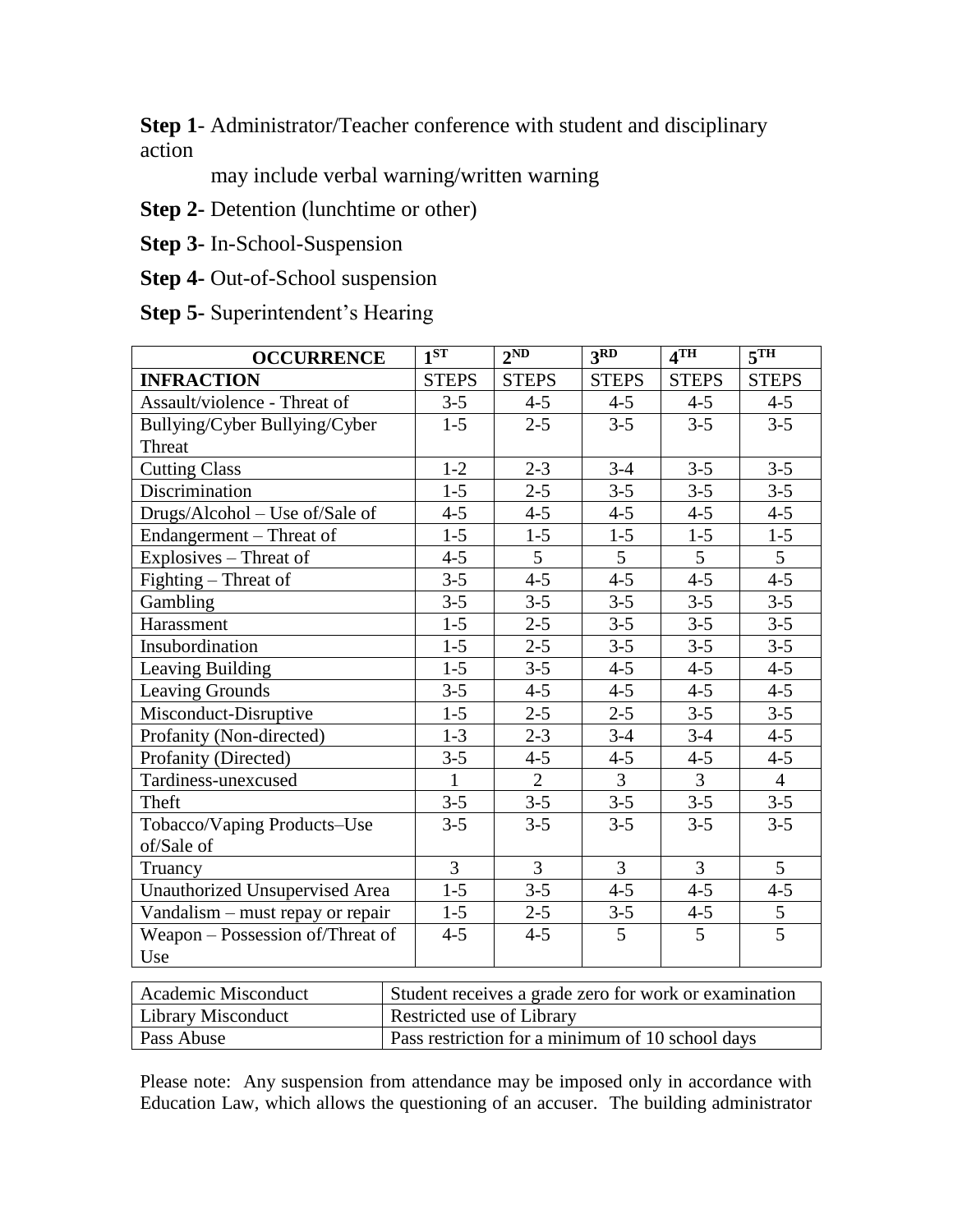shall determine the type and extent of punishment. The suspension for possession of a weapon shall not be less than one year, unless the Superintendent modifies the punishment.

#### **NETWORK/INTERNET**

Students are responsible for good behavior on school computer networks just as in the classroom and school rules apply. The network is provided for students to do school related work.

Access to the network and Internet are privileges. Students must take the responsibility for their actions on these and follow sound protocol. Parental permission must be granted, on the Acceptable Use Form, for the student to have access and this permission will be kept on file for the school year.

The district maintains a network storage area for student work, which is deemed school property and can be periodically checked by administrators.

Any student who does not honor the agreement or uses the network or internet irresponsibly, (ie: cyber-bullying) may lose access.

#### **Technology, Information Services, Computers, Internet Acceptable Use Policy Disciplinary Options:**

Step 1- Administrator/Teacher conference with student and disciplinary action

Step 2- Detention and 5 days off the network

Step 3- In-School suspension and 10 days off network

Step 4- Out-of-School suspension and 20 days off the network

Step 5- Superintendent's Hearing and network privileges revoked permanently

| <b>OCCURENCE</b>                               | 1 <sup>st</sup> | 2 <sub>nd</sub> | 3rd          | 4 <sup>th</sup> | 5 <sup>th</sup> |
|------------------------------------------------|-----------------|-----------------|--------------|-----------------|-----------------|
| <b>INFRACTION</b>                              | <b>Steps</b>    | <b>Steps</b>    | <b>Steps</b> | <b>Steps</b>    | <b>Steps</b>    |
| Engaging in an illegal act                     | $4 - 5$         | $4 - 5$         | $4 - 5$      | $4 - 5$         | $4 - 5$         |
| Violating copyright laws                       | $4 - 5$         | $4 - 5$         | $4 - 5$      | $4 - 5$         | $4 - 5$         |
| Attempting to override system security         | $3 - 5$         | $3 - 5$         | $3 - 5$      | $3 - 5$         | $3 - 5$         |
| Attempting to gain unauthorized access to      | $3 - 5$         | $3 - 5$         | $3 - 5$      | $3 - 5$         | $3 - 5$         |
| the district educational computer system or    |                 |                 |              |                 |                 |
| any other computer system or go beyond         |                 |                 |              |                 |                 |
| authorized access                              |                 |                 |              |                 |                 |
| Engage in practices that threaten the district | $3 - 5$         | $3 - 5$         | $3 - 5$      | $3 - 5$         | $3 - 5$         |
| educational computer system (i.e. loading      |                 |                 |              |                 |                 |
| files that may produce a virus)                |                 |                 |              |                 |                 |
| Violating regulations prescribed by the        | $3 - 5$         | $3 - 5$         | $3 - 5$      | $3 - 5$         | $3 - 5$         |
| network administrator                          |                 |                 |              |                 |                 |
| Sending or displaying offensive messages       | $3 - 5$         | $3 - 5$         | $3 - 5$      | $3 - 5$         | $3 - 5$         |
| or pictures                                    |                 |                 |              |                 |                 |
| Using obscene, profane, lewd, vulgar, rude,    | $3 - 5$         | $3 - 5$         | $3 - 5$      | $4 - 5$         | $4 - 5$         |
| inflammatory, threatening or disrespectful     |                 |                 |              |                 |                 |
| language                                       |                 |                 |              |                 |                 |
| Harassing, insulting or attacking others       | $3 - 5$         | $3 - 5$         | $3 - 5$      | $4 - 5$         | $4 - 5$         |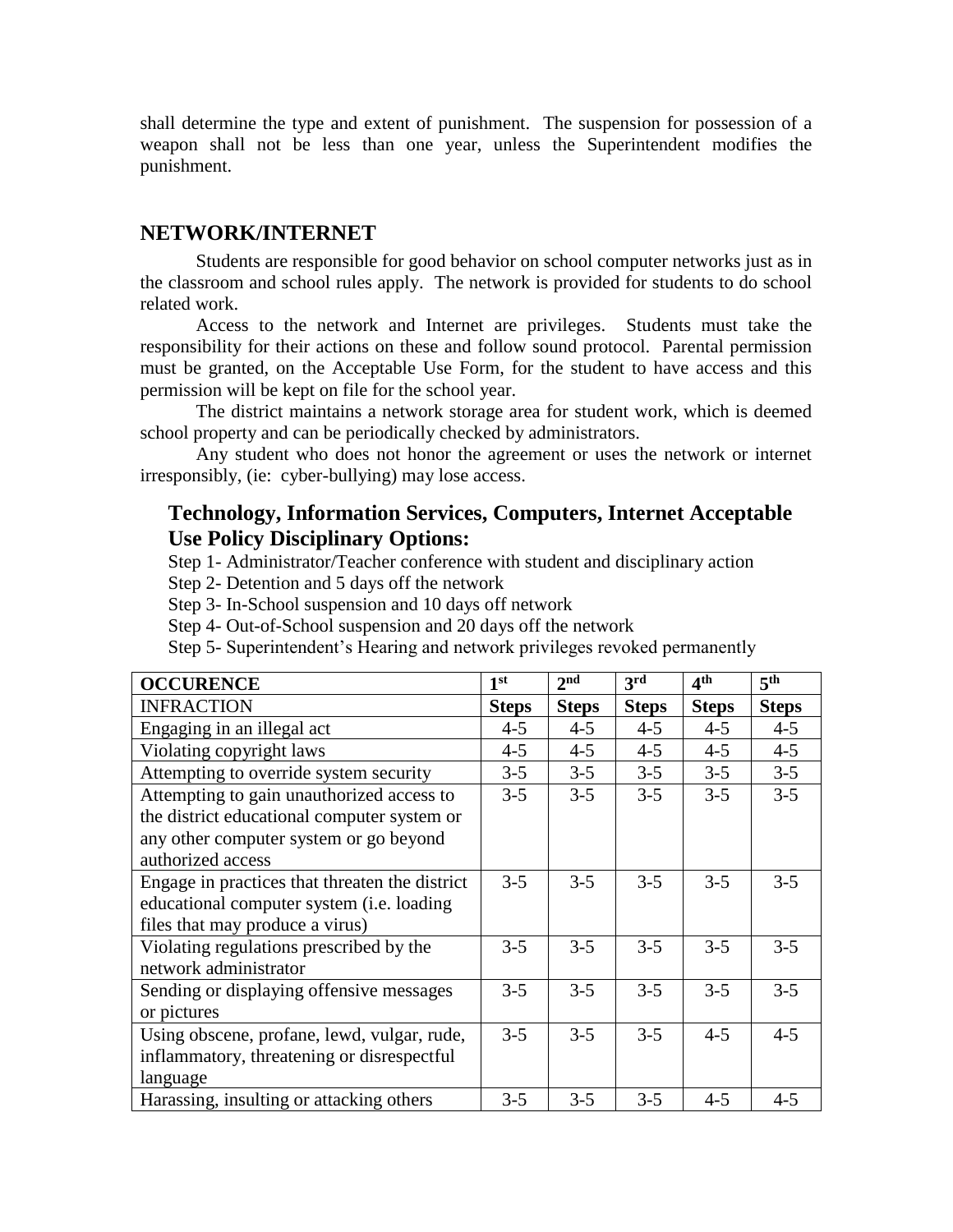| Using the computer system for non              | $1 - 2$ | $2 - 3$ | $3-4$ | $4 - 5$ | $4 - 5$ |
|------------------------------------------------|---------|---------|-------|---------|---------|
| educational purposes (i.e.: playing purely     |         |         |       |         |         |
| recreational games)                            |         |         |       |         |         |
| Bringing games or other files to school from   | $1 - 2$ | $2 - 3$ | $3-4$ | $4 - 5$ | $4 - 5$ |
| home and using them on district educational    |         |         |       |         |         |
| computer systems for non-educational           |         |         |       |         |         |
| purposes                                       |         |         |       |         |         |
| Giving your I.D. and password to others to     | $1 - 2$ | $2 - 3$ | $3-4$ | $4 - 5$ | $4 - 5$ |
| use                                            |         |         |       |         |         |
| Trespassing in others' folders, work, or files | $2 - 3$ | $2 - 3$ | $3-4$ | $4 - 5$ | $4 - 5$ |
| Using other's passwords                        | $1 - 2$ | $2 - 3$ | $3-4$ | $4 - 5$ | $4 - 5$ |
| Unauthorized use of Personal Computer          | $1 - 2$ | $2 - 3$ | $3-4$ | $4 - 5$ | $4 - 5$ |

Students who are to be given penalties other than an oral warning, written warning or written notification to their parents are entitled to additional rights before the penalty is imposed. These additional rights are explained below.

#### 1. Detention

Teachers, principals and the superintendent may use after school detention as a penalty for student misconduct in situations where removal from the classroom or suspension would be inappropriate. Detention will be imposed as a penalty only after the student's parent has been notified to confirm that there is no parental objection to the penalty and the student has appropriate transportation home following detention.

#### 2. Suspension from transportation

If a student does not conduct himself/herself properly on a bus, the bus driver is expected to bring such misconduct to the building principal's attention. Students who become a serious disciplinary problem may have their riding privileges suspended by the building principal or the superintendent or their designees. In such cases, the student's parent will become responsible for seeing that his or her child gets to and from school safely. Should the suspension from transportation amount to a suspension from attendance, the district will make appropriate arrangements to provide for the student's education.

A student subjected to a suspension from transportation is not entitled to a full hearing pursuant to Education Law Section 3214. However, the student and the student's parent will be provided with a reasonable opportunity for an informal conference with the building principal or the principal's designee to discuss the conduct and the penalty involved.

3. Suspension from athletic participation, extracurricular activities and other privileges

A student subjected to a suspension from athletic participation, extra-curricular activities or other privileges is not entitled to a full hearing pursuant to Education Law Section 3214. However, the student and the student's parent will be provided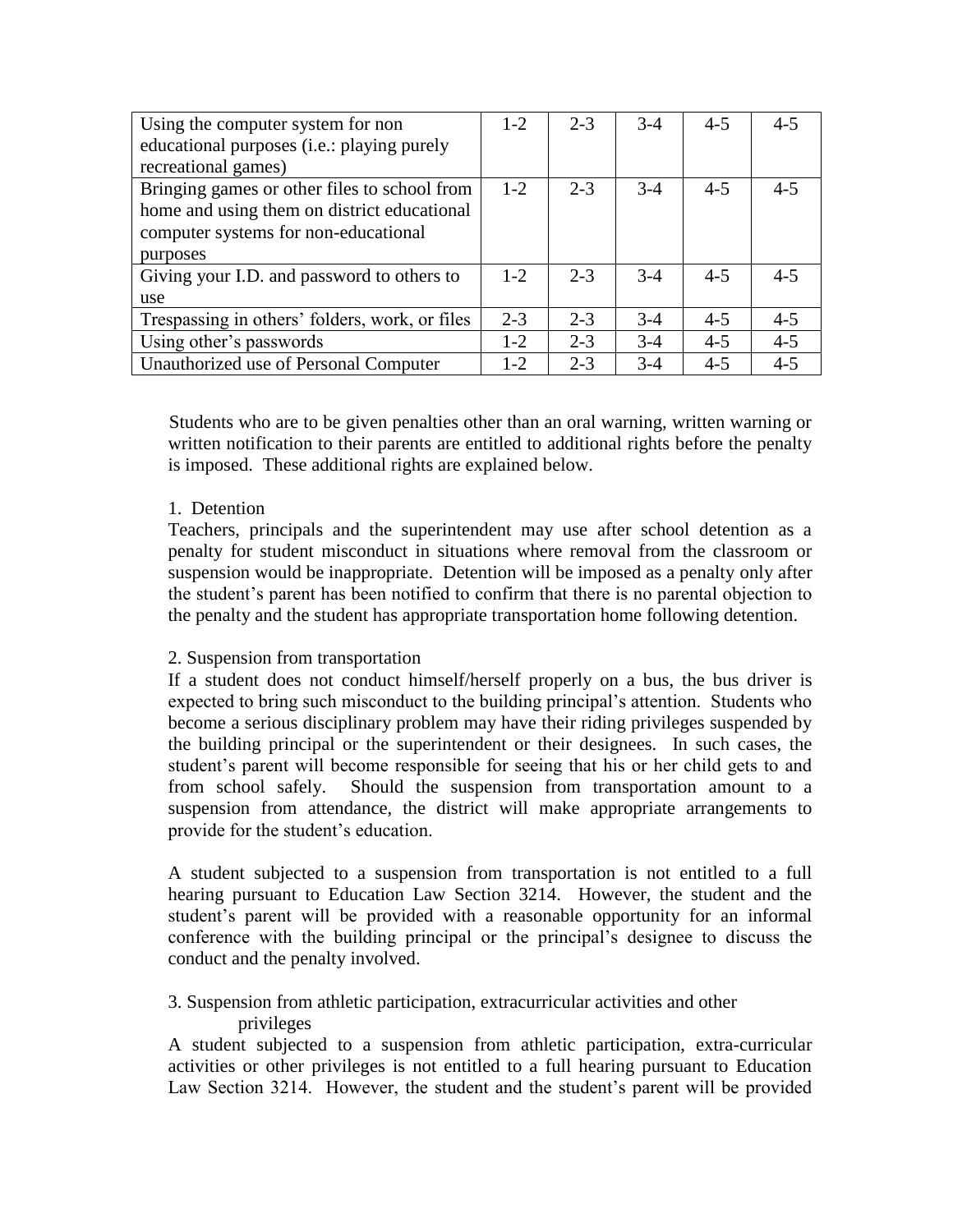with a reasonable opportunity for an informal conference with the district official imposing the suspension to discuss the conduct and the penalty involved.

#### 4. In-school suspension

The board recognizes the school must balance the need of students to attend school and the need for order in the classroom to establish an environment conducive to learning. As such, the board authorizes building principals and the superintendent to place students who would otherwise be suspended from school as the result of a code of conduct violation in "in-school suspension." The in-school suspension teacher will be a certified teacher.

A student subjected to an in-school suspension is not entitled to a full hearing pursuant to Education Law Section 3214. However, the student and the student's parent will be provided with a reasonable opportunity for an informal conference with the district official imposing the in-school suspension to discuss the conduct and the penalty involved.

5. Teacher disciplinary removal of disruptive students

A student's behavior can affect a teacher's ability to teach and can make it difficult for other students in the classroom to learn. In most instances the classroom teacher can control a student's behavior and maintain or restore control over the classroom by using good classroom management techniques. Such practices may include, but are not limited to:

1. short-term "time out" in an elementary classroom or in an administrator's office;

2. sending a student into the hallway briefly;

3. sending a student to the principal's office for the remainder of the class time only; or

4. sending a student to a counselor or other district staff member for counseling. Time-honored classroom management techniques do not constitute disciplinary removals for purposes of this code.

On occasion, a student's behavior may become disruptive. For purposes of this code of conduct, a disruptive student is a student who is substantially disruptive of the educational process or substantially interferes with the teacher's authority over the classroom. A substantial disruption of the educational process or substantial interference with a teacher's authority occurs when a student demonstrates a persistent unwillingness to comply with the teacher's instructions or repeatedly violates the teacher's classroom behavior rules.

A classroom teacher may remove a disruptive student from class for up to five days. The removal from class applies to the class of the removing teacher only. The student should be remanded to the principal's office, unless otherwise directed.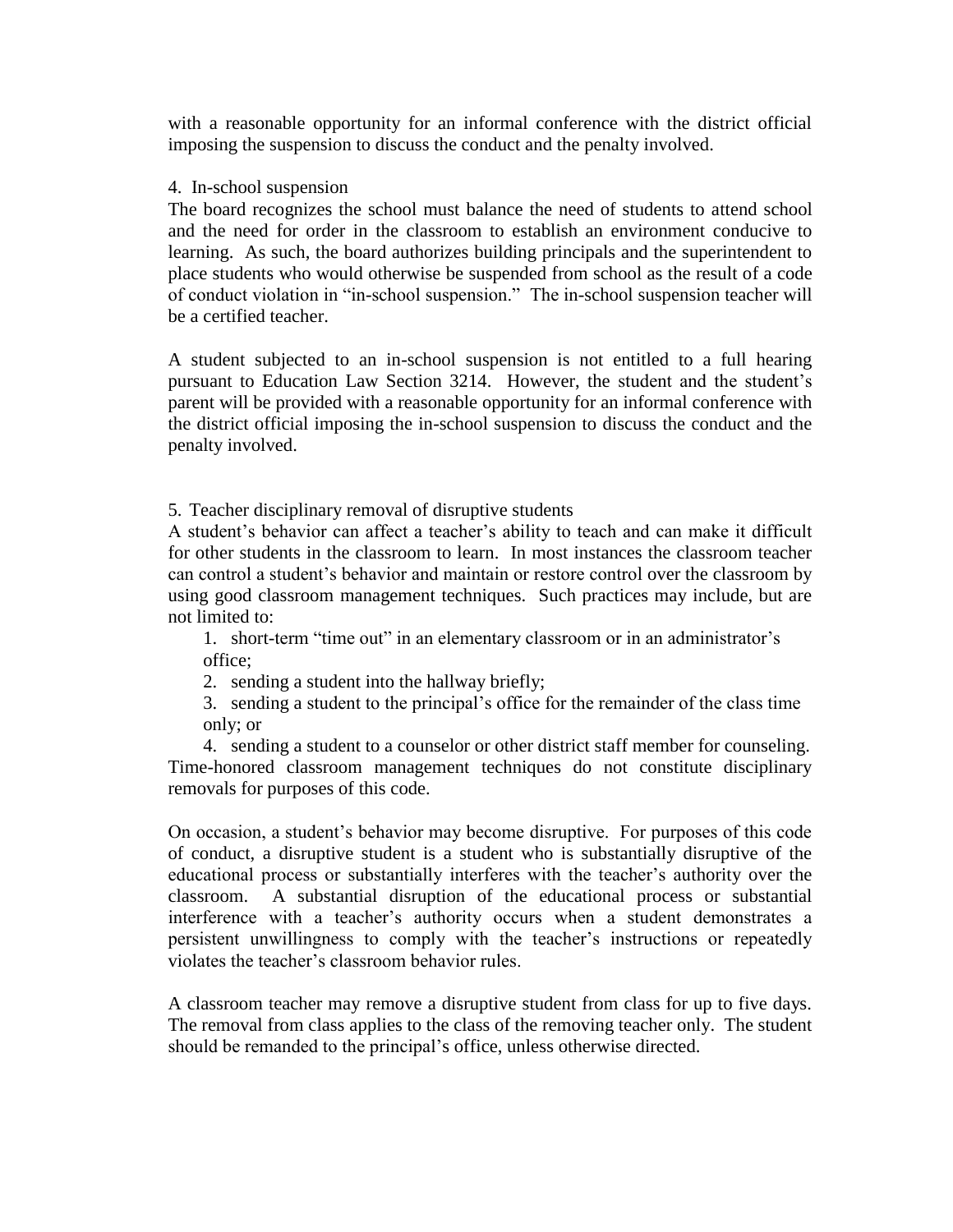If the disruptive student does not pose a danger or ongoing threat of disruption to the academic process, the teacher must provide the student with an explanation for why he or she is being removed and an opportunity to explain his or her version of the relevant events before the student is removed. Only after the informal discussion may a teacher remove a student from class.

If the student poses a danger or ongoing threat of disruption, the teacher may order the student to be removed immediately. The teacher must, however, explain to the student why he or she was removed from the classroom and give the student a chance to present his or her version of the relevant events within 24 hours.

The teacher must complete a district-established disciplinary removal form and meet with the principal or his or her designee as soon as possible, but no later than the end of the school day, to explain the circumstances of the removal and to present the removal form. If the principal or designee is not available by the end of the same school day, the teacher must leave the form with the secretary and meet with the principal or designee prior to the beginning of classes on the next school day.

Within 24 hours after the student's removal, the principal or another district administrator designated by the principal must notify the student's parents by telephone, followed by a letter stating that the student has been removed from class and why. The notice must also inform the parent that he or she has the right, upon request to meet informally with the principal or the principal's designee to discuss the reasons for the removal.

The notification must be provided by personal delivery, express mail delivery, or some other means that is reasonably calculated to insure receipt of the notice within 24 hours of the student's removal.

The principal may require the teacher who ordered the removal to attend the informal conference.

If at the informal meeting the student denies the charges, the principal or the principal's designee must explain why the student was removed and give the student and the student's parents a chance to present the student's version of the relevant events. The informal meeting must be held within 48 hours of the student's removal. The timing of the informal meeting may be extended by mutual agreement of the parent and the principal

The principal or the principal's designee may overturn the removal of the student from class if the principal finds any one of the following:

- 1. The charges against the student are not supported by substantial evidence
- 2. The student's removal is otherwise in violation of law, including the district's code of conduct.
- 3. The conduct warrants suspension from school pursuant to Education Law Section 3214 and a suspension will be imposed.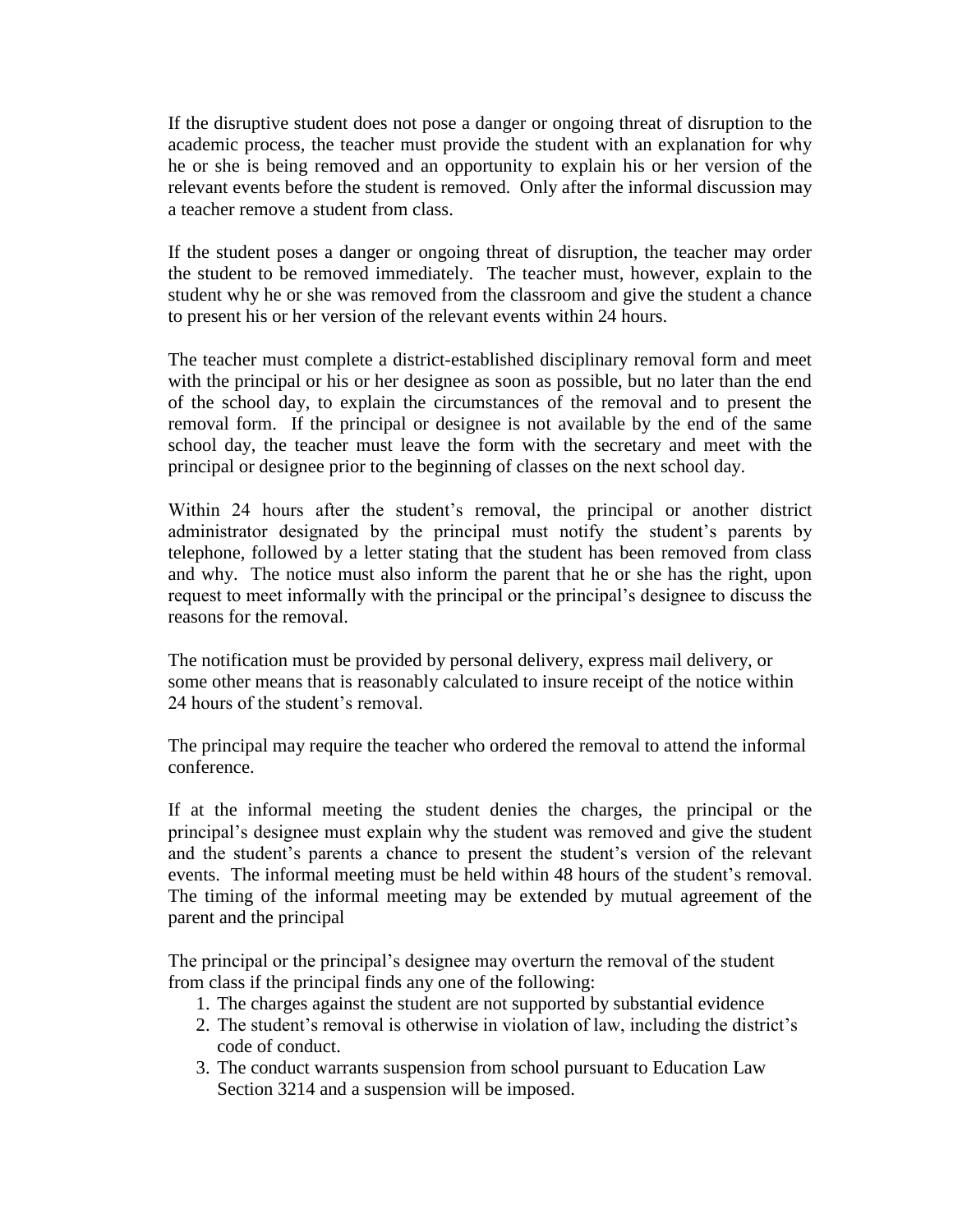The principal or his or her designee may overturn a removal at any point between receiving the referral form issued by the teacher and the close of business on the day following the 48 hour period for the informal conference, if a conference is requested. No student removed from the classroom by the classroom teacher will be permitted to return to the classroom until the principal makes a final determination, or the period of removal expires, whichever is less.

Any disruptive student removed from the classroom by the classroom teacher shall be offered continued educational programming and activities until he or she is permitted to return to the classroom.

Each teacher must appropriately document removals from class in either School Tool notes or with a discipline referral.

Removal of a student with a disability, under certain circumstances may constitute a change in the student's placement. Accordingly, no teacher may remove a student with a disability from his or her class until he or she has verified with the principal or the chairperson of the Committee on Special Education that the removal will not violate the student's rights under state or federal law or regulation.

#### 6. Suspension from school

Suspension from school is a severe penalty, which may be imposed only upon students who are insubordinate, disorderly, violent or disruptive, or whose conduct otherwise endangers the safety, morals, health or welfare of others.

The board retains its authority to suspend students, but places primary responsibility for the suspension of students with the superintendent and the building principals.

All staff members must immediately report and refer a violent student to the principal or the superintendent for a violation of the code of conduct. All referrals shall be made in writing unless the conditions underlying the referral warrant immediate attention. In such cases a written report is to be prepared as soon as possible by the staff member making the referral.

The superintendent or principal, upon receiving a referral for suspension or when processing a case for suspension, shall gather the facts relevant to the matter and record them for subsequent presentation, if necessary.

#### a. Short-term (5 days or less) suspension from school

When the superintendent or principal (referred to as the "suspending authority") proposes to suspend a student charged with misconduct for five days or less pursuant to Education Law Section 3214(3), the suspending authority must immediately notify the student orally. If the student denies the misconduct, the suspending authority must provide an explanation of the basis for the proposed suspension. The suspending authority must also notify the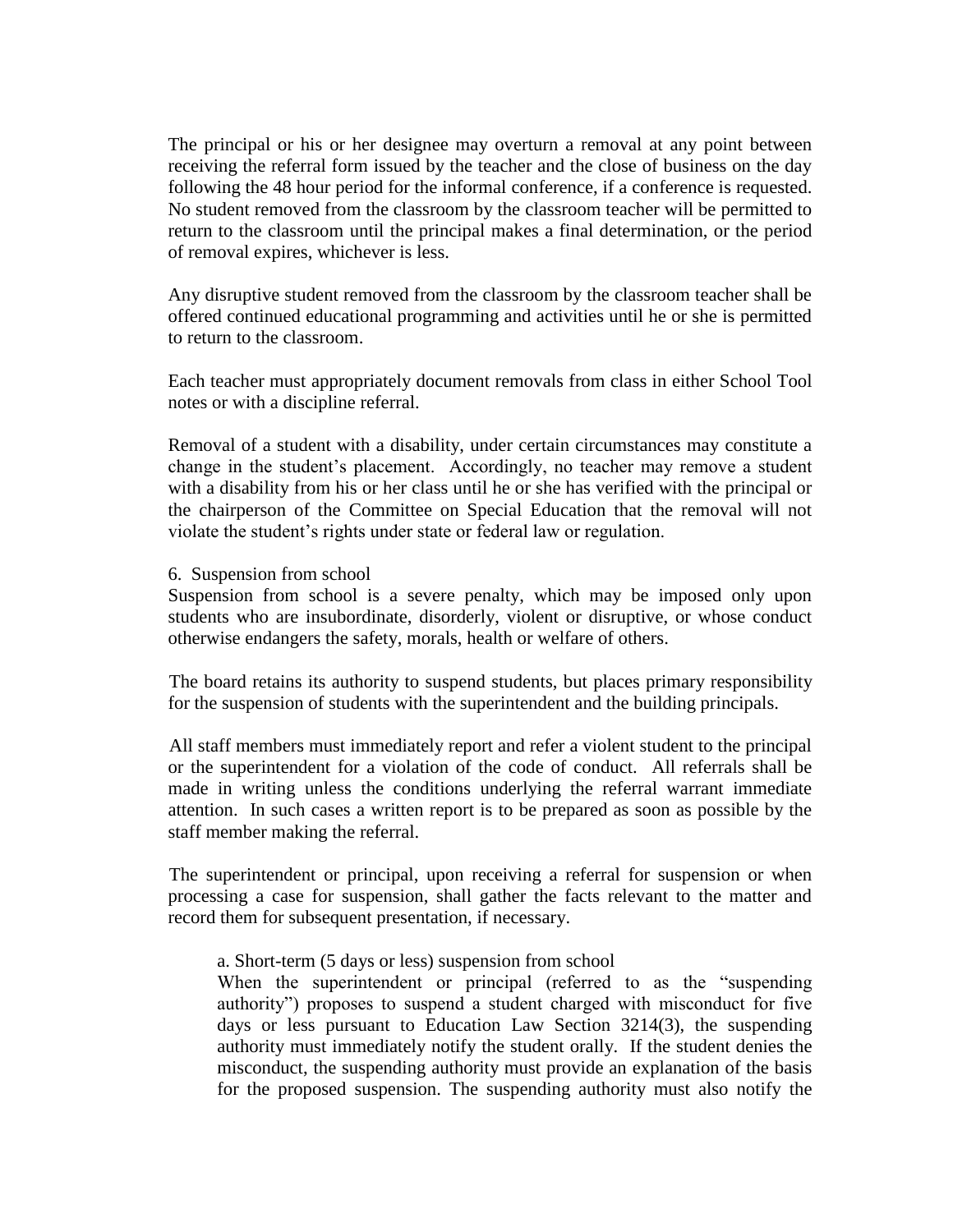student's parents by calling them on the telephone, followed by a written notice within 24 hours of the decision to propose suspension.

The notice shall provide a description of the charges against the student and the incident for which suspension is proposed and shall inform the parents of the right to request an immediate informal conference with the principal. Both the notice and informal conference shall be in the dominant language or mode of communication used by the parents. At the conference, the parents shall be permitted to ask questions of complaining witnesses under such procedures as the principal may establish.

The notice and opportunity for an informal conference shall take place before the student is suspended unless the student's presence in school poses a continuing danger to persons or property or an ongoing threat of disruption to the academic process. If the student's presence does pose such a danger or threat of disruption, the notice and opportunity for an informal conference shall take place as soon after the suspension as is reasonably practicable.

After the conference, the principal shall promptly advise the parents in writing of his or her decision. The principal shall advise the parents that if they are not satisfied with the decision and wish to pursue the matter, they must file a written appeal to the superintendent within five business days, unless they can show extraordinary circumstances precluding them from doing so. The superintendent shall issue a written decision regarding the appeal within 10 business days of receiving the appeal. If the parents are not satisfied with the superintendent's decision, they must file a written appeal to the Board of Education with the district clerk within 3 business days of the date of the superintendents' decision, unless they can show extraordinary circumstances precluding them from doing so. Only final decisions of the Board may be appealed to the Commissioner within 30 days of the decision.

#### b. Long-term (more than 5 days) suspension from school

When the superintendent or building principal determines that a suspension for more than five days may be warranted, he or she shall give reasonable notice to the student and the student's parents of their right to a fair hearing. At the hearing the student shall have the right to be represented by counsel, the right to question witnesses against him or her and the right to present witnesses and other evidence on his or her behalf.

The superintendent shall personally hear and determine the proceeding or may, in his or her discretion designate a hearing officer to conduct the hearing. The hearing officer shall be authorized to administer oaths and to issue subpoenas in conjunction with the proceeding before him or her. A record of the hearing shall be maintained, but no stenographic transcript shall be required. A tape recording shall be deemed a satisfactory record. The hearing officer shall make findings of fact and recommendations as to the appropriate measure of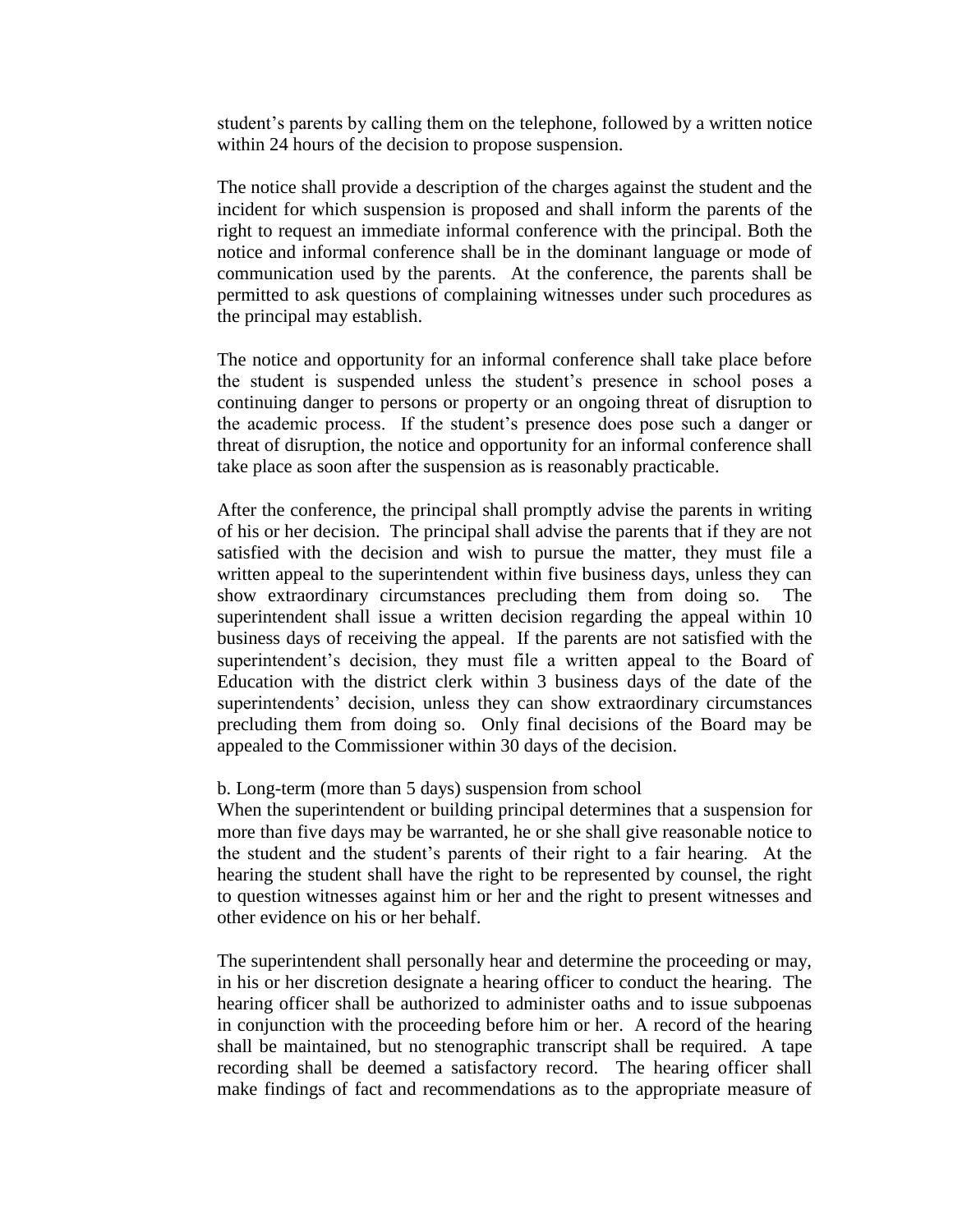discipline to the superintendent. The report of the hearing officer shall be advisory only, and the superintendent may accept all or any part thereof.

An appeal of the decision of the superintendent may be made to the board that will make its decision based solely upon the record before it. All appeals to the board must be in writing and submitted to the district clerk within 20 business days of the date of the superintendent's decision, unless the parents can show extraordinary circumstances precluding them from doing so. The board may adopt in whole or in part the decision of the superintendent. Final decisions of the board may be appealed to the Commissioner within 30 days of the decision.

#### c. Permanent suspension

Permanent suspension is reserved for extraordinary circumstances such as where a student's conduct poses a life-threatening danger to the safety and well-being of other students, school personnel or any other person lawfully on school property or attending a school function.

#### **D. Minimum Periods of Suspension**

1. Students who bring a weapon to school

Any student, other than a student with a disability, found guilty of bringing a weapon onto school property will be subject to suspension from school for at least one calendar year. Before being suspended, the student will have an opportunity for a hearing pursuant to Education law Section 3214. The superintendent has the authority to modify the one-year suspension on a caseby-case basis. In deciding whether to modify the penalty, the superintendent may consider the following:

- a. The student's age
- b. The student's grade in school.
- c. The student's prior disciplinary record.
- d. The superintendent's belief that other forms of discipline may be more effective
- e. Input from parents, teachers and /or others.
- f. Other extenuating circumstances.

A student with a disability may be suspended only in accordance with the requirements of state and federal law.

2. Students who commit violent acts other than bringing a weapon to school Any student, other than a student with a disability, who is found to have committed a violent act, other than bringing a weapon onto school property, shall be subject to suspension from school for at least five days. If the proposed penalty is the minimum five-day suspension, the student and the student's parents will be given the same notice and opportunity for an informal conference given to all students subject to a short-term suspension. If the proposed penalty exceeds the minimum five-day suspension, the student and the student's parents will be given the same notice and opportunity for a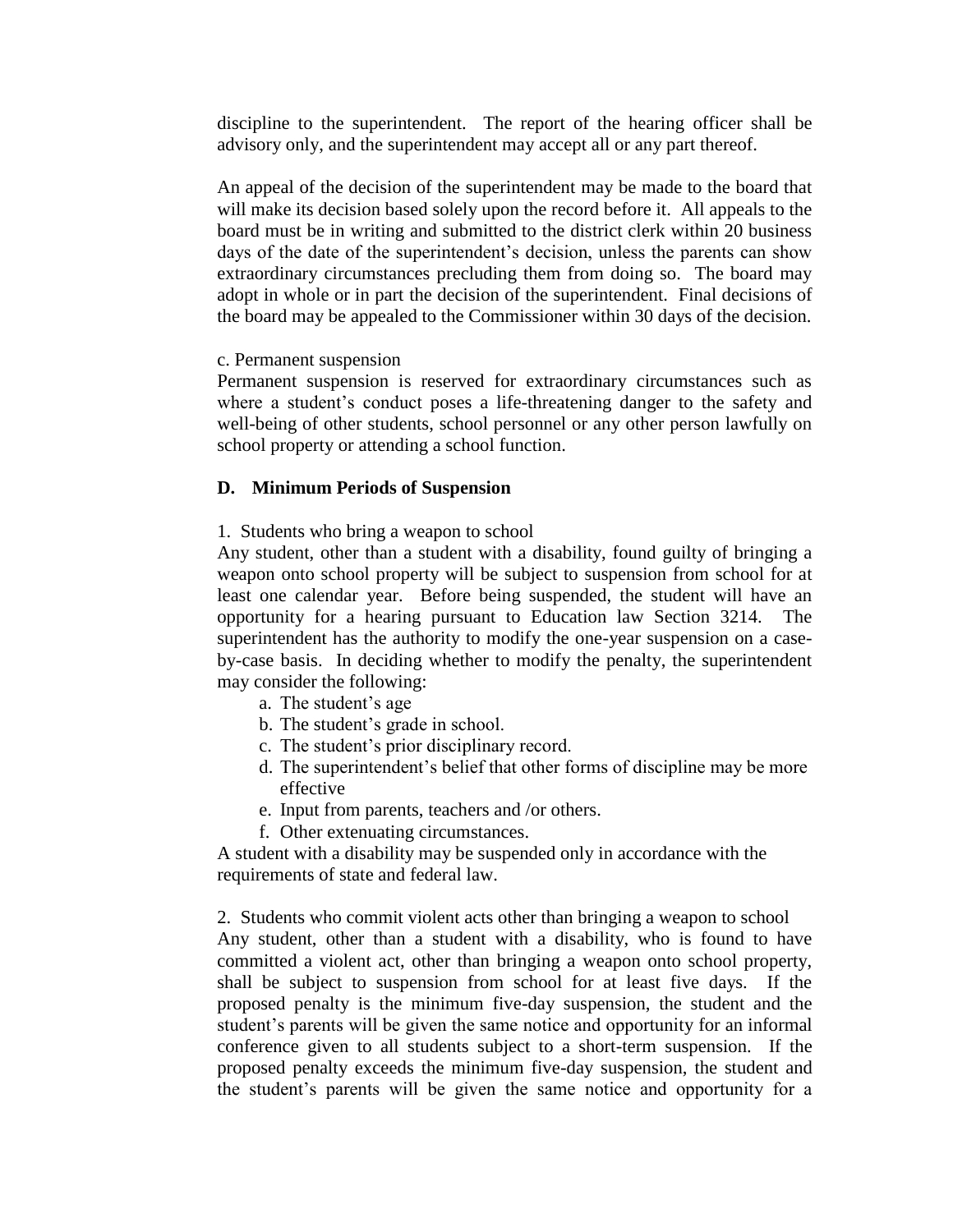hearing given to all students subject to a long-term suspension. The superintendent has the authority to modify the minimum five-day suspension on a case-by-case basis. In deciding whether to modify the penalty, the superintendent may consider the same factors considered in modifying a oneyear suspension for possessing a weapon.

3. Students who are repeatedly substantially disruptive of the educational process or repeatedly substantially interfere with the teacher's authority over the classroom.

Any student, other than a student with a disability, who repeatedly is substantially disruptive of the educational process or substantially interferes with the teacher's authority over the classroom, will be suspended from school for at least five days. For purposes of this code of conduct, "repeatedly is substantially disruptive" means engaging in conduct that results in the student being removed from the classroom by teacher(s) pursuant to Education law Section 3214(3-a) and this code on four or more occasions during a semester. If the proposed penalty is the minimum five-day suspension, the student and the student's parents will be given the same notice and opportunity for an informal conference given to all students subject to a short-term suspension. If the proposed penalty exceeds the minimum five-day suspension, the student and the student's parents will be given the same notice and opportunity for a hearing given to all students subject to a long-term suspension. The superintendent has the authority to modify the minimum five-day suspension on a case-by-case basis. In deciding whether to modify the penalty, the superintendent may consider the same factors considered in modifying a oneyear suspension for possessing a weapon.

#### **E. Referrals**

- 1. Counseling
	- The Guidance Office shall handle all referrals of students to counseling.
- 2. PINS Petitions

The district may file a PINS (person in need of supervision) petition in Family Court on any student under the age of 18 who demonstrates that he or she requires supervision and treatment by:

- a. Being habitually truant and not attending school as required by part one in Article 65 of the Education Law.
- b. Engaging in an ongoing or continual course of conduct which makes the student ungovernable or habitually disobedient and beyond the lawful control of the school.
- c. Knowingly and unlawfully possesses marijuana in violation of Penal Law Section 221.05. A single violation of Section 221.05 will be a sufficient basis for filing a PINS petition.
- 3. Juvenile Delinquents and Juvenile Offenders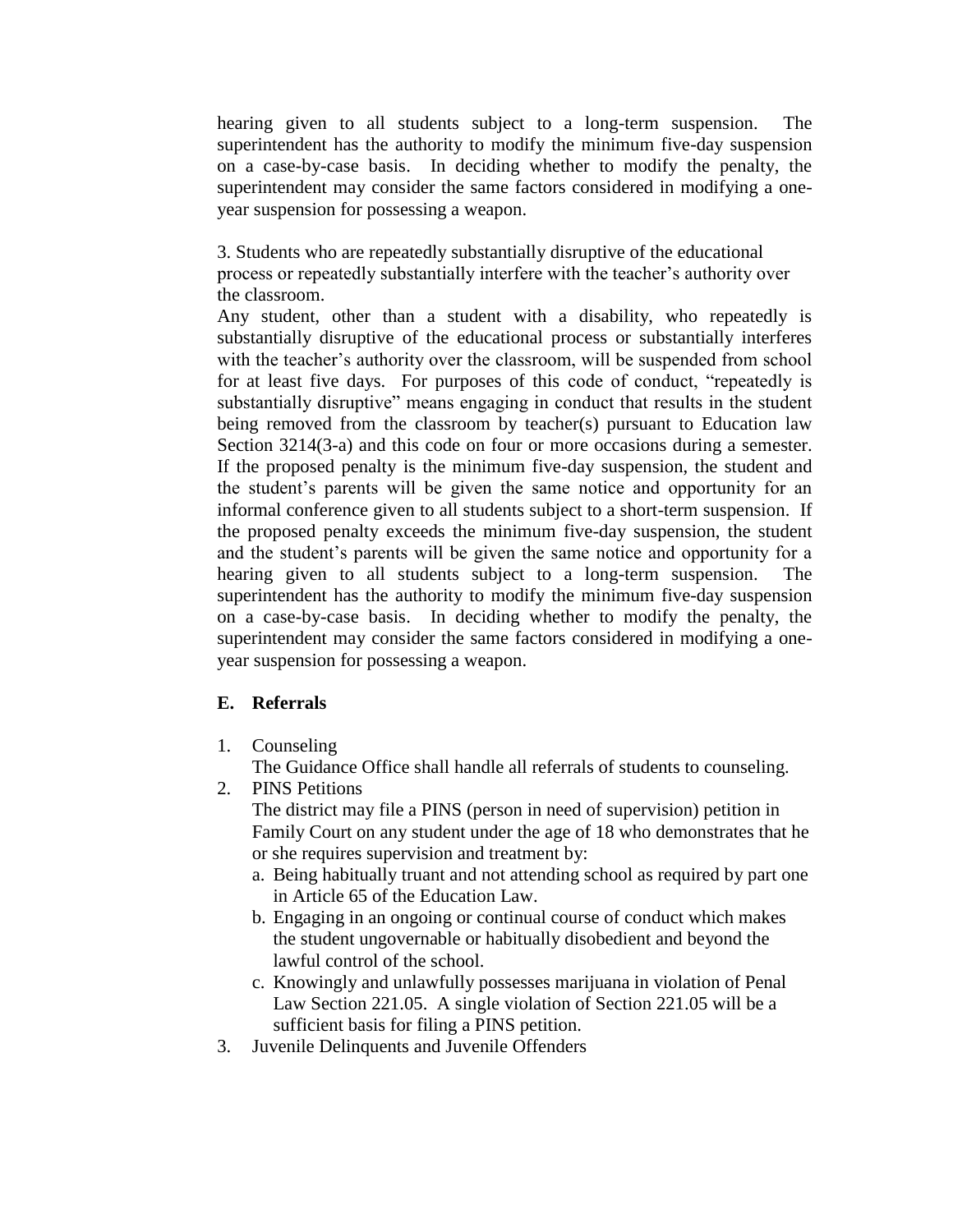The superintendent is required to refer the following students to the County Attorney for a Juvenile delinquency proceeding before the Family Court:

- a. Any student under the age of 16 who is found to have brought a weapon to school, or
- b. Any student 14 or 15 years old who qualifies for juvenile offender status under the Criminal Procedure Law Section 1.20(42)

The superintendent is required to refer students age 16 and older or any student 14 or 15 years old who qualifies for juvenile offender status to the appropriate law enforcement authorities.

### **XIII. Alternative Instruction**

When a student of any age is removed from class by a teacher or a student of compulsory attendance age is suspended from school pursuant to Education Law Section 3214, the district will take immediate steps to provide alternative means of instruction for the student.

### **XIV. Discipline of Students with Disabilities**

The board recognizes that it may be necessary to suspend, remove or otherwise discipline students with disabilities to address disruptive or problem behavior. The board also recognizes that students with disabilities enjoy certain procedural protections whenever school authorities intend to impose discipline upon them. The board is committed to ensuring that the procedures followed for suspending, removing or otherwise disciplining students with disabilities are consistent with the procedural safeguards required by applicable laws and regulations.

This code of conduct affords students with disabilities subject to disciplinary action no greater or lesser rights than those expressly afforded by applicable federal and state law and regulations.

#### **A. Authorized Suspensions or Removal of Students with Disabilities**

- 1. For purposes of this section of the code of conduct, the following definitions apply.
- A "suspension" means a suspension pursuant to Education Law Section 3214.

A "removal" means a removal for disciplinary reasons from the student's current educational placement other than a suspension and change in placement to an interim alternative educational setting (IAES) ordered by an impartial hearing officer because the student poses a risk of harm to himself or herself or others.

An "IAES" means a temporary educational placement for a period of up to 45 days, other than the student's current placement at the time the behavior precipitating the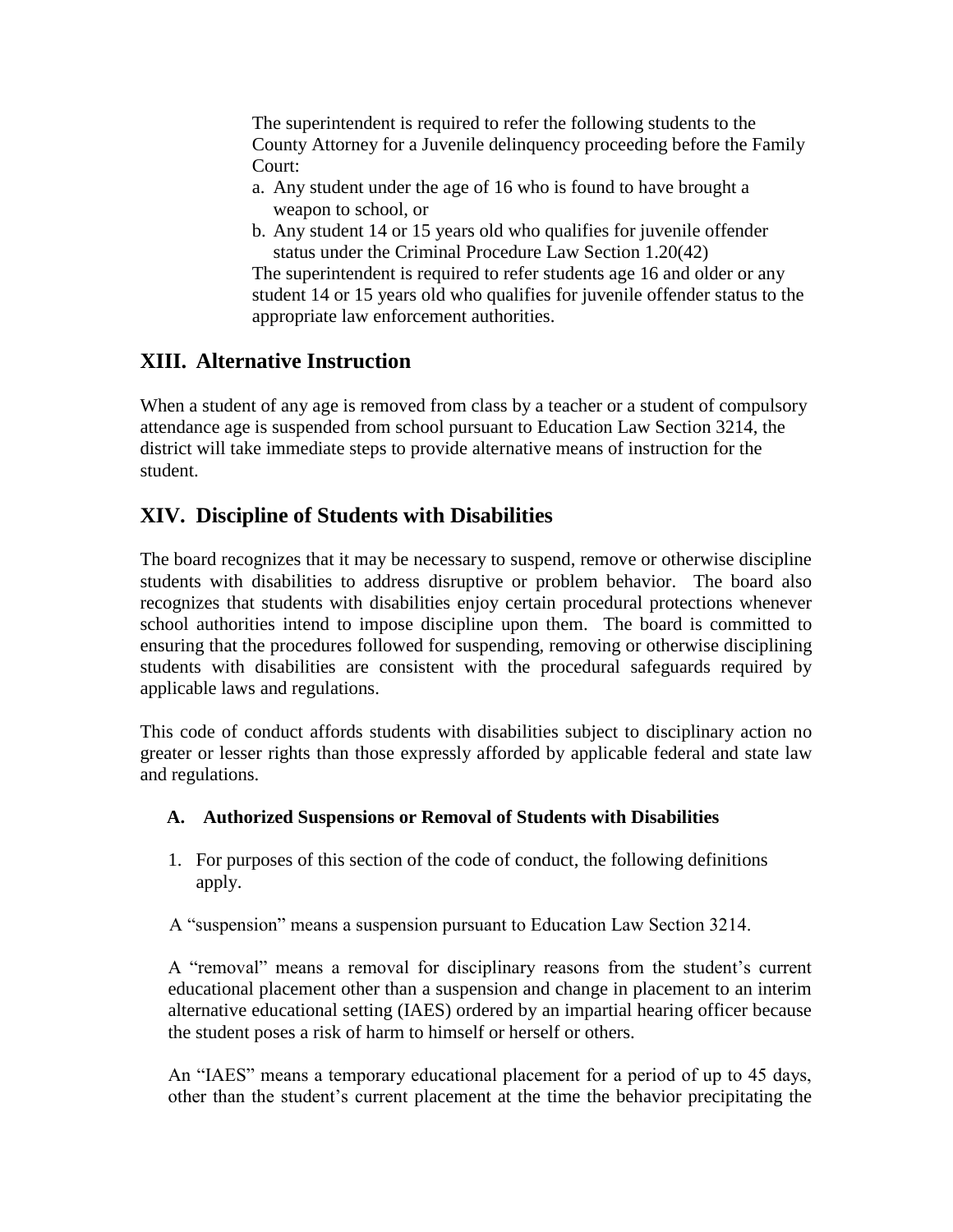IAES placement occurred, that enables the student to continue to progress in the general curriculum, although in another setting, to continue to receive those services and modifications, including those described on the student's current individualized education program (IEP), that will enable the student to meet the goals set out in such IEP, and include services and modifications to address the behavior which precipitated the IAES placement that are designed to prevent the behavior from recurring.

- 2. School personnel may order the suspension or removal of a student with a disability from his or her current educational placement as follows:
	- a. The board, the district (BOCES) superintendent of schools or a building principal may order the placement of a student with a disability into an IAES, another setting or suspension for a period not to exceed five consecutive school days and not to exceed the amount of time a non-disabled student would be subject to suspension for the same behavior.
	- b. The superintendent may order the placement of a student with a disability into an IAES, another setting or suspension for up to 10 consecutive school days, inclusive of any period in which the student has been suspended or removed under subparagraph (a) above for the same behavior, if the superintendent determines that the student has engaged in behavior that warrants a suspension and the suspension or removal does not exceed the amount of time nondisabled students would be subject to suspension for the same behavior.
	- c. The superintendent may order additional suspensions of not more than 10 consecutive school days in the same school year for separate incidents of misconduct, as long as those removals do not constitute a change of placement.
	- d. The superintendent may order the placement of a student with a disability in an IAES to be determined by the committee on special education (CSE), for the same amount of time that a student without a disability would be subject to discipline, but not more than 45 days, if the student carries or possesses a weapon to school or to a school function, or the student knowingly possesses or uses illegal drugs or sells or solicits the sale of a controlled substance while at school or a school function.
		- 1) "Weapon" means the same definition as "Weapon" was previously defined in this Code of Conduct
		- 2) "Controlled substance" means a drug or other substance identified in certain provisions of the federal Controlled Substances Act specified in both federal and state law and regulations applicable to this policy
		- 3) "Illegal drugs" means a controlled substance except for those legally possessed or used under the supervision of a licensed health-care professional or that is legally possessed or used under any other authority under the Controlled Substances Act or any other federal law.
- 3. Subject to specified conditions required by both federal and state law and regulations, an impartial hearing officer may order the placement of a student with a disability in an IAES setting for up to 45 days at a time, if maintaining the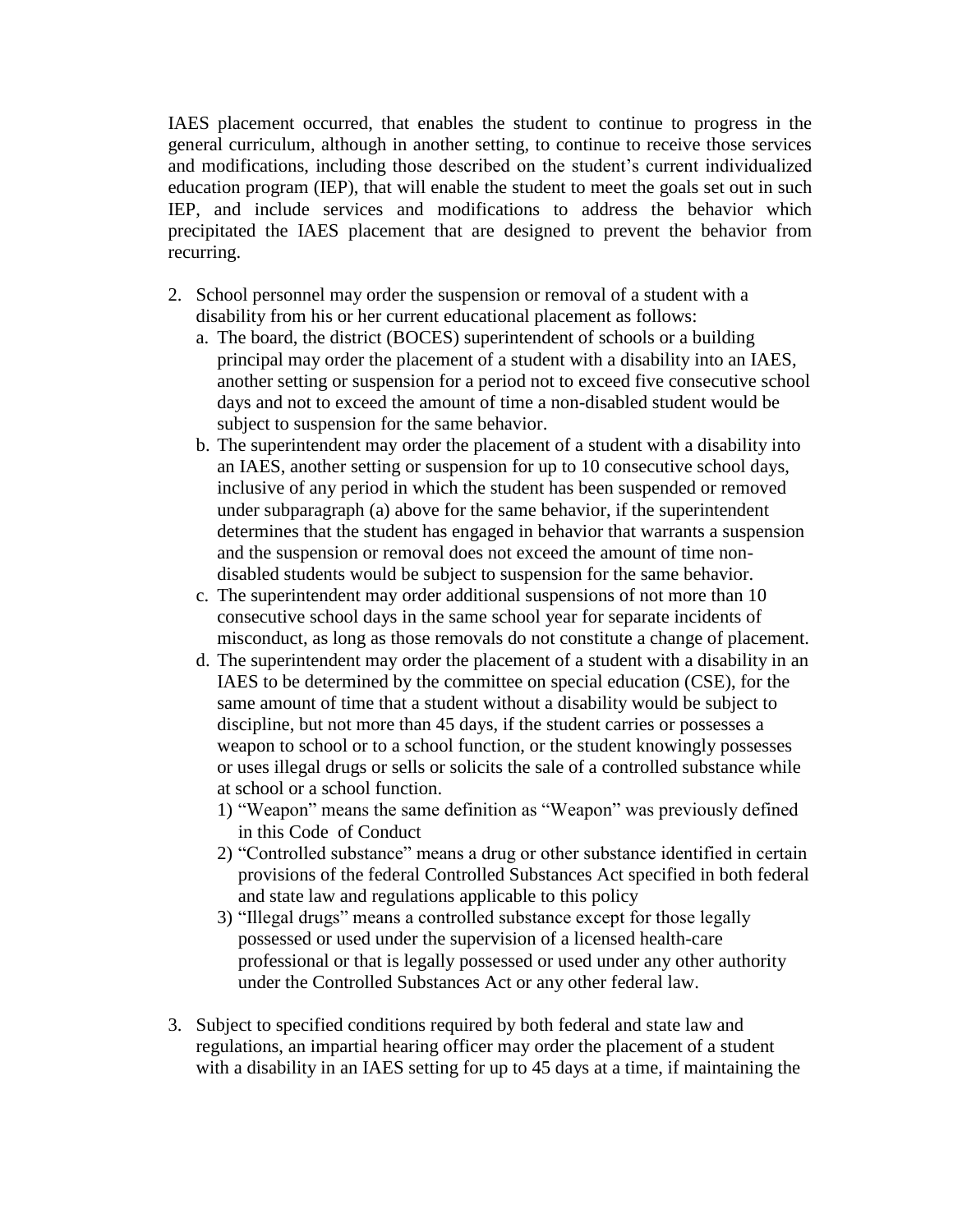student in his or her current educational placement poses a risk of harm to the student or others.

#### **B. Change of Placement Rule**

- 1. A disciplinary change in placement means a suspension or removal from a student's current educational placement that is either:
	- a. for more than 10 consecutive school days; or
	- b. for a period of 10 consecutive school days, or less if the student is subjected to a series of suspensions or removals that constitute a pattern because they cumulate to more than 10 school days in a school year and because of such factors as the length of each suspension or removal, the total amount of time the student is removed and the proximity of the suspensions or removals to one another.
- 2. School personnel may not suspend or remove a student with disabilities if imposition of the suspension or removal would result in a disciplinary change in placement based on a pattern of suspension or removal.

However, the district may impose a suspension or removal, which would otherwise result in a disciplinary change in placement, based on a pattern of suspensions or removals, if the CSE has determined that the behavior was not a manifestation of the student's disability, or the student is placed in an IAES for behavior involving weapons, illegal drugs or controlled substances.

#### **C. Special Rules Regarding the Suspension or Removal of Students with Disabilities**

- 1. The district's Committee on Special Education shall:
	- a. Conduct functional behavioral assessments to determine why a student engages in a particular behavior, and develop or review behavioral intervention plans whenever the district is first suspending or removing a student with a disability for more than 10 school days in a school year or imposing a suspension or removal that constitutes a disciplinary change in placement, including a change in placement to an IAES for misconduct involving weapons, illegal drugs or controlled substances.

If subsequently, a student with a disability who has a behavioral intervention plan and who has been suspended or removed from his or her current educational placement for more than 10 school days in a school year is subjected to a suspension or removal that does not constitute a disciplinary change in placement, the members of the CSE shall review the behavioral intervention plan and its implementation to determine if modifications are necessary.

If one or more members of the CSE believe that modifications are needed, the school district shall convene a meeting of the CSE to modify such plan and its implementation, to the extent the committee determines necessary.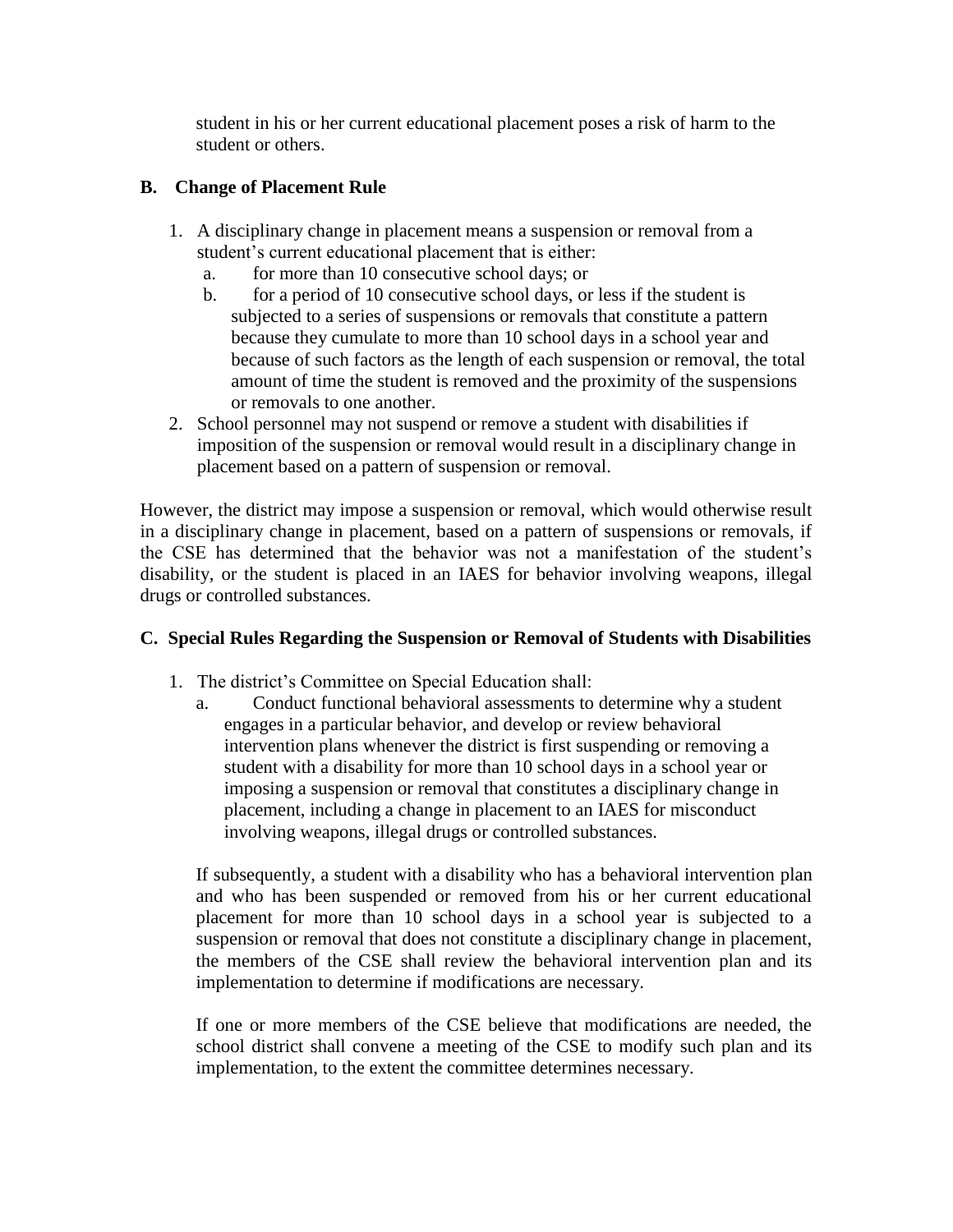b. Conduct a manifestation determination review of the relationship between the student's disability and the behavior subject to disciplinary action whenever a decision is made to place a student in an IAES either for misconduct involving weapons, illegal drugs or controlled substances or because maintaining the student

in his current educational setting poses a risk of harm to the student or others; or a decision is made to impose a suspension that constitutes a disciplinary change in placement.

- 2. The parents of a student who is facing disciplinary action, but who has not been determined to be eligible for services under IDEA and Article 89 at the time of misconduct, shall have the right to invoke applicable procedural safeguards set forth in federal and state law and regulations if, in accordance with federal and state statutory and regulatory criteria, the school district is deemed to have had knowledge that their child was a student with a disability before the behavior precipitating disciplinary action occurred. If the district is deemed to have had such knowledge, the student will be considered a student presumed to have a disability for discipline purposes.
	- a. The superintendent, building principal or other school official imposing a suspension or removal shall be responsible for determining whether the student is a student presumed to have a disability.
	- b. A student will not be considered a student presumed to have a disability for discipline purposes if, upon receipt of information supporting a claim that the district had knowledge the student was a student with a disability, the district either:
		- 1) conducted an individual evaluation and determined that the student is not a student with a disability, or,
		- 2) determined that an evaluation was not necessary and provided notice to the parents of such determination, in the manner required by applicable law and regulations
		- 3) the parent refused special education services.

If there is no basis for knowledge that the student is a student with a disability prior to taking disciplinary measures against the student, the student may be subjected to the same disciplinary measures as any other non-disabled student who engaged in comparable behaviors.

However, if a request for an individual evaluation is made while such nondisabled student is subjected to a disciplinary removal, an expedited evaluation shall be conducted and completed in the manner prescribed by applicable federal and state law and regulations. Until the expedited evaluation is completed, the non-disabled student who is not a student presumed to have a disability for discipline purposes shall remain in the educational placement determined by the district, which can include suspension.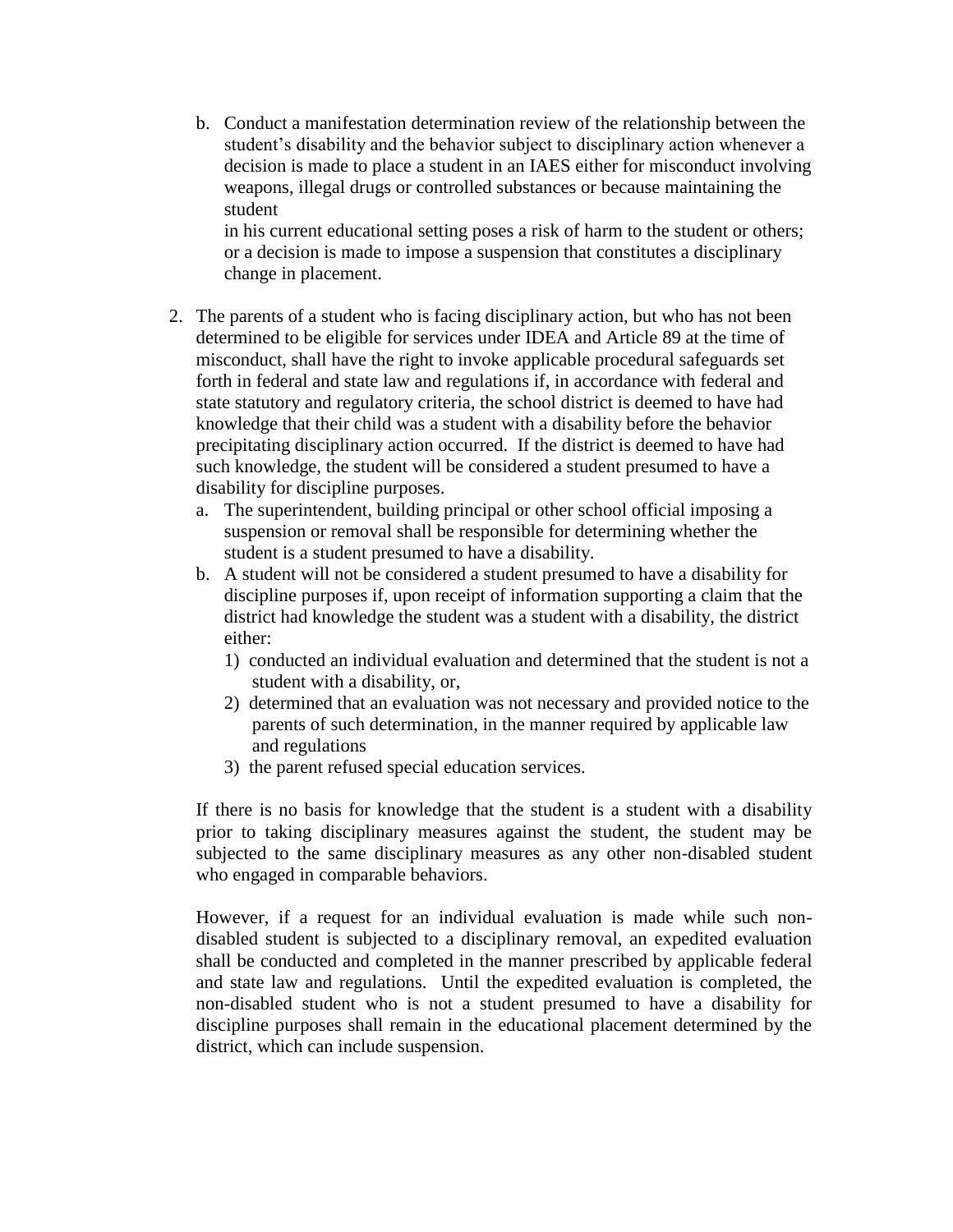3. The district shall provide parents with notice of disciplinary removal no later than the date on which a decision is made to change the placement of a student with a disability to an IAES for either misconduct involving weapons, illegal drugs or controlled substances or because maintaining the student in his/her current educational setting poses a risk of harm to the student or others; or a decision is made to impose a suspension or removal that constitutes a disciplinary change in placement.

The procedural safeguards notice prescribed by the Commissioner shall accompany the notice of disciplinary removal.

- 4. The parents of a student with disabilities subject to a suspension of five consecutive school days or less shall be provided with the same opportunity for an informal conference available to parents of non-disabled students under the Education Law.
- 5. Superintendent hearings on disciplinary charges against students with disabilities subject to a suspension of more than five school days shall be bifurcated into a guilt phase and a penalty phase in accordance with the procedures set forth in the Commissioner's regulations incorporated into this code.
- 6. The removal of a student with disabilities other than a suspension or placement in an IAES shall be conducted in accordance with the due process procedures applicable to such removals of non-disabled students, except that school personnel may not impose such removal for more than 10 consecutive days or for a period that would result in a disciplinary change in placement, unless the CSE has determined that the behavior is not a manifestation of the student's disability.
- 7. During any period of suspension or removal, including placement in an IAES, students with disabilities shall be provided services as required by the Commissioner's regulations incorporated into this code.

#### **D. Expedited Due Process Hearings**

- 1. An expedited due process hearing shall be conducted in the manner specified by the Commissioner's regulations incorporated into this code, if:
	- a. The district requests such a hearing to obtain an order of an impartial hearing officer placing a student with a disability in an IAES where school personnel maintain that it is dangerous for the student to be in his or her current educational placement, or during the pendency of due process hearings where school personnel maintain that it is dangerous for the student to be in his or her current educational placement during such proceedings.
	- b. The parent requests such a hearing from a determination that the student's behavior was not a manifestation of the student's disability, or relating to any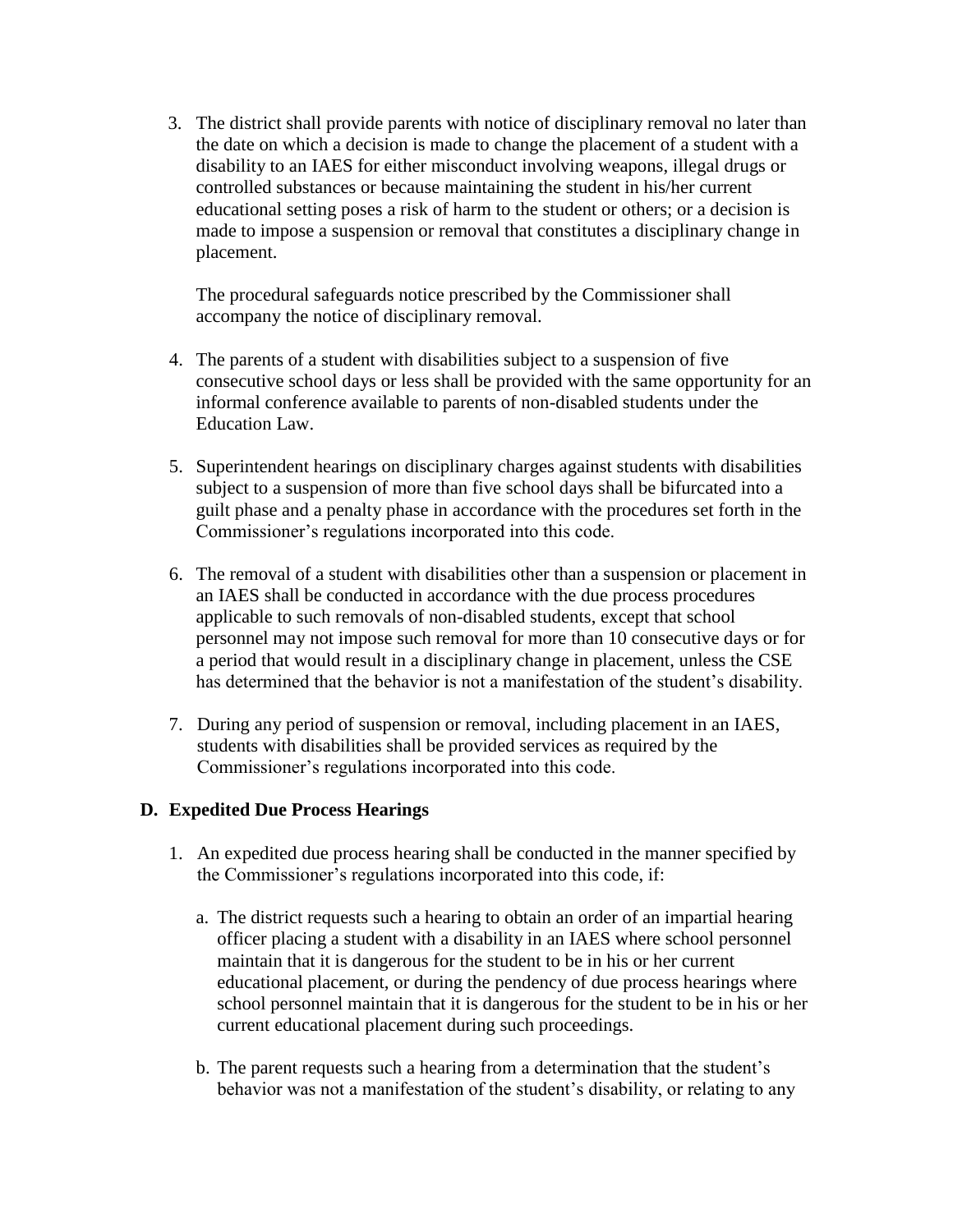decision regarding placement, including but not limited to any decision to place the student in an IAES.

- i) During the pendency of an expedited due process hearing or appeal regarding the placement of a student in an IAES for behavior involving weapons, illegal drugs or controlled substances, or on grounds of dangerousness, or regarding a determination that the behavior is not a manifestation of the student's disability for a student who has been placed in IAES, the student shall remain in the IAES pending the decision of the impartial hearing officer or until expiration of the IAES placement, whichever occurs first, unless the parents and the district agree otherwise.
- ii) If school personnel propose to change the student's placement after expiration of an IAES placement, during the pendency of any proceeding to challenge the proposed change in placement, the student shall remain in the placement prior to removal to the IAES, except where the student is again placed in an IAES.
- 2. An expedited due process hearing shall be completed within 15 business days of receipt of the request for a hearing. Although the impartial hearing officer may grant specific extensions of such time period, he or she must mail a written decision to the district and the parents within five business days after the last hearing date, and in no event later than 45 calendar days after receipt of the request for a hearing, without exceptions or extensions.

#### **E. Referral to law enforcement and judicial authorities**

In accordance with the provisions of IDEA and its implementing regulations:

- 1. The district may report a crime committed by a child with a disability to appropriate authorities, and such action will not constitute a change of the student's placement.
- 2. The superintendent shall ensure that copies of the special education and disciplinary records of a student with disabilities are transmitted for consideration to the appropriate authorities to whom a crime is reported.

#### **XV. Student Searches and Interviews**

The Board of Education is committed to ensuring an atmosphere on school property and at school functions that is safe and orderly. To achieve this kind of environment, any school official authorized to impose a disciplinary penalty on a student may question a student about an alleged violation of law or the district code of conduct. Students are not entitled to any sort of "Miranda" type warning before being questioned by school officials, nor are school officials required to contact a student's parent before questioning the student. However, school officials will tell all students why they are being questioned.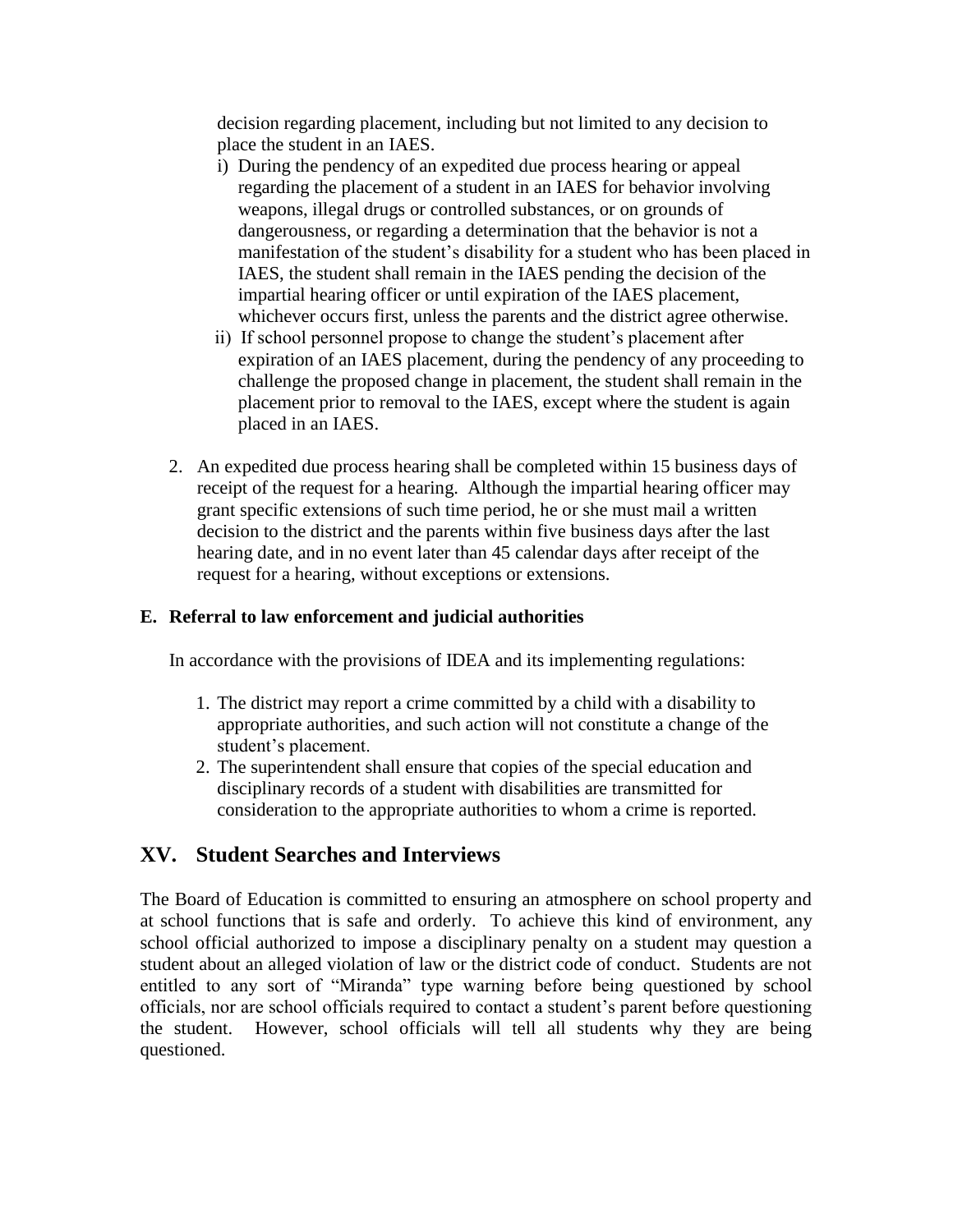Lockers (even if the student owns the lock), desks, cubbyholes, etc., are the property of the school and subject to inspection without cause, at any time, without notice or the student's or parent's permission or presence. Students should take this policy into account when deciding whether to store personal belongings in such places.

In addition, the board authorizes the superintendent, building principals, the school nurse and district security officials to conduct searches of students and their belongings if the authorized school official has reasonable suspicion to believe that the search will result in evidence that the student violated the law or the district code of conduct.

An authorized school official may conduct a search of a student's belongings that is minimally intrusive, such as touching the outside of a book bag, without reasonable suspicion, so long as the school official has a legitimate reason for the very limited search.

An authorized school official may search a student or the student's belongings based upon information received from a reliable informant. Individuals, other than the district employees, will be considered reliable informants if they have previously supplied information that was accurate and verified, or they make an admission against their own interest, or they provide the same information that is received independently from other sources, or they appear to be credible and the information they are communicating relates to an immediate threat to safety. District employees will be considered reliable informants unless they are known to have previously supplied information that they knew was not accurate.

Searches of student's person includes any search that involves physical contact with the student's body, including clothing worn by the student, or the requirement that the student remove clothing, with the exception of outer garments such as coats, jackets, sweatshirts, sweaters, vests, etc. Removal of clothing shall be limited to removal of socks and shoes and articles of clothing that will not expose the student's undergarments and private areas. These searches also include, but are not limited to pat-down searches, hand held metal detectors, alcohol sensing equipment, and the sniffing of a student by police search dogs.

Searches of the student's person should be performed or witnessed by at least one school employee who is the same gender as the student searched.

These searches will only be undertaken if the school superintendent, building principal, assistant/associate principal or other administrator is present and if the administrator has reasonable grounds for suspecting that the search will uncover evidence that the student has violated or is violating the law or the rules of the school.

Before searching a student or the student's belongings, the authorized school official should request the student to admit that he or she possesses physical evidence that they violated the law or the district code, or request the student to voluntarily consent to the search. Searches will be limited to the extent necessary to locate the evidence sought.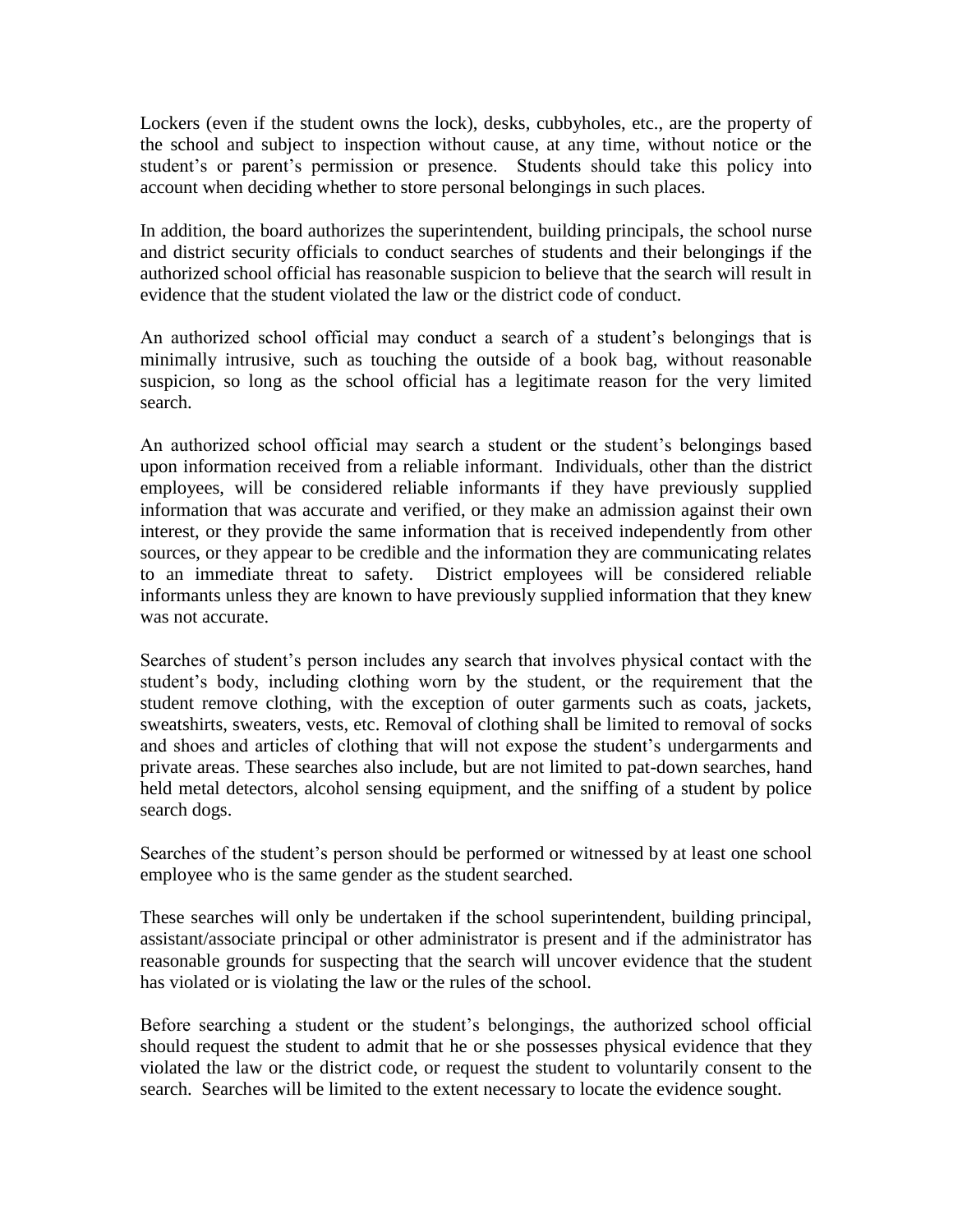Whenever practicable, searches will be conducted in the privacy of administrative offices and students will be present when their possessions are being searched.

### **XVI. Visitors to the Schools**

Parents and other citizens of the District are encouraged to visit the schools to better understand the process of education.

In order to avoid disruption of the educational process, visitors are expected to comply with this policy, and other applicable District policies.

All visitors must report to the school office or other designated individual to request a visitor's pass to be allowed further access to the building unless previously invited to a classroom or assembly program.

Members of the School District staff will treat parents and other members of the public with respect and expect the same in return. The District must keep schools and administrative offices free from disruptions and prevent unauthorized persons from entering school/district grounds.

Accordingly, this policy promotes mutual respect, civility, and orderly conduct among the District employees, parents, and the public. We do not intend this policy to deprive any persons of his or her right to freedom of expression. Rather, we seek to maintain, to the extent possible and reasonable, a safe, productive and harassment-free environment for our students and staff. In the interest of presenting teachers and other employees as positive role models, we encourage positive communication and discourage volatile, hostile, or aggressive actions. This District seeks public cooperation with this endeavor.

- 1. **Disruptive Individual Must Leave School Grounds.** Any individual who disrupts or threatens to disrupt school/office operations/events, threatens the health and safety of students or staff, willfully causes property damage, uses loud and/or offensive language that could provoke a violent reaction, or who has otherwise established a continued pattern of unauthorized entry on School District property, will be directed by the school's principal or other person in charge to leave school, School District property, or event promptly. If the person does not comply it will be considered a trespass and law enforcement authorities will be called. Future access to school property or events may be restricted.
- 2. **Directions to Staff in Dealing with Abusive Individual.** If any member of the public uses obscenities or speaks in a demanding, loud, insulting, and/or demeaning manner, the administrator or employee to whom the remarks are directed will calmly and politely warn the speaker to communicate civilly and that a failure to do so could result in a request to leave or end the contact. If the individual does not stop the abusive behavior, the District employee will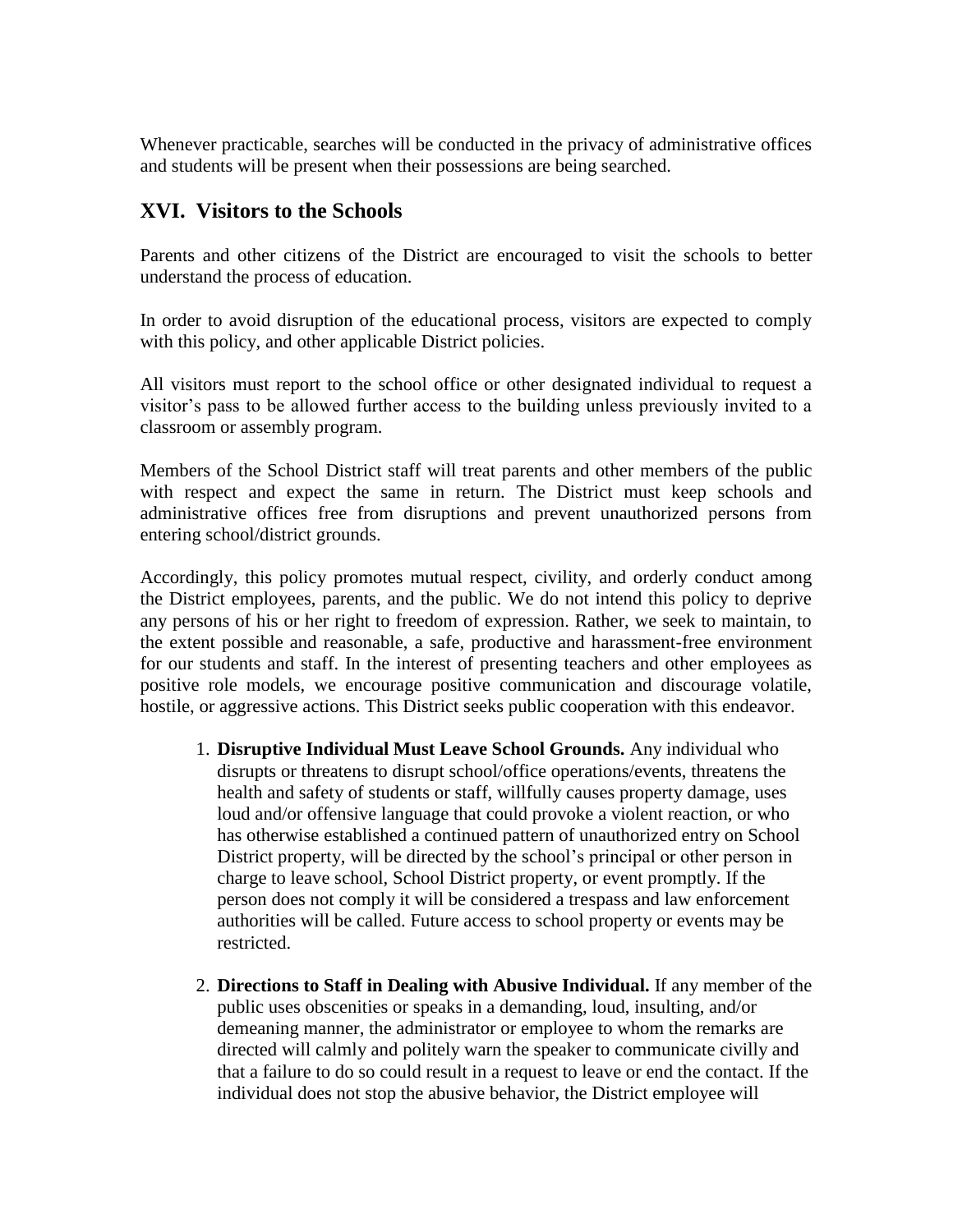verbally notify the individual that the meeting, conference, or telephone conversation is terminated. If the individual is on District premises or at a District event, the administrator, custodian or other person in charge, may request the abusive individual to leave promptly or law enforcement authorities will be called.

3. **Provide Policy and Report Incident.** When a staff member determines that a member of the public is in the process of violating the provisions of this policy, the staff member should direct the person to the building administrator, or other school official in charge, who should provide a written copy of this policy at the time of occurrence.

The staff member will provide a written report of the incident to his or her supervisor.

This policy should be posted in each school building main entrance area, main office and other conspicuous places.

### **XVII.Public Conduct on School Property**

The district is committed to providing an orderly, respectful environment that is conducive to learning. To create and maintain this kind of an environment, it is necessary to regulate public conduct on school property and at school functions. For purposes of this section of the code, "public" shall mean all persons when on school property or attending a school function including students, teachers and district personnel.

The restrictions on public conduct on school property and at school functions contained in this code are not intended to limit freedom of speech or peaceful assembly. The district recognizes that free inquiry and free expression are indispensable to the objectives of the district. The purpose of this code is to maintain public order and prevent abuse of the rights of others.

All persons on school property or attending a school function shall conduct themselves in a respectful and orderly manner. In addition, all persons on school property or attending a school function are expected to be properly attired for the purpose they are on school property.

#### **A. Prohibited Conduct**

No person, either singly or in concert with others, shall:

- 1. Willfully cause physical injury to any other person, or threaten to do so for the purpose of compelling or inducing such other person to refrain from any act which he has a lawful right to do, or do any act which he has a lawful right not to do.
- 2. Physically restrain or detain any other person, or remove such person from any place where he is authorized to remain.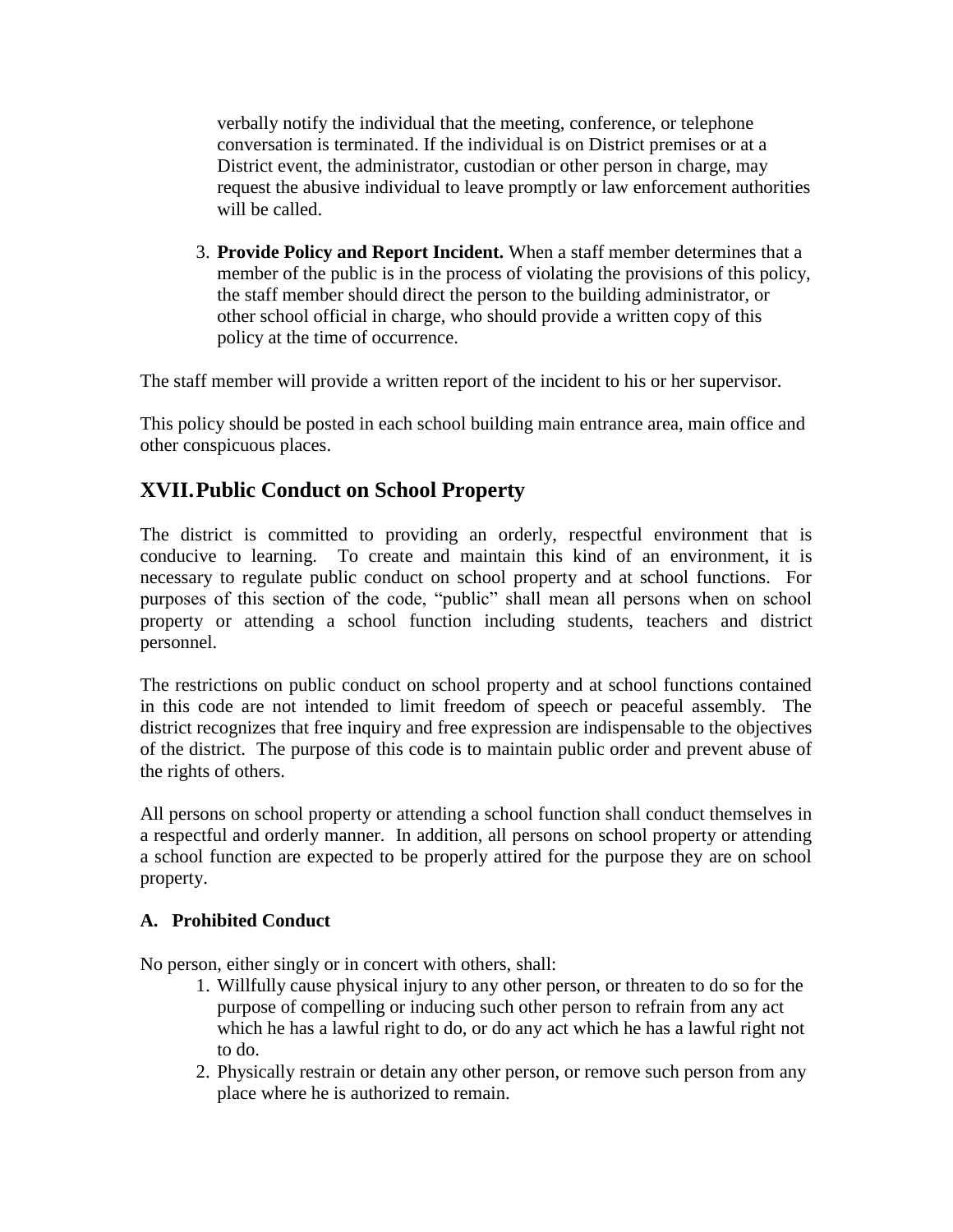- 3. Willfully damage or destroy property of the district or of the school personnel or students, or remove or use such property without authorization.
- 4. Without permission, express or implied, enter into any private office of an administrative officer, faculty member or staff member.
- 5. Other than student, employee or Board member, enter a classroom or the building beyond the administrative office without written permission of the superintendent or his designee.
- 6. Enter upon and remain in any building or facility for any purpose other than for authorized uses, or in such manner as to obstruct its authorized use by others.
- 7. Without authorization, remain in any building or facility after it is normally closed.
- 8. Refuse to leave any building or facility after being requested to do so by an authorized administrator.
- 9. Deliberately disrupt or prevent the peaceful and orderly conduct of classes, school programs, school activities, lectures and meetings, or deliberately interfere with any person who desires to express his views, including invited speakers.
- 10. Have in his possession upon any premises to which these rules apply, any knife, shotgun, pistol, revolver, or other firearm or weapon without the written authorization of the superintendent, whether or not a license to possess the same has been issued to such person.
- 11. Smoke tobacco, possess, consume or exchange or be under the influence of alcoholic beverages, drugs or narcotics on school properties.
- 12. Distribute or post any written material, pamphlet or poster without the prior written approval of the superintendent.
- 13. Urge or incite others to commit any of the acts herein prohibited.
- 14. Violate the traffic laws, regulations or other restrictions on vehicles.
- 15. Intimidate, harass or discriminate against any person on the basis of actual or perceived race, color, weight, national origin, ethnic group, religion, religious practice, disability, sexual orientation, gender or sex.

#### **B. Penalties**

A person who shall violate any of the provisions of these rules shall:

- 1. If he is a licensee or invitee, have his authorization to remain upon the district property withdrawn, and shall be directed to leave the premises. In the event of his failure or refusal to do so, he shall be subject to ejection and arrest.
- 2. If he is a trespasser or visitor without specific license or invitation, be subject to ejection and arrest.
- 3. If he is a student, be subject to suspension or such lesser disciplinary action as the facts of the case may warrant.
- 4. If he is a faculty member, be guilty of misconduct and be subject to dismissal or termination of his employment or such lesser disciplinary action as the facts may warrant, including suspension without pay or censure.
- 5. If he is a staff member entitled to the benefits of Civil Service Law Section 75, be guilty of misconduct and subject to the penalties prescribed in said section.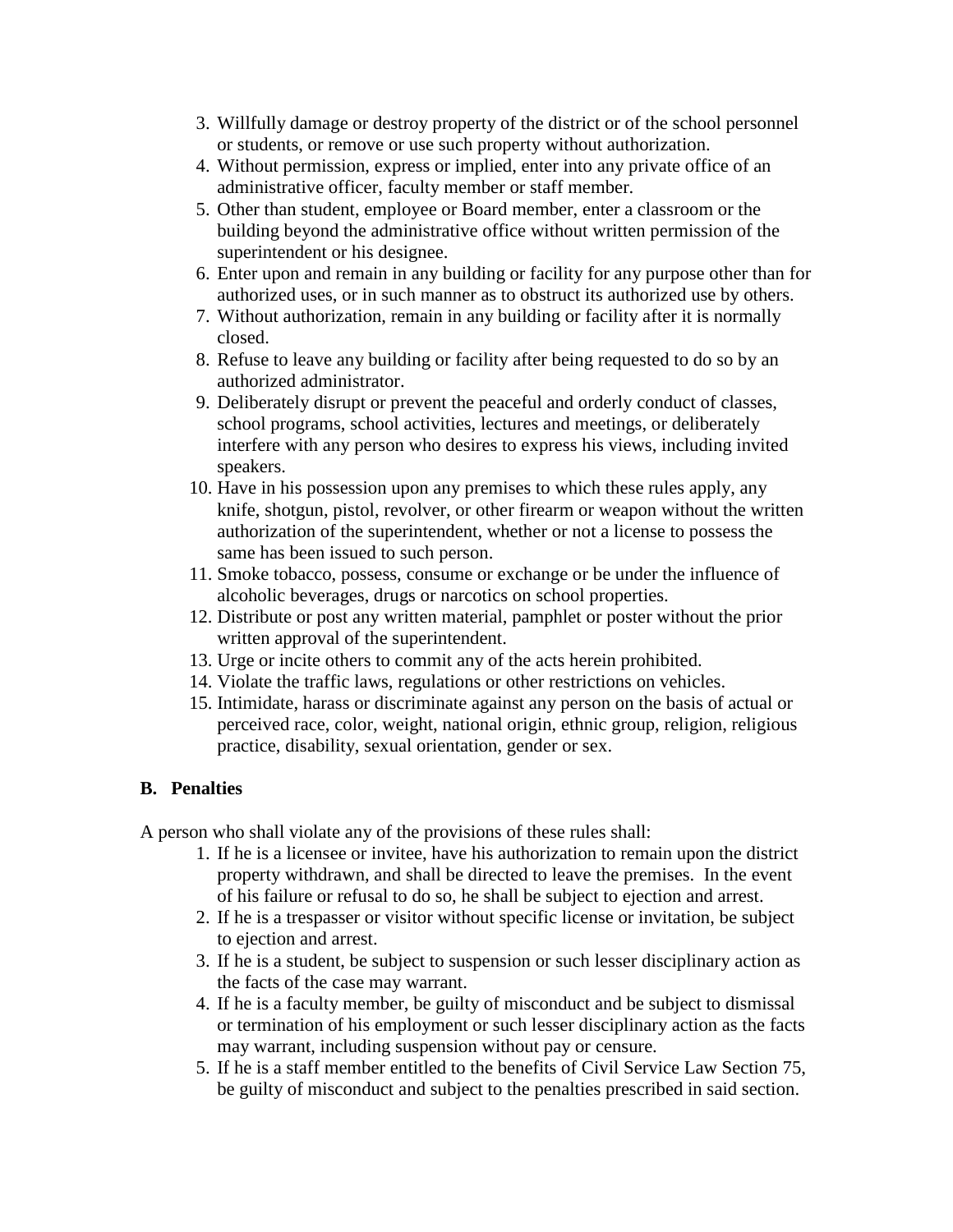6. If he is a staff member, not entitled to the benefits of Civil Service Law Section 75, be guilty of misconduct and be subject to dismissal or termination of his employment or such lesser disciplinary action as the facts may warrant, including suspension without pay or censure.

#### **C. Procedure**

In case of a violation of this section:

- 1. The superintendent, building principal or designee shall inform any licensee or invitee, who shall violate any provision of these rules, that his license or invitation is withdrawn and shall direct him to leave the district grounds. In the event of his failure or refusal to do so, the superintendent or designee shall cause his ejection from such property.
- 2. In the case of any other violator who is neither a student nor faculty nor other staff member, the superintendent or designee shall inform the violator that he is not authorized to remain on the property of the district, and direct him to leave such premises. In the event of his failure or refusal to do so, the superintendent or designee shall cause his ejection from such property. Nothing in this subdivision shall be construed to authorize the presence of any such person at any time prior to such violation, or to affect his liability to prosecution for trespassing or loitering as prescribed in the Penal Law.
- 3. In the case of a student, charges for violation of any of these rules shall be presented and shall be heard and determined in the manner provided in Section 3214(3) of the Education Law.
- 4. In the case of a faculty member having tenure, charges for misconduct and violation of these rules shall be made, heard and determined in accordance with Section 3020-a of the Education Law.
- 5. In the case of a faculty member not having tenure, the superintendent will attend to the violation as agreed upon within the terms of the collective bargaining agreement.
- 6. In the case of any staff member who holds a position in the classified Civil Service as described in Section 75 of the Civil Service Law or is covered by Section 75 of the Civil Service Law, charges of misconduct for violation of any of these rules shall be made, heard and determined as prescribed in that section.
- 7. In the case of any staff member who does not hold a position in the classified Civil Service and is not covered by the provisions of Section 75 of the Civil Service Law, the superintendent attend to the violation as agreed upon within the terms of the collective bargaining agreement.

#### **D. Enforcement Program**

The responsibility for enforcement is as follows:

1. The superintendent shall be responsible for the enforcement of these rules, and he shall designate other administrative officers who are authorized, including but not limited to building principals, to take action in accordance with such rules when required or appropriate.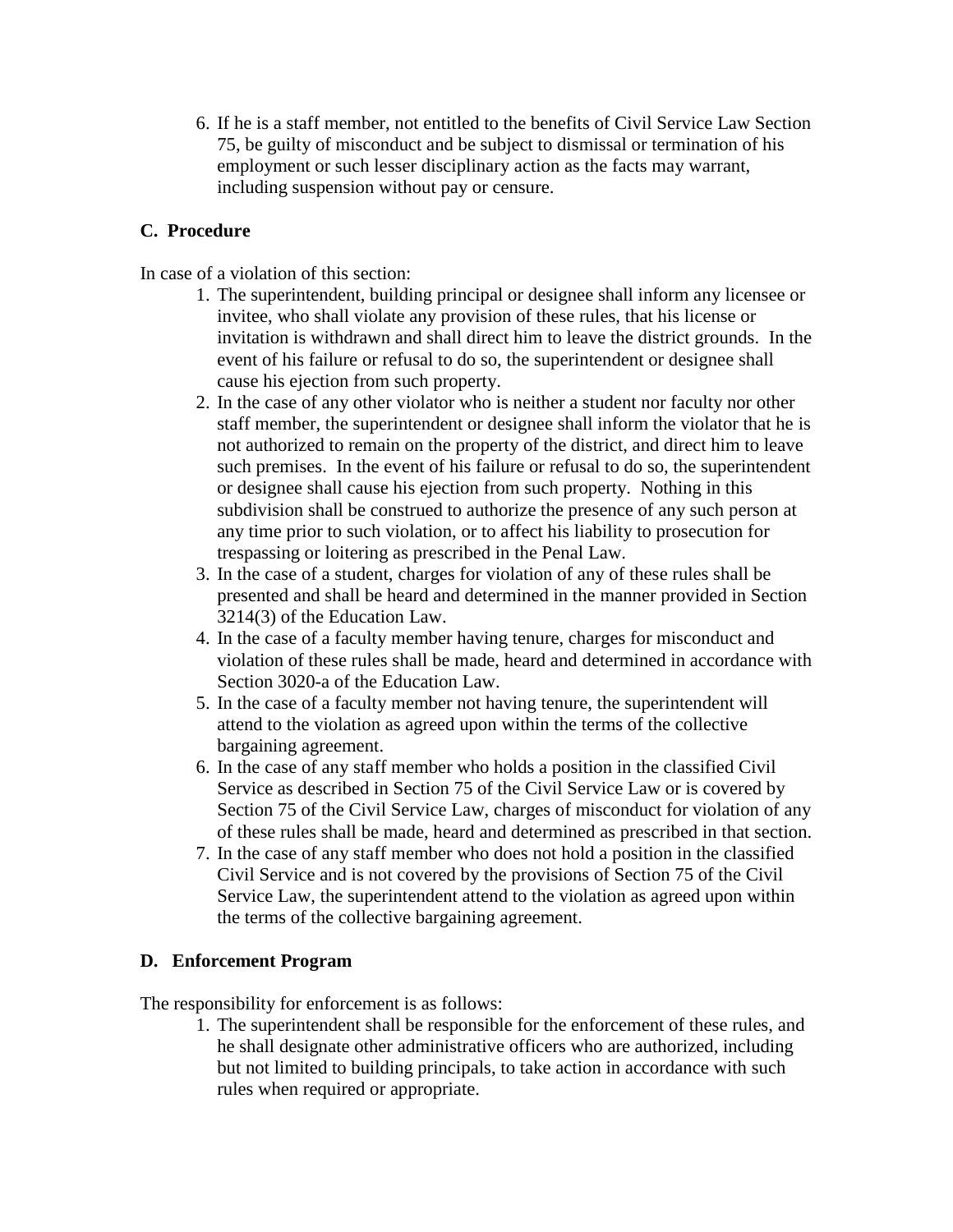- 2. The superintendent or designee may apply to the public authorities for any aid which he deems necessary in causing the ejection of any violator of these rules, and he may request the school attorney to apply to any court of appropriate jurisdiction for an injunction to restrain the violation or threatened violation of these rules.
- 3. The superintendent or his designee shall be promptly notified each time civil authorities are called on for this purpose by the person requesting assistance.

#### **E. Application of Rules**

These rules shall apply to all school property and school functions of the district and shall govern the conduct of students, teachers, staff members, as well as visitors and other licensees and invitees.

### **XVIII. Dissemination and Review**

#### **A. Dissemination of Code of Conduct**

The board will work to ensure that the community is aware of this code of conduct by:

- 1. Providing copies of a summary of the code to all students at a general assembly held at the beginning of each school year.
- 2. Making copies of summary of the code of conduct written in plain language available to all parents at the beginning of the school year and making such available thereafter upon request.
- 3. Placing a copy of the code of conduct and a summary of the code of conduct written in plain language on the school district website.
- 4. Providing all current teachers and other staff members with a copy of the code and a copy of any amendments to the code as soon as practicable after adoption.
- 5. Providing all new employees with a copy of the current code of conduct when they are first hired.
- 6. Making copies of the code available for review by students, parents and other community members via website and at each school office.

The board will sponsor an in-service education program for all district staff members to ensure the effective implementation of the code of conduct. The superintendent may solicit the recommendations of the district staff, particularly teachers and administrators, regarding in service programs pertaining to the management and discipline of students.

The board of education will review this code of conduct every year and update it as necessary. In conducting the review, the board will consider how effective the code's provisions have been and whether the code has been applied fairly and consistently.

The board may appoint an advisory committee to assist in reviewing the code and the district's response to code of conduct violations. The committee will be made up of